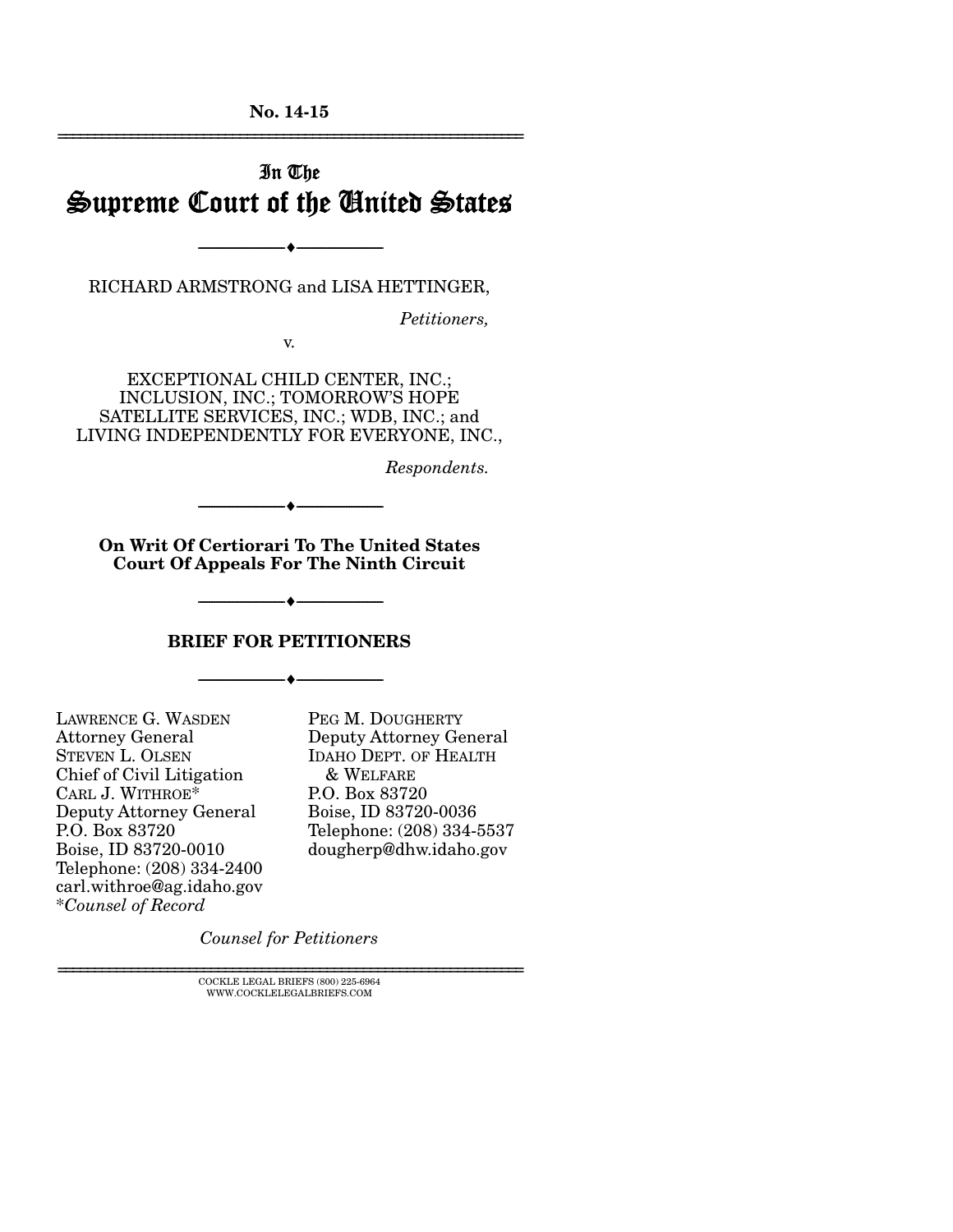## **QUESTION PRESENTED**

 Whether the Supremacy Clause gives Medicaid providers a private right of action to enforce 42 U.S.C. § 1396a(a)(30)(A) against state officials when Congress has not created enforceable rights under that statute.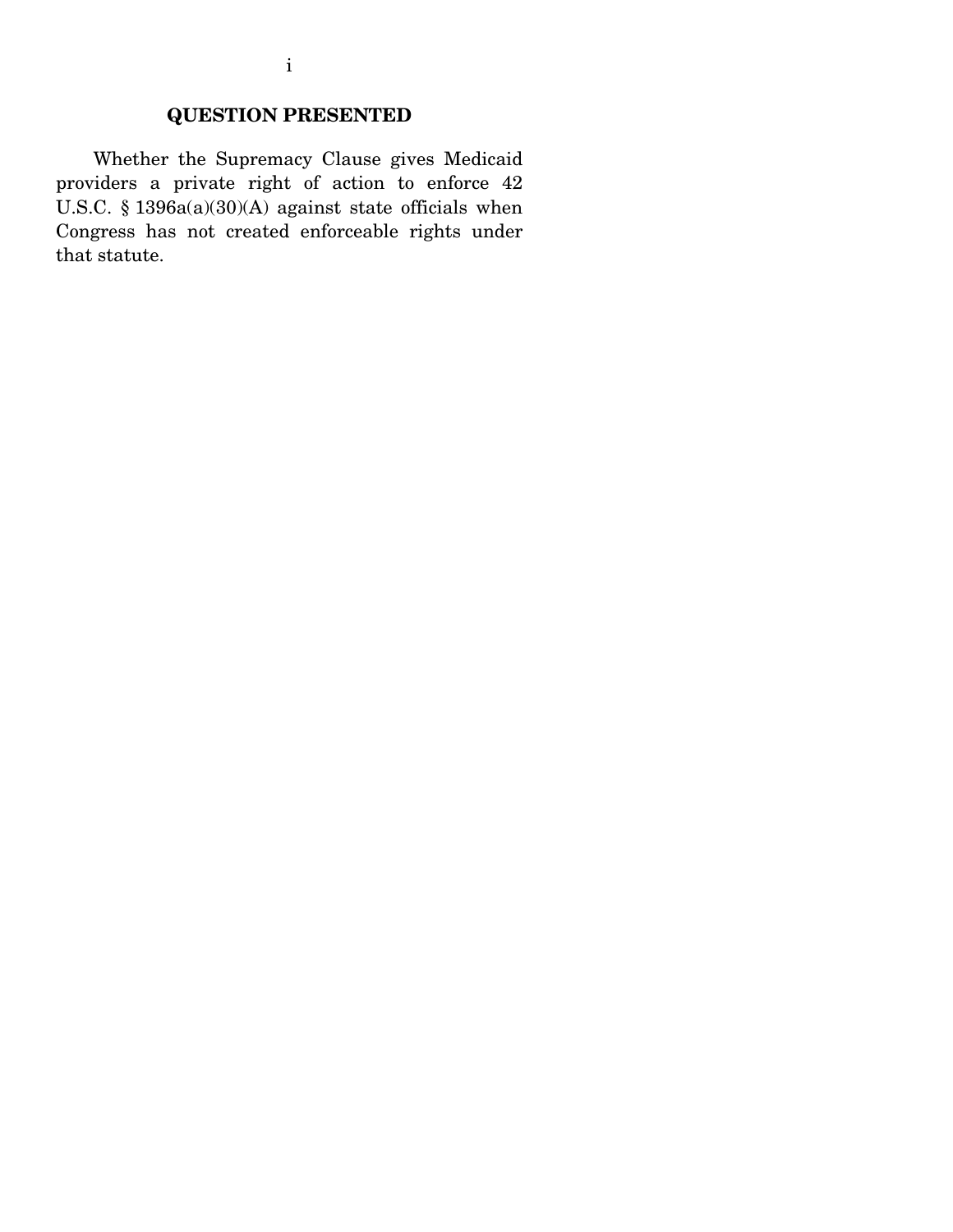# TABLE OF CONTENTS

# Page

|                                                                                                                                                                                                                       | $\mathbf{i}$   |
|-----------------------------------------------------------------------------------------------------------------------------------------------------------------------------------------------------------------------|----------------|
|                                                                                                                                                                                                                       | ii             |
|                                                                                                                                                                                                                       | iv             |
|                                                                                                                                                                                                                       | $\mathbf{1}$   |
|                                                                                                                                                                                                                       | 1              |
| CONSTITUTIONAL AND STATUTORY                                                                                                                                                                                          | $\mathbf 1$    |
| STATEMENT OF THE CASE                                                                                                                                                                                                 | $\overline{2}$ |
| SUMMARY OF THE ARGUMENT                                                                                                                                                                                               | 12             |
|                                                                                                                                                                                                                       | 17             |
| MEDICAID PROVIDERS HAVE NO PRI-<br>VATE RIGHT OF ACTION UNDER THE<br>SUPREMACY CLAUSE TO ENFORCE § 30(A)<br>AGAINST STATE OFFICIALS                                                                                   | 17             |
| Implying a Private Right of Action Under<br>Ι.<br>the Supremacy Clause to Enforce $\S 30(A)$<br>Improperly Invades Congress's Authority<br>to Provide - or not Provide - Private<br>Remedies for Statutory Violations | 18             |
| This Court's cases make clear that<br>$A_{\cdot}$<br>whether to provide a private remedy<br>for statutory violations is Congress's<br>choice to make, and Congress has<br>not created enforceable rights in           | 19             |
|                                                                                                                                                                                                                       |                |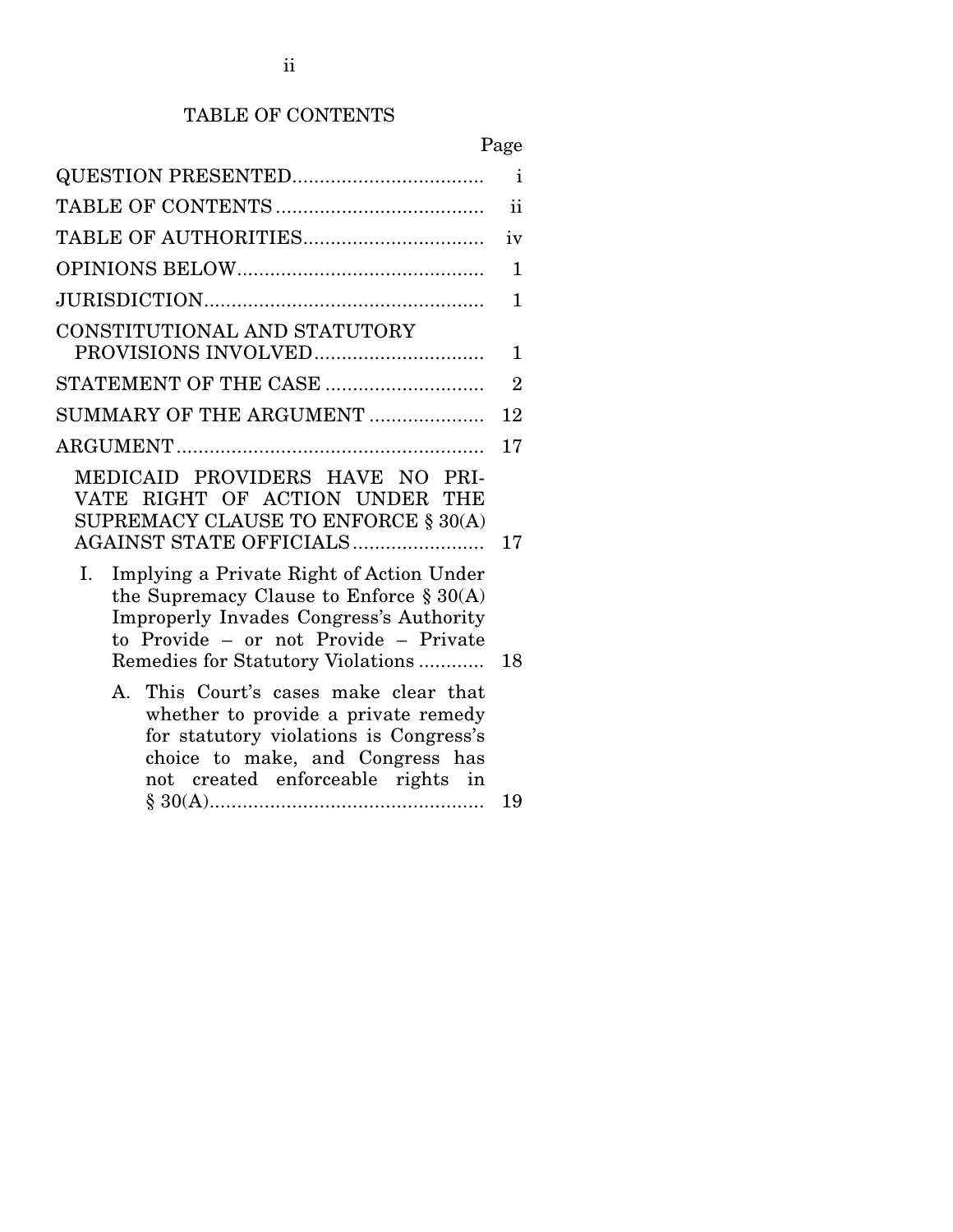# TABLE OF CONTENTS – Continued

Page

|      | B. Because Congress has not authorized<br>private enforcement of $\S 30(A)$ , there<br>is no basis for the Court to depart<br>from its cases and look elsewhere for                                        |    |
|------|------------------------------------------------------------------------------------------------------------------------------------------------------------------------------------------------------------|----|
| II.  | The Supremacy Clause Does Not Provide<br>an Alternative, Freestanding Private Right<br>of Action to Enforce Federal Statutes<br>When the Plaintiff Has no Right to Pro-<br>tect Against State Interference | 35 |
|      | A. The Supremacy Clause provides a rule<br>of decision, not a right of action                                                                                                                              | 36 |
|      | B. This Court's preemption cases do not<br>support the providers' cause of action                                                                                                                          | 39 |
| III. | Even if the Supremacy Clause Authorizes<br><b>Preemption Claims Against State Officials</b><br>in Some Circumstances, It Cannot Sup-<br>ply a Private Right of Action to Enforce                           | 49 |
|      |                                                                                                                                                                                                            | 54 |
|      |                                                                                                                                                                                                            |    |

iii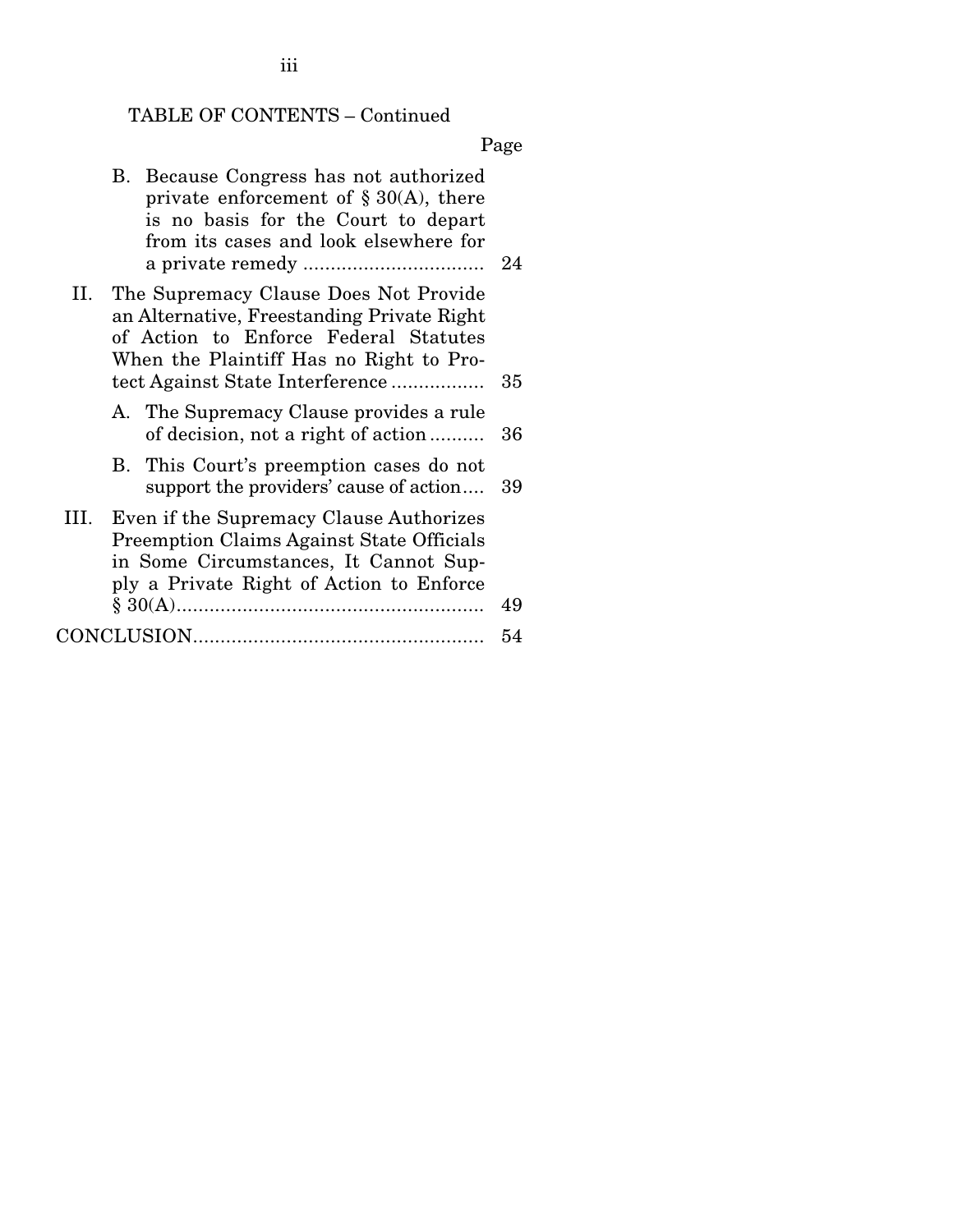iv

## TABLE OF AUTHORITIES

# Page

### CASES

| Alexander v. Sandoval, 532 U.S. 275 (2001)  passim                                                                                                                         |
|----------------------------------------------------------------------------------------------------------------------------------------------------------------------------|
| Am. Fire & Casualty Co. v. Finn, 341 U.S. 6                                                                                                                                |
| Arkansas Dep't of Health & Human Servs. v.<br>$\it Ahlborn, 547 \; U.S. \; 268 \; (2006) \; \dots \; \dots \; \dots \; \dots \; \dots \; \dots \; \dots \; \dots \; \; 45$ |
| Arlington Cent. Sch. Dist. Bd. of Educ. v.                                                                                                                                 |
| Astra USA, Inc. v. Santa Clara County, 131                                                                                                                                 |
| Barnes v. Gorman, 536 U.S. 181 (2002)31                                                                                                                                    |
| Bennett v. Kentucky Dep't of Ed., 470 U.S. 656                                                                                                                             |
| Blessing v. Freestone, 520 U.S. 329 (1997)  passim                                                                                                                         |
| Brecht v. Abrahamson, 507 U.S. 619 (1993)46                                                                                                                                |
| Bud Antle, Inc. v. Barbosa, 45 F.3d 1261 (9th                                                                                                                              |
| California Coastal Comm'n v. Granite Rock Co.,                                                                                                                             |
| California v. Sierra Club, 451 U.S. 287 (1981) 21                                                                                                                          |
| Cannon v. Univ. of Chi., 441 U.S. 677 (1979)50                                                                                                                             |
| Chapman v. Houston Welfare Rights Org., 441                                                                                                                                |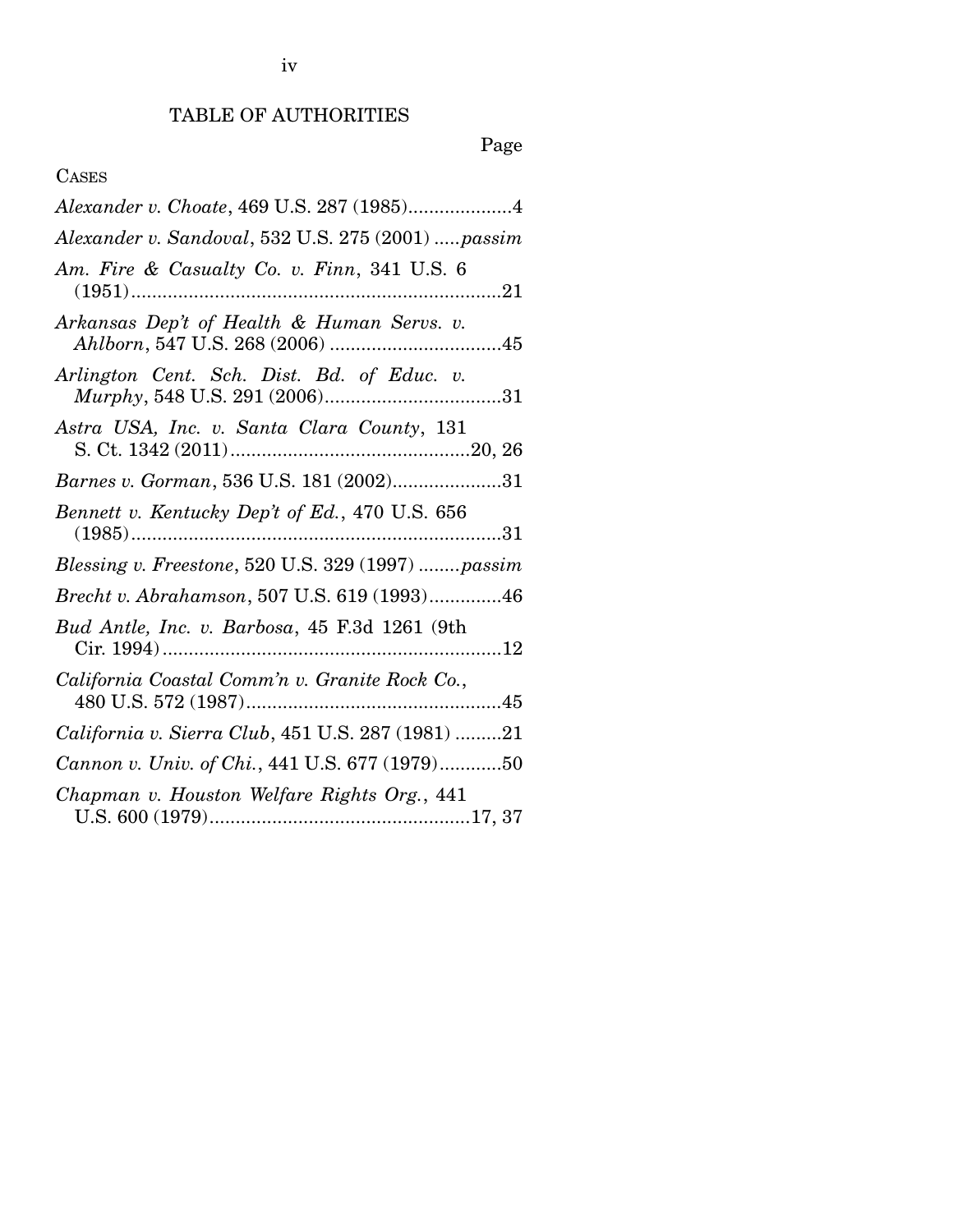| Page                                                                                                 |
|------------------------------------------------------------------------------------------------------|
| City of Burbank v. Lockheed Air Terminal, Inc.,                                                      |
| City of Columbus v. Ours Garage & Wrecker                                                            |
| Cort v. Ash, 422 U.S. 66 (1975) 20, 21                                                               |
| Davis v. Monroe County Bd. of Ed., 526 U.S.                                                          |
| Davis v. Passman, 442 U.S. 228 (1979) 19, 38                                                         |
| Dennis v. Higgins, 498 U.S. 439 (1991) 38                                                            |
| Douglas v. Independent Living Center of South-<br>ern California, Inc., 132 S. Ct. 1204 (2012) 3, 19 |
| Engine Mfrs. Ass'n v. South Coast Air Quality<br>Mgmt. Dist., 541 U.S. 246 (2004) 44                 |
| Equal Access for El Paso, Inc. v. Hawkins, 509                                                       |
| Ex parte Young, 209 U.S. 123 (1908)40, 42, 43, 44, 46                                                |
| Fla. Lime & Avocado Growers, Inc. v. Paul, 373                                                       |
|                                                                                                      |
| Geier v. Am. Honda Motor Co., Inc., 529 U.S.                                                         |
| Gesber v. Lago Vista Indep. Sch. Dist., 524 U.S.                                                     |
| Gibbons v. Ogden, 22 U.S. (9 Wheat.) 1 (1824) 44                                                     |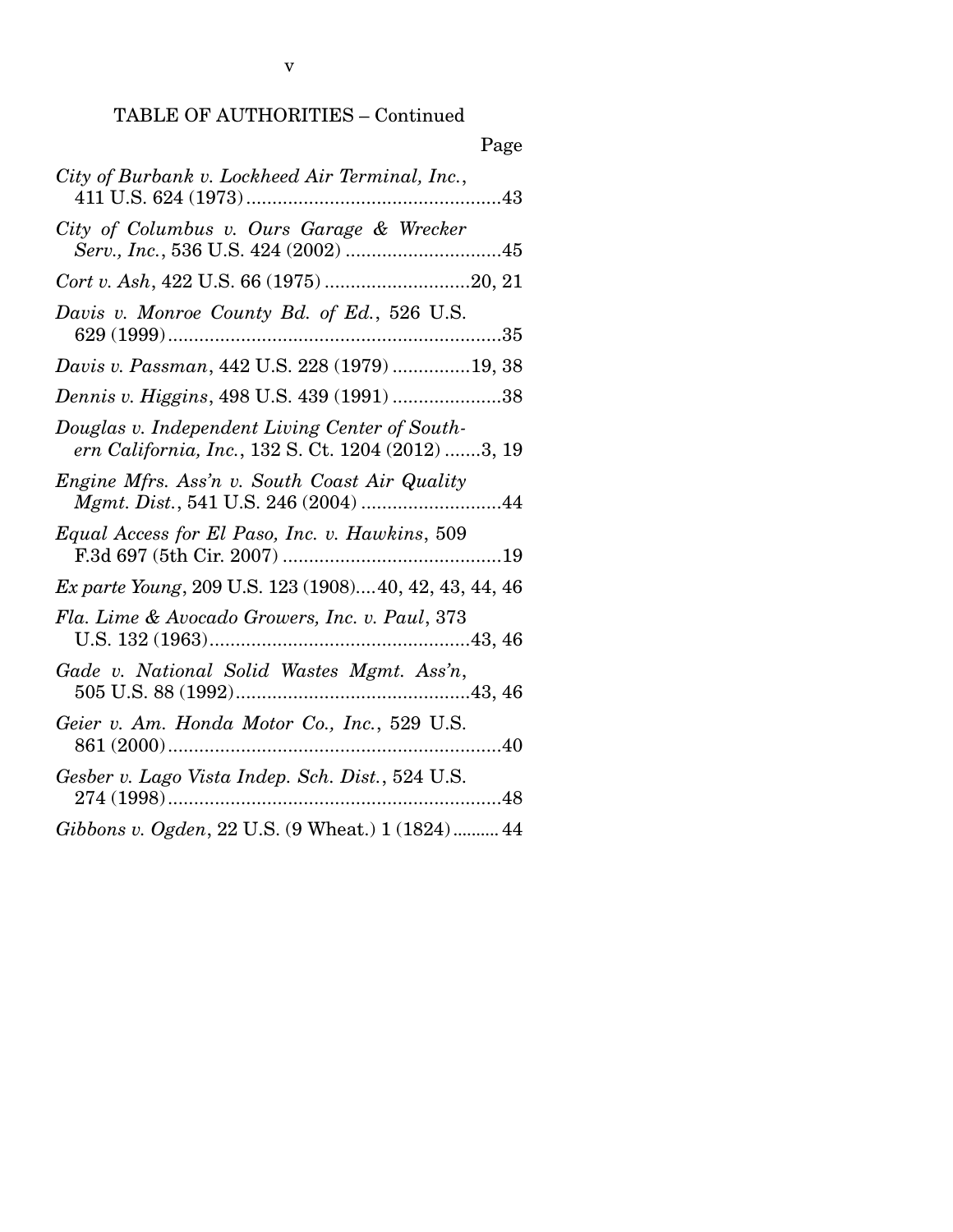| Page                                                                                            |
|-------------------------------------------------------------------------------------------------|
| Golden State Transit Corp. v. City of Los Ange-<br>les, 493 U.S. 103 (1989)17, 37, 45           |
| Gonzaga University v. Doe, 536 U.S. 273 (2002) passim                                           |
| Heine v. Levee Comm'rs, 86 U.S. (19 Wall.) 655<br>$(1873)$                                      |
|                                                                                                 |
| I.N.S. v. Pangilinan, 486 U.S. 875 (1988)47                                                     |
| Independent Living Center of Southern Cali-<br>fornia, Inc. v. Shewry, 543 F.3d 1050 (9th Cir.  |
| Legal Servs. Corp. v. Velazquez, 531 U.S. 533                                                   |
| Long Term Pharmacy Care Alliance v. Ferguson,                                                   |
| Maine v. Thiboutot, 448 U.S. 1 (1980) 24, 25                                                    |
| Mandy R. ex rel. Mr. & Mrs. R. v. Owens, 464<br>F.3d 1139 (10th Cir. 2006)<br>19                |
| Morales v. Trans World Airlines, Inc., 504 U.S.<br>$\dots 40$                                   |
| Nat'l Fed'n of Indep. Bus. v. Sebelius, 132 S. Ct.<br>52                                        |
| New York Ass'n of Homes & Servs. for the Aging<br>v. DeBuono, 444 F.3d 147 (2d Cir. 2006)<br>18 |
| New York State Dep't of Social Servs. v. Dublino,<br>431 U.S. 405 (1973)<br>49                  |
| New York v. United States, 505 U.S. 144 (1992)31                                                |

# $\overline{D}$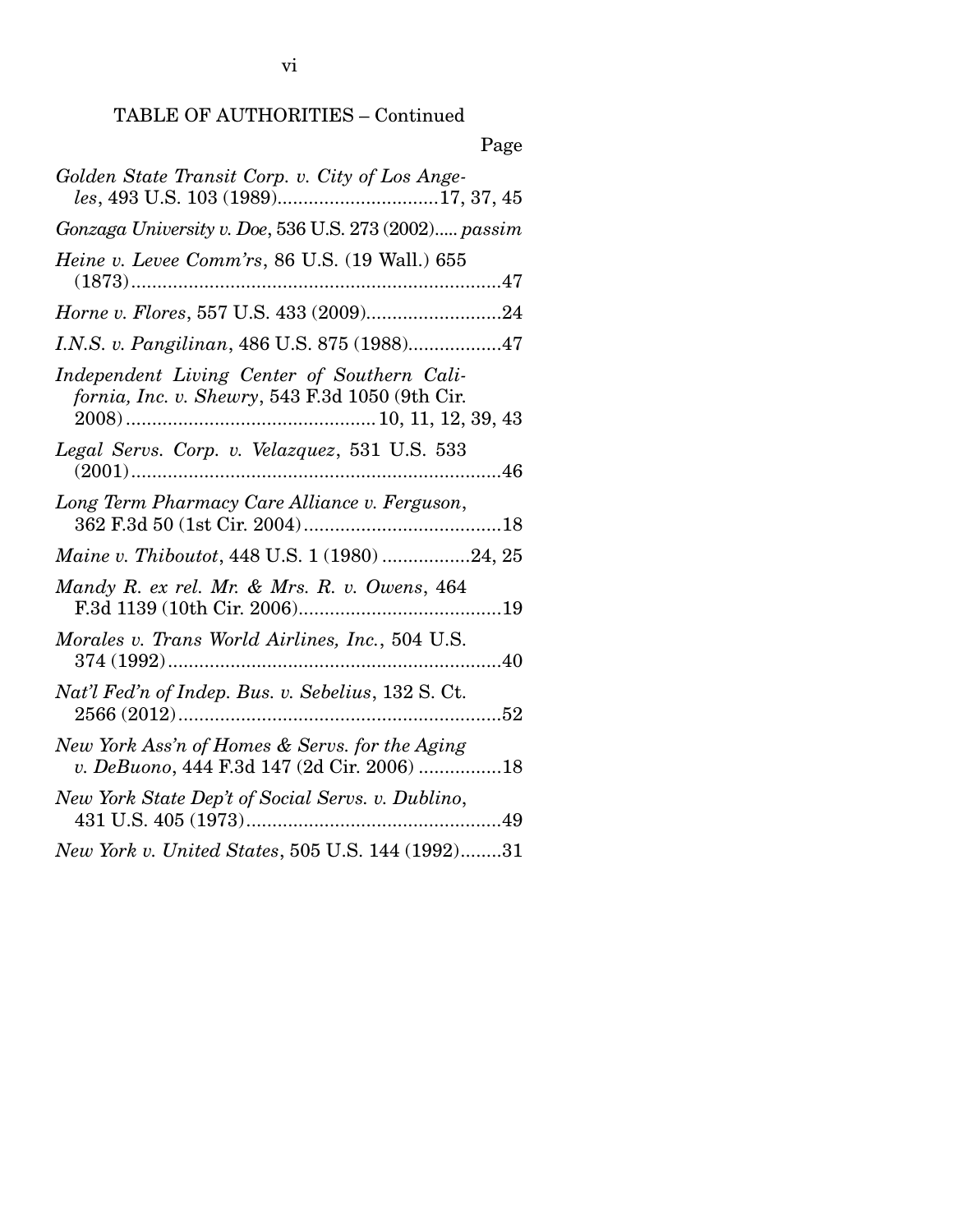| Page                                                                                           |
|------------------------------------------------------------------------------------------------|
| Olmstead v. L.C. ex rel. Zimring, 527 U.S. 581                                                 |
| Orthopaedic Hospital v. Belshe, 103 F.3d 1491                                                  |
| Pac. Gas & Elec. Co. v. State Energy Resources<br>Comm'n & Dev't Comm'n, 461 U.S. 190 (1983)43 |
| Pennhurst State Sch. & Hosp. v. Halderman,                                                     |
| Pennhurst State Sch. & Hosp. v. Halderman,                                                     |
| PhRMA v. Walsh, 538 U.S. 644 (2003)45                                                          |
| Ray v. Atlantic Ritchfield Co., 435 U.S. 151                                                   |
| Sanchez v. Johnson, 416 F.3d 1051 (9th Cir.                                                    |
| Schweiker v. Gray Panthers, 453 U.S. 34 (1981)4                                                |
| Seminole Tribe of Fla. v. Florida, 517 U.S. 44                                                 |
| Shaw v. Delta Air Lines, Inc., 463 U.S. 85                                                     |
| Stoneridge Inv. Partners, LLC v. Scientific-<br>Atlanta, Inc., 552 U.S. 148 (2008) 20, 27, 31  |
| Suter v. Artist M., 503 U.S. 347 (1992)23, 25                                                  |
| Swift & Co. v. Wickham, 382 U.S. 111 (1965)38, 39                                              |
| Tenn. Elec. Power Co. v. Tenn. Valley Auth., 306                                               |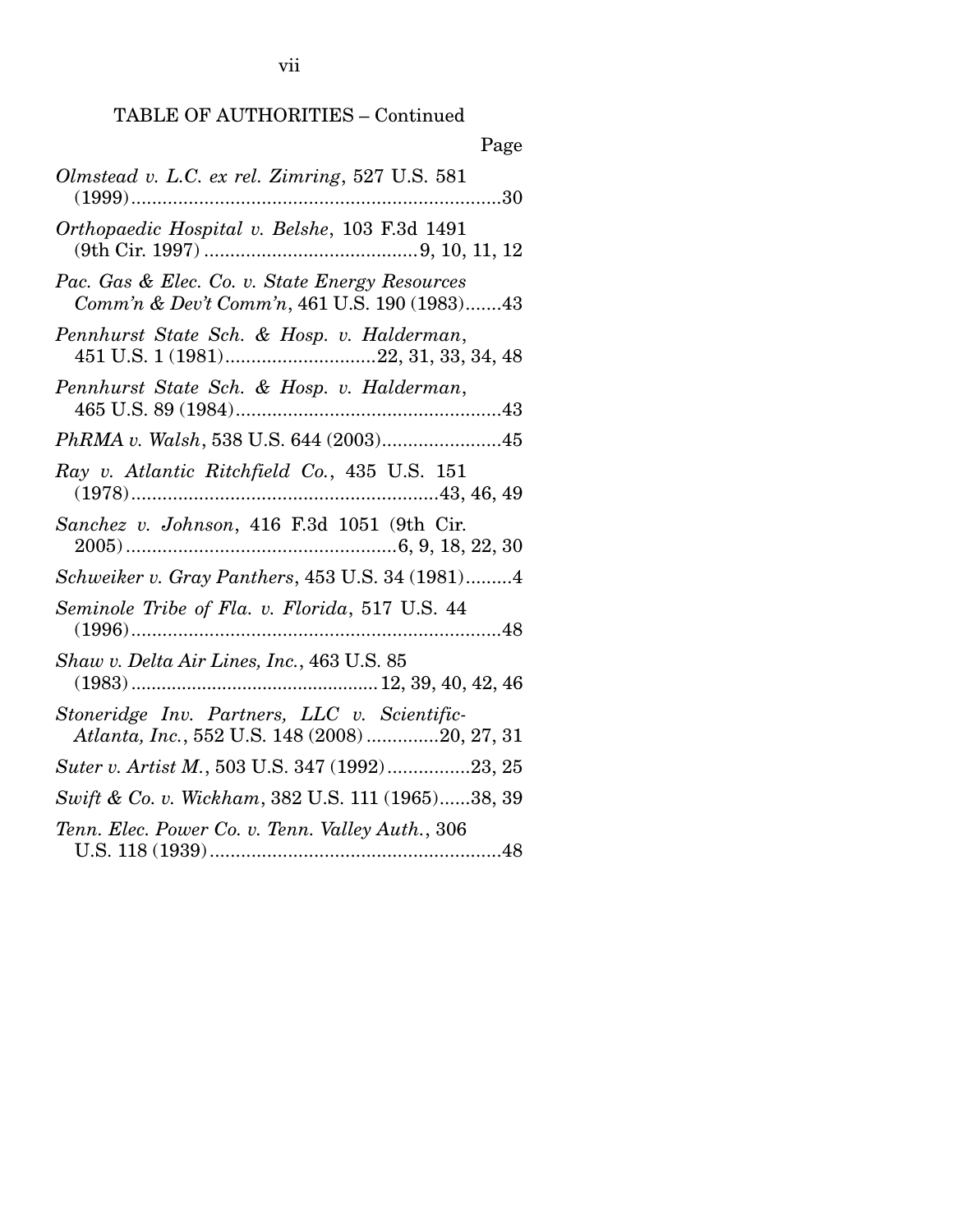viii

### TABLE OF AUTHORITIES – Continued

| Page                                                                                       |
|--------------------------------------------------------------------------------------------|
| Transamerica Mortgage Advisors, Inc. v. Lewis,                                             |
| Verizon Md., Inc. v. Public Serv. Comm'n of Md.,                                           |
| Virginia Bankshares, Inc. v. Sandberg, 501 U.S.                                            |
| Virginia Office for Protection & Advocacy v.<br>Stewart, 131 S. Ct. 1632 (2011) 41, 43, 44 |
|                                                                                            |
| Westside Mothers v. Olszewski, 454 F.3d 532                                                |
| Wilder v. Va. Hosp. Ass'n, 496 U.S. 498 (1990)4, 27                                        |
|                                                                                            |

CONSTITUTIONAL PROVISIONS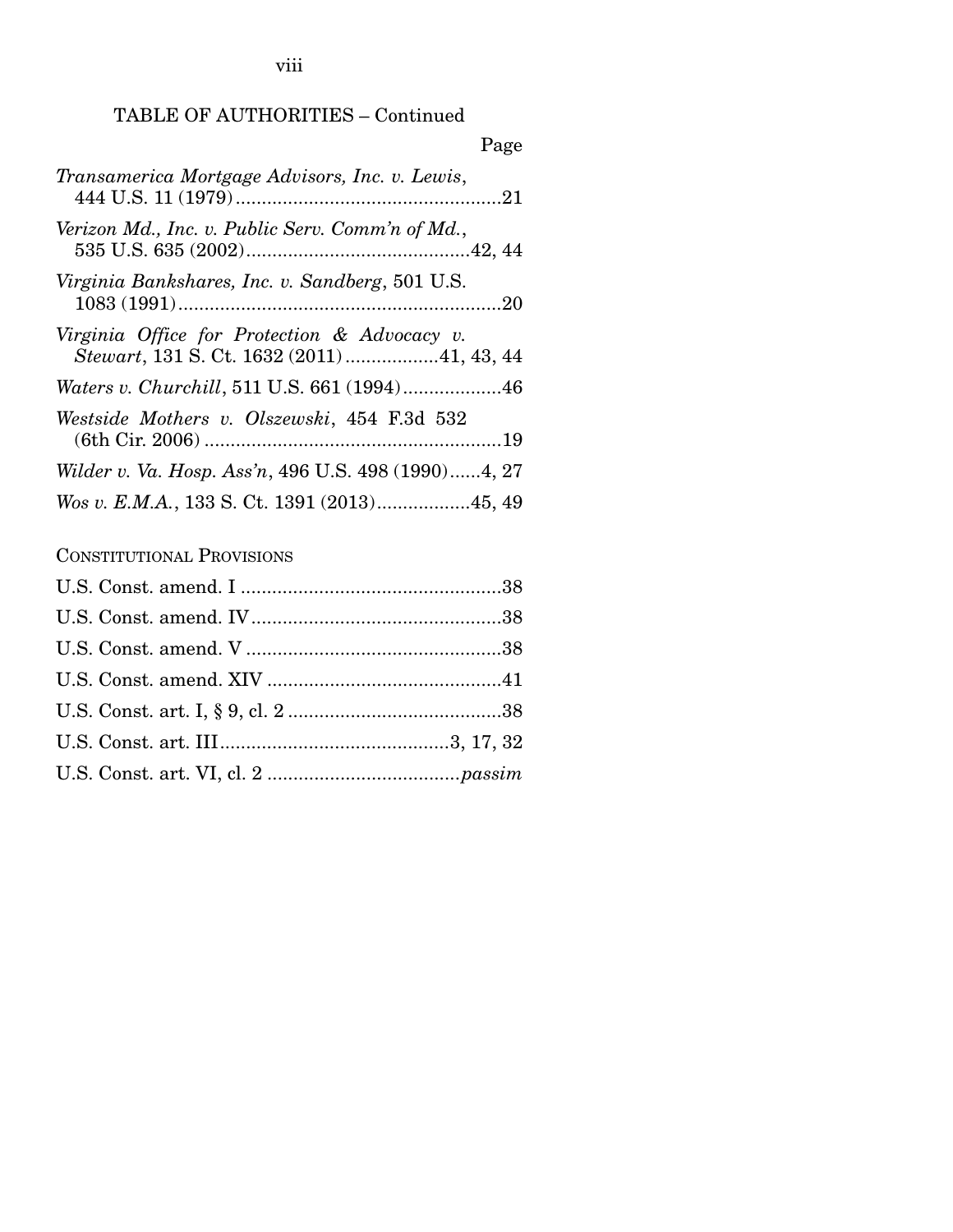## Page

| <b>STATUTES</b>                               |
|-----------------------------------------------|
|                                               |
|                                               |
|                                               |
|                                               |
|                                               |
|                                               |
|                                               |
|                                               |
|                                               |
|                                               |
|                                               |
|                                               |
|                                               |
|                                               |
|                                               |
| Administrative Procedure Act, 5 U.S.C. §§ 701 |
|                                               |
|                                               |
|                                               |
|                                               |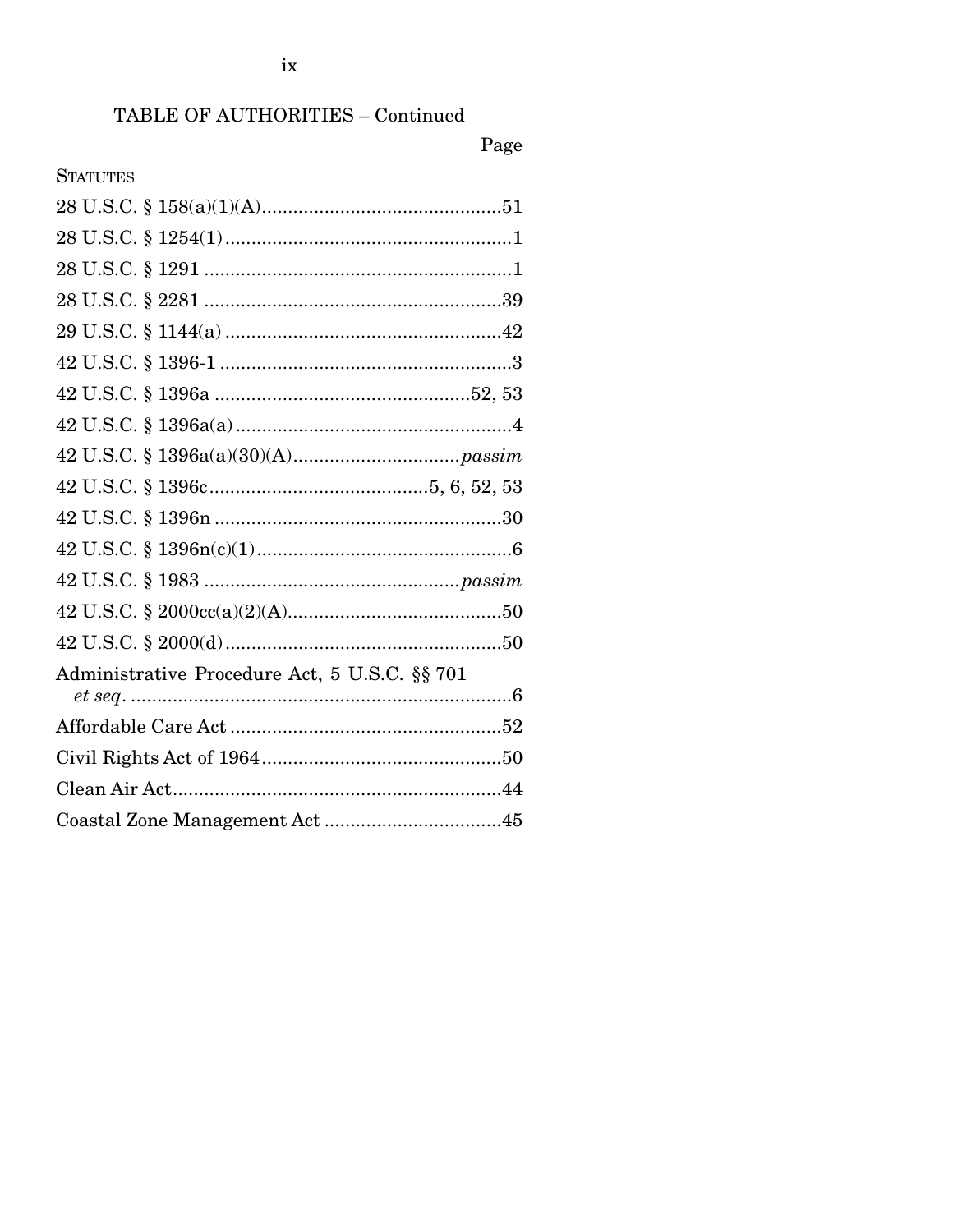$\overline{\phantom{a}}$ 

| Page                                          |
|-----------------------------------------------|
| Idaho Code § 56-118 (2005) (amended by 2011   |
|                                               |
|                                               |
|                                               |
| Religious Land Use and Institutionalized Per- |
|                                               |
|                                               |
| <b>RULES AND REGULATIONS</b>                  |
|                                               |
|                                               |
|                                               |
|                                               |
|                                               |
|                                               |
|                                               |
|                                               |
|                                               |
|                                               |
|                                               |
|                                               |
|                                               |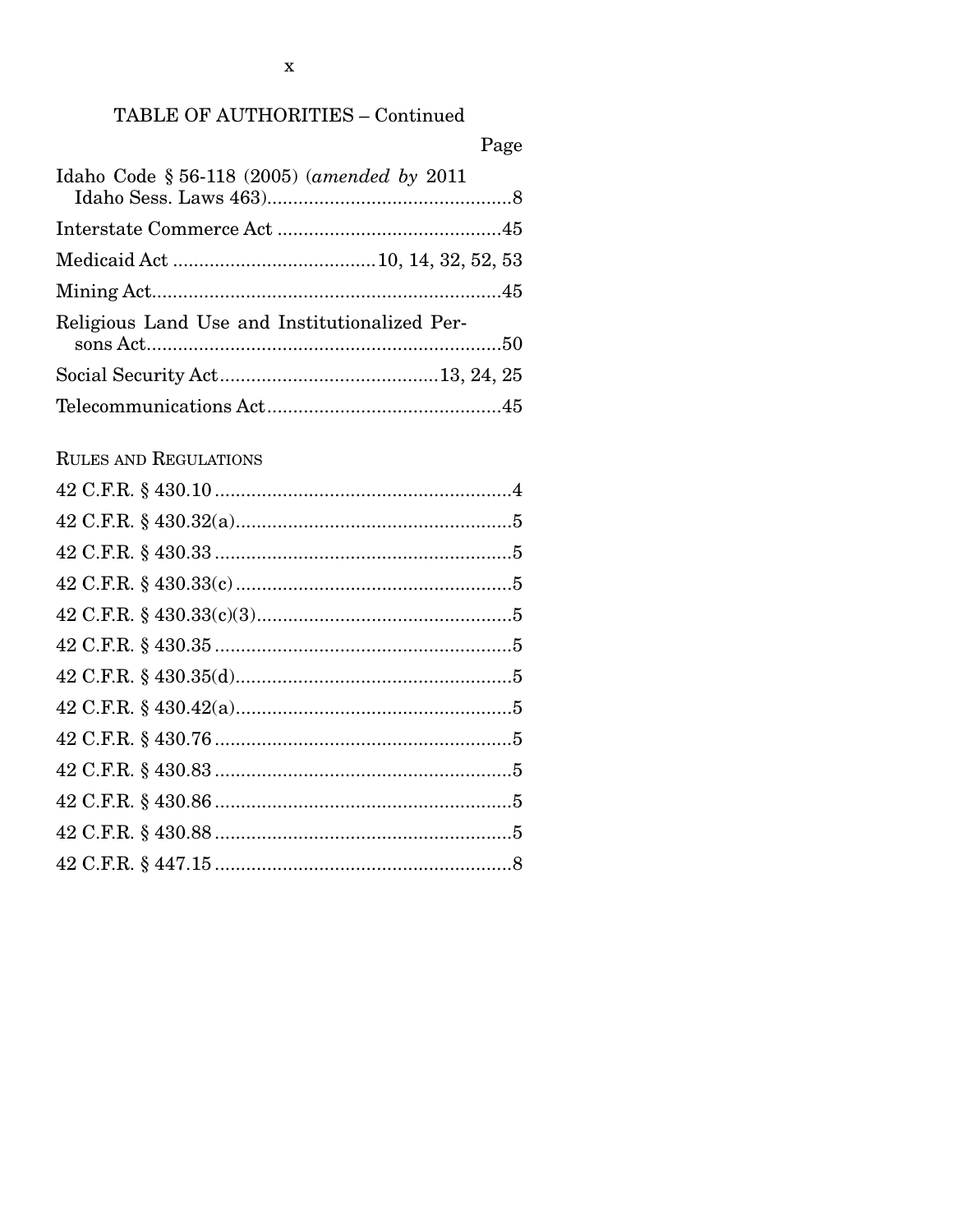| Page |
|------|
|      |
|      |
|      |

### OTHER AUTHORITIES

| 1 J. Pomeroy, Treatise on Equity Jurisprudence                                                  |
|-------------------------------------------------------------------------------------------------|
| 1 Joseph Story, Commentaries on Equity Juris-                                                   |
|                                                                                                 |
| John C. Harrison, Ex parte Young, 60 Stan. L.                                                   |
| "Post Approval Activities," Instructions, Tech-<br>nical Guide and Review Criteria, Centers for |
| Restatement (Second) of Contracts, $\S 302(1)$                                                  |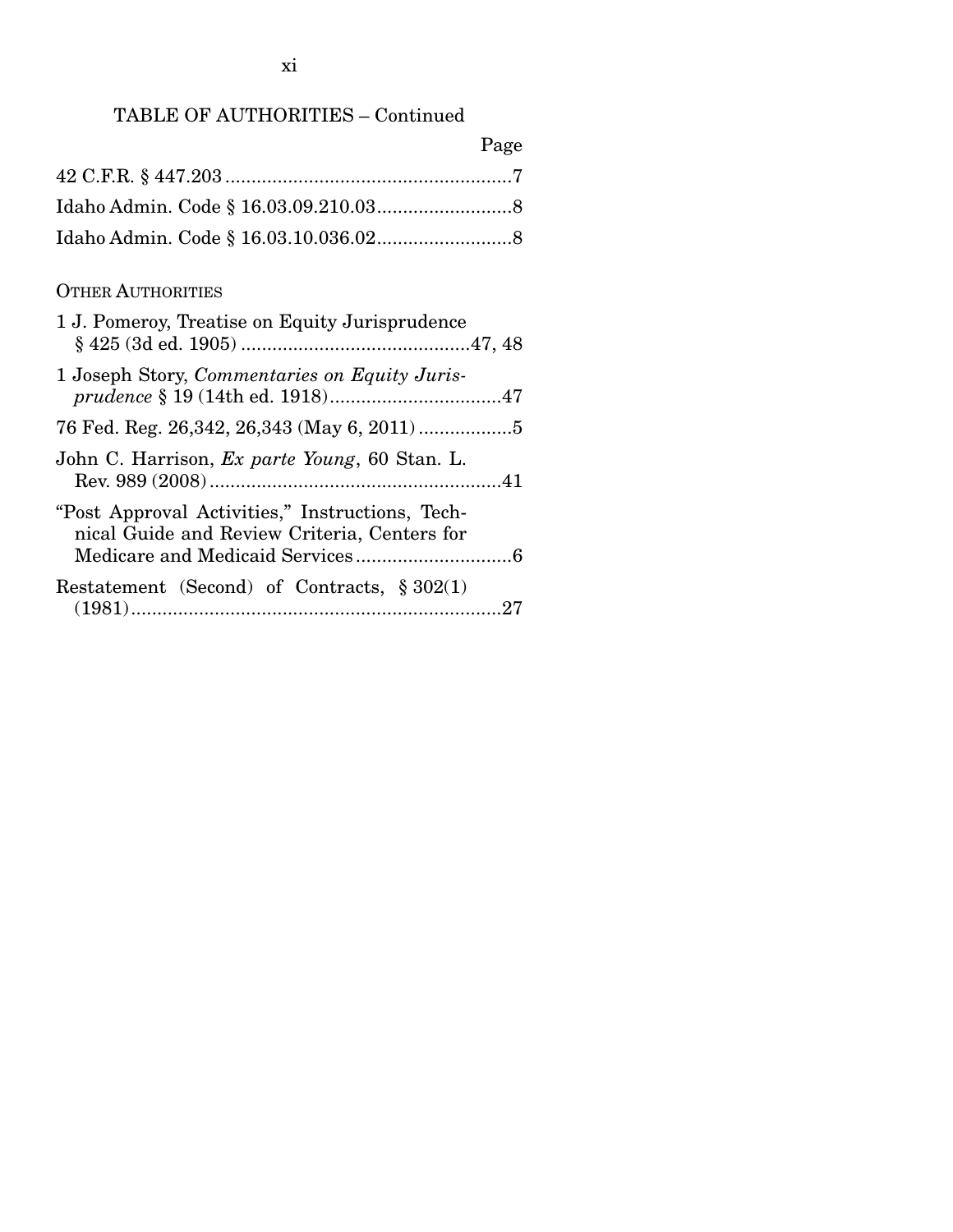#### **OPINIONS BELOW**

 The opinion of the United States Court of Appeals for the Ninth Circuit is unreported and reproduced in the appendix to the petition for a writ of *certiorari* ("Pet. App.") at 1. The initial opinion of the United States District Court for the District of Idaho is reported at 835 F. Supp. 2d 960 and reproduced at Pet. App. 15. The district court's decision on the petitioners' motion for reconsideration is unreported and reproduced at Pet. App. 7. The judgment of the district court is reproduced at Pet. App. 5.

#### **JURISDICTION**

--------------------------------- ---------------------------------

 The court of appeals issued its decision on April 4, 2014. Pet. App. 1. The petition for a writ of *certiorari* was filed on July 2, 2014 and granted, limited to question one presented by the petition, on October 2, 2014. The Ninth Circuit's jurisdiction arose from 28 U.S.C. § 1291. The jurisdiction of this Court is invoked under 28 U.S.C. § 1254(1).

#### **CONSTITUTIONAL AND STATUTORY PROVISIONS INVOLVED**

--------------------------------- ---------------------------------

 1. The Supremacy Clause of the United States Constitution provides:

This Constitution, and the Laws of the United States which shall be made in Pursuance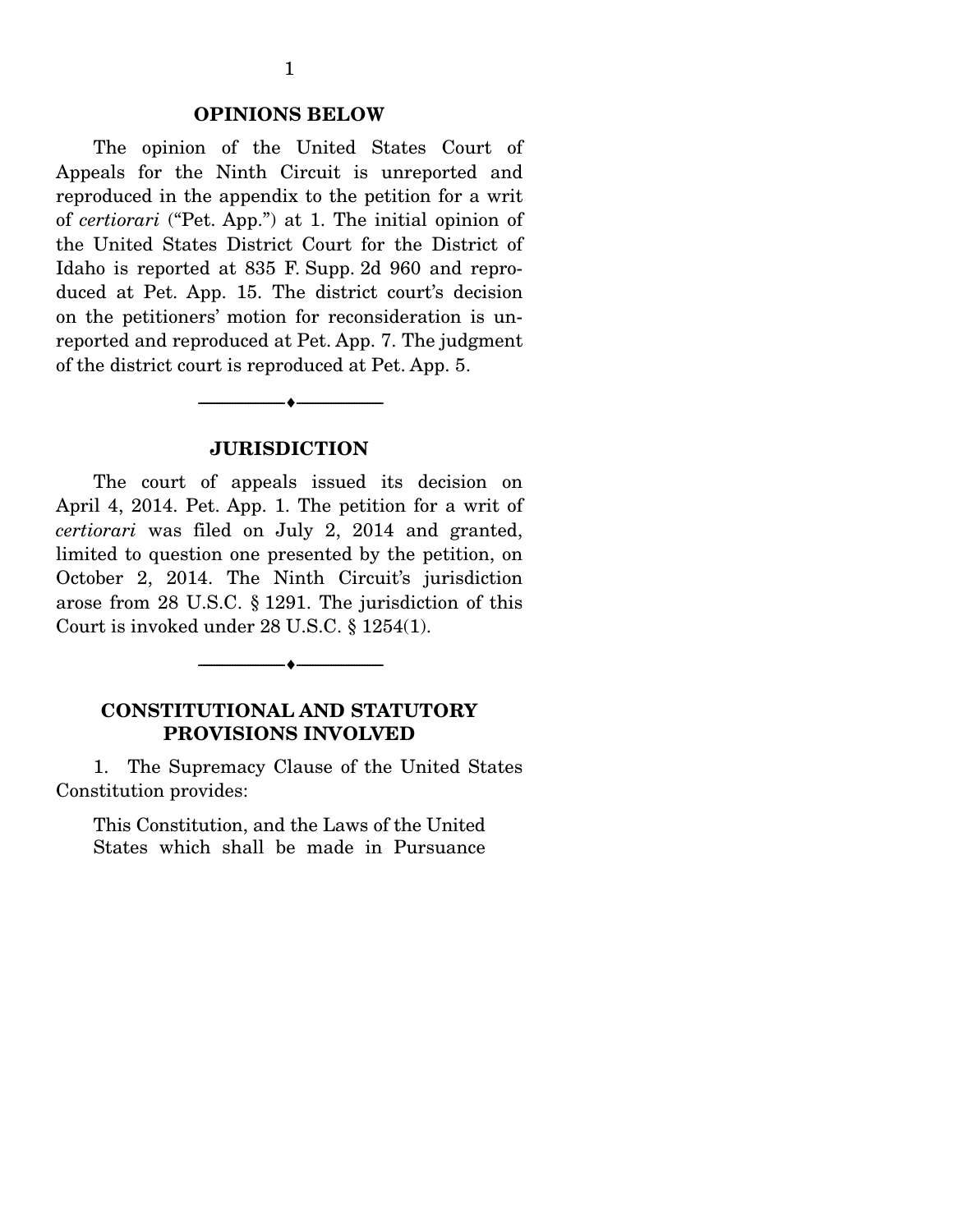thereof; and all Treaties made, or which shall be made, under the Authority of the United States, shall be the supreme Law of the Land; and the Judges in every State shall be bound thereby, any Thing in the Constitution or Laws of any State to the Contrary notwithstanding.

U.S. Const. art. VI, cl. 2.

 2. A provision of the Medicaid Act, 42 U.S.C. § 1396a(a)(30)(A), provides:

A State Plan for medical assistance must –

\* \* \*

provide such methods and procedures relating to the utilization of, and the payment for, care and services available under the plan . . . as may be necessary to safeguard against unnecessary utilization of such care and services and to assure that payments are consistent with efficiency, economy, and quality of care and are sufficient to enlist enough providers so that care and services are available under the plan at least to the extent that such care and services are available to the general population in the geographic area. . . .

--------------------------------- ---------------------------------

#### **STATEMENT OF THE CASE**

 Idaho provides home- and community-based care to Medicaid-enrolled participants as an alternative to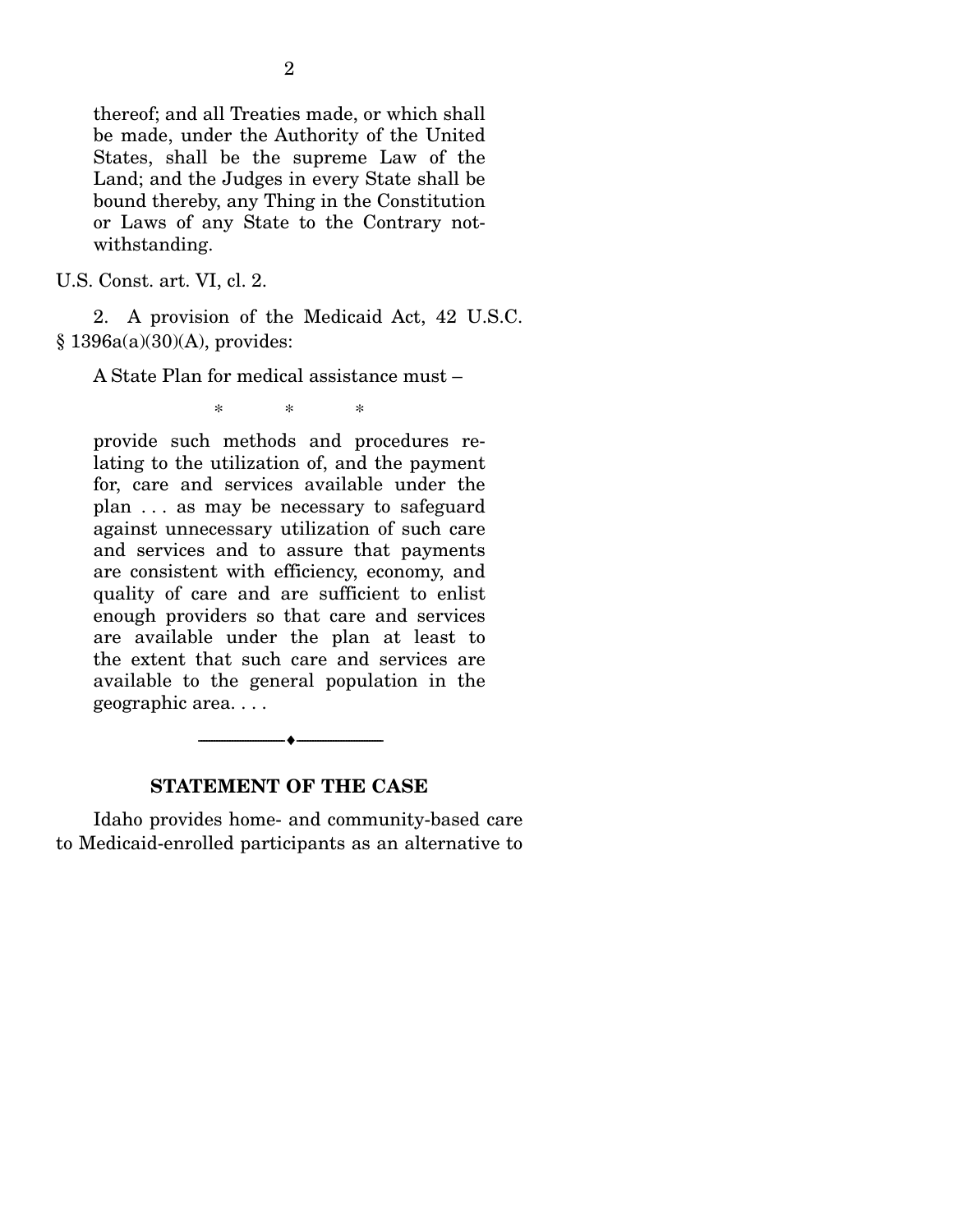institutionalization. It contracts with providers, who provide the service and are then reimbursed by the State. A group of these providers sued Idaho Medicaid officials, claiming the State's provider reimbursement rates were too low and so preempted by a Medicaid reimbursement provision. Under Ninth Circuit law, the providers had no enforceable rights under 42 U.S.C. § 1983 or the statute itself. The Idaho officials resisted the suit, but the district court allowed the case to proceed anyway based on a Ninth Circuit holding that all a plaintiff claiming preemption need show is Article III standing. The district court found Idaho's reimbursement rates to be too low in violation of the Medicaid Act. It ordered Idaho to raise its reimbursement rates and the Ninth Circuit affirmed.

 This case presents the question left open in *Douglas v. Independent Living Center of Southern California, Inc.*, 132 S. Ct. 1204 (2012). And it involves the same Medicaid reimbursement statute, 42 U.S.C. § 1396a(a)(30)(A), or § 30(A) for short. We begin with the statutory scheme at issue.

**Medicaid.** Medicaid is a cooperative federal-state program that offers federal funding to states that provide medical assistance to "families with dependent children, . . . [and] aged, blind, or disabled individuals, whose income and resources are insufficient to meet the costs of necessary medical services." 42 U.S.C. § 1396-1. To qualify for federal funding, a state must comport with the Medicaid Act and its implementing regulations promulgated by the Secretary of the U.S. Department of Health and Human Services,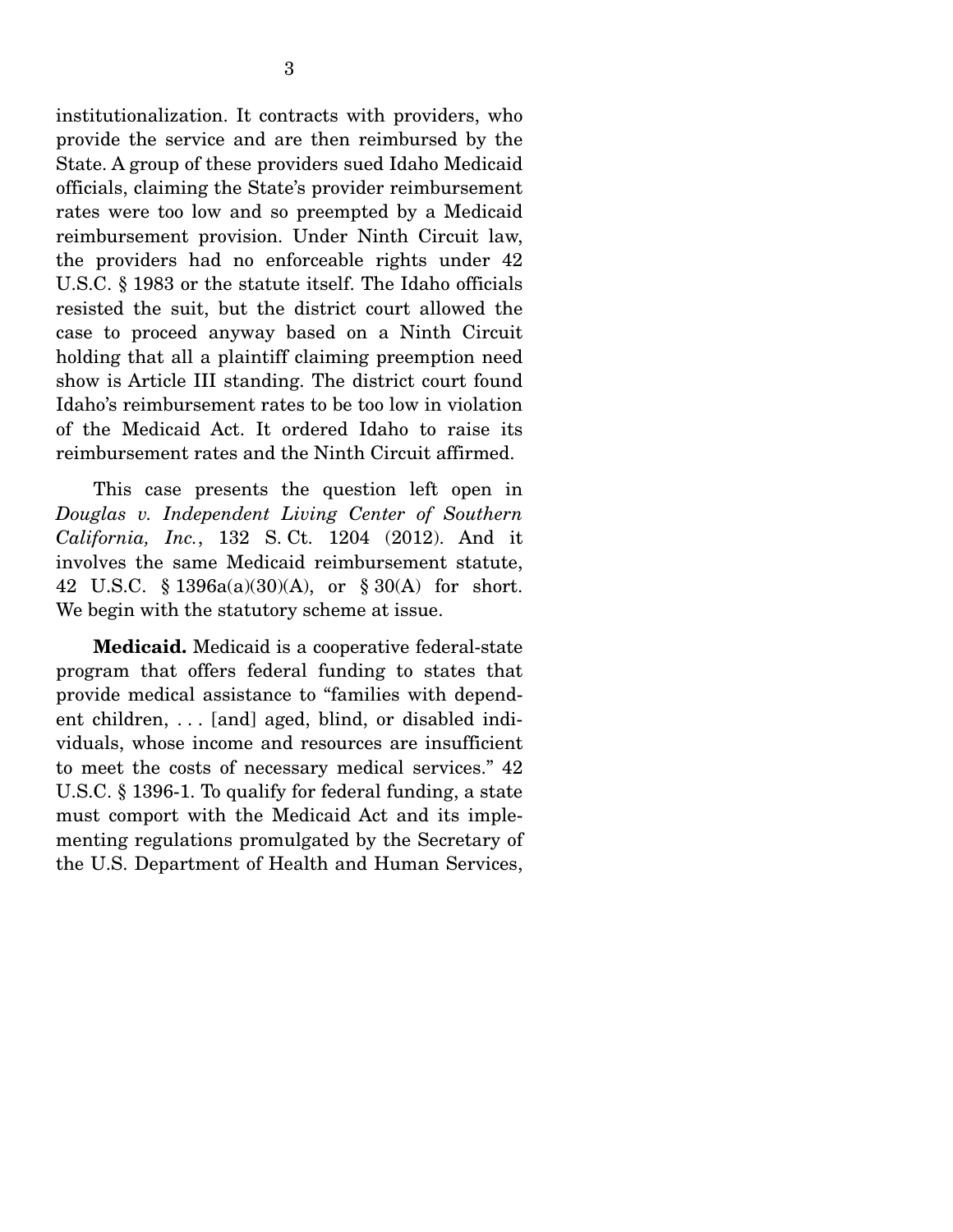otherwise known as HHS. *See Wilder v. Va. Hosp. Ass'n*, 496 U.S. 498, 502 (1990).

 One such criterion for reimbursement – and the one underlying the suit in this case – is that states adopt and submit "plan[s] for medical assistance" to the Centers for Medicare and Medicaid Services – called CMS – for approval. 42 U.S.C.  $\S$  1396a(a); *see also* 42 C.F.R. § 430.10. Among other things, these plans must:

provide such methods and procedures relating to the utilization of, and the payment for, care and services available under the plan . . . as may be necessary to safeguard against unnecessary utilization of such care and services and to assure that payments are consistent with efficiency, economy, and quality of care and are sufficient to enlist enough providers so that care and services are available under the plan at least to the extent that such care and services are available to the general population in the geographic area. . . .

42 U.S.C. § 1396a(a)(30)(A).

 States generally enjoy great flexibility in designing and administering their Medicaid programs. *See Alexander v. Choate, 469 U.S. 287, 303 (1985).*<sup>1</sup>

<sup>&</sup>lt;sup>1</sup> This Court has said that Congress has given HHS "exceptionally broad authority to prescribe standards for applying certain sections of the Act." *Schweiker v. Gray Panthers*, 453 U.S. 34, 43 (1981). The Secretary of HHS has not adopted any (Continued on following page)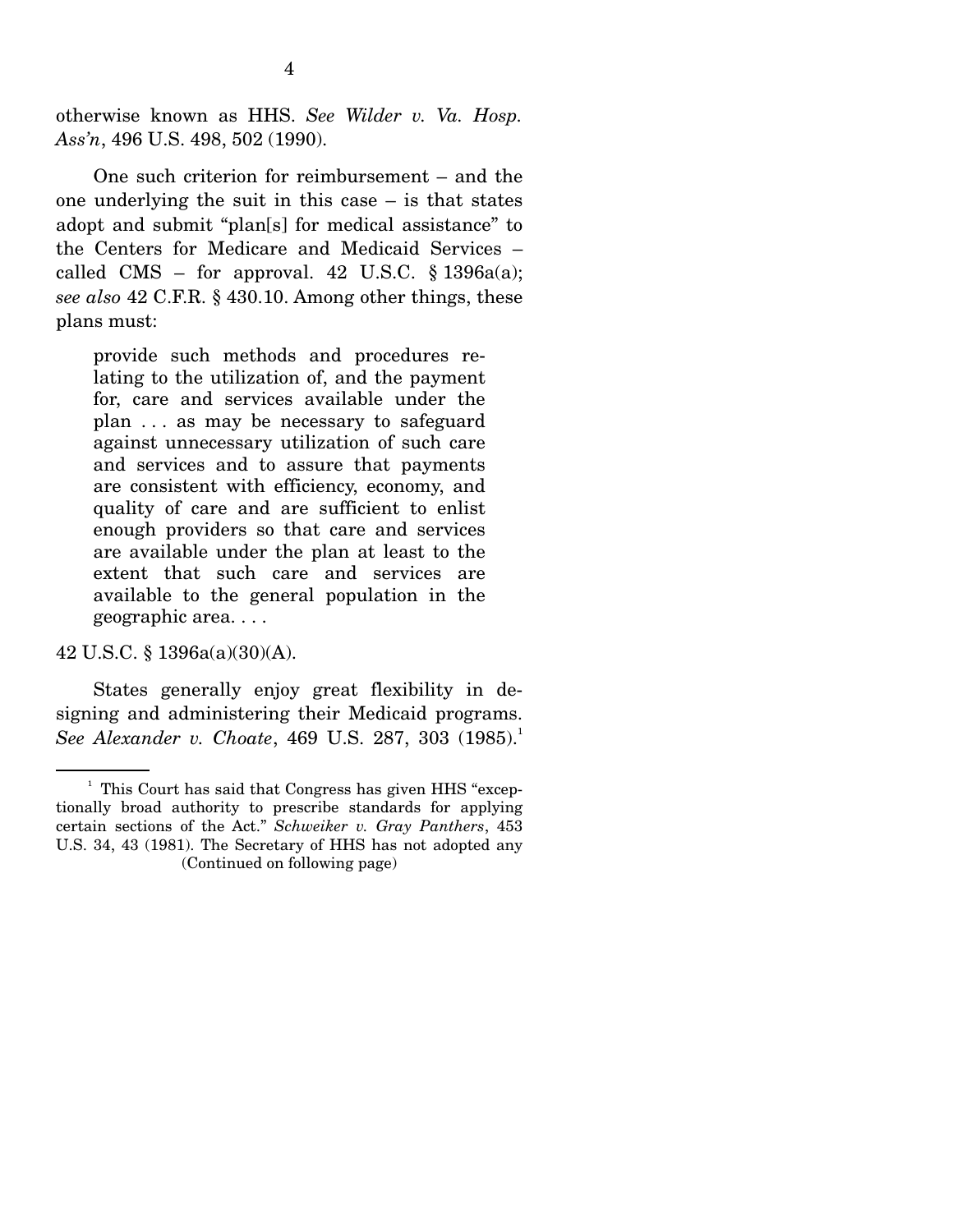A state's flexibility is not unchecked, though. Part of the ongoing relationship between participating states and CMS includes periodic program reviews by CMS, 42 C.F.R. § 430.32(a), and periodic audits conducted by the HHS Office of Inspector General, *id.* § 430.33. If these reviews or audits reveal deficiencies, the state has the opportunity to submit facts in aid of its position or accept CMS's determination and correct any deficiencies. *Id.* § 430.33(c).

 If CMS believes a state has failed to correct a deficiency, CMS may initiate a process to withhold federal funds, either entirely or limited to the funds associated with the noncompliant service. 42 U.S.C. § 1396c; 42 C.F.R. § 430.35. If, for example, a state's Medicaid expenditures are inconsistent with its state plan, CMS may disallow the expenditure and force the state to repay federal funds. *See* 42 C.F.R. §§ 430.33(c)(3); 430.42(a); 430.35(d). The state may request a hearing if it disagrees with the disallowance, and private parties, including providers, may participate. *Id.* § 430.76. These parties may conduct discovery and offer opinion and expert testimony. *Id.* §§ 430.83, 430.86, 430.88. CMS's decision is

regulation addressing how States may demonstrate compliance with § 30(A). In 2011, HHS issued a proposed rule setting forth a comprehensive and detailed approach to demonstrating compliance with § 30(A). 76 Fed. Reg. 26,342, 26,343 (May 6, 2011). No final rule has been adopted and movement on it seems to have stalled.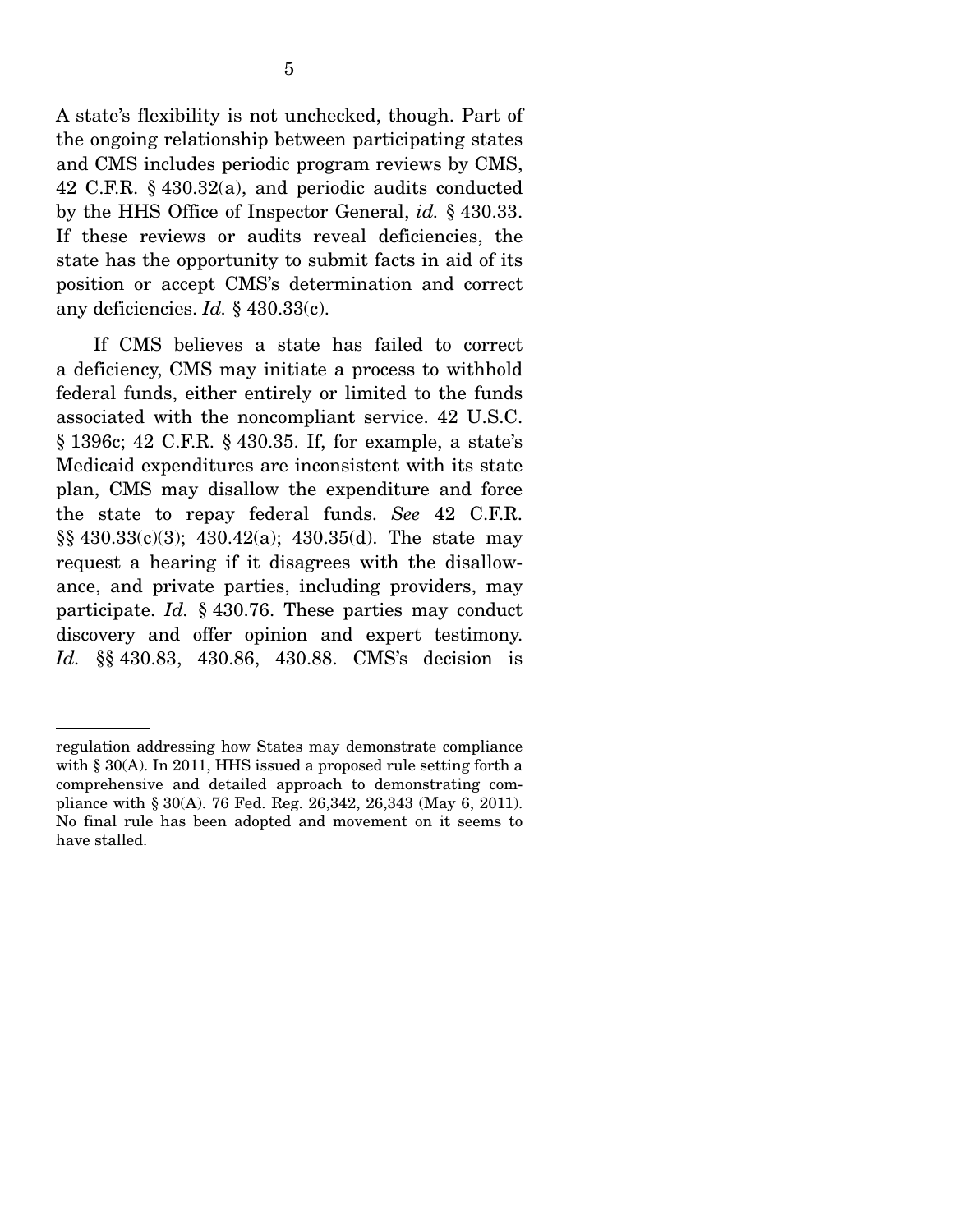subject to judicial review under the Administrative Procedure Act, 5 U.S.C. §§ 701 *et seq*. More often, however, problems are resolved through more informal discussions between the state and CMS.

**The services at issue in this case.** Medicaid includes a basic bundle of services, but states may receive money to fund, in part, additional services through waivers. Congress authorized the Developmentally Disabled Home and Community Based Services Waiver – known as the DD Waiver – to assist states in funding a variety of non-institutional care options for persons who would be eligible for Medicaid benefits in an institution, but who prefer to live at home or in the community. 42 U.S.C. § 1396n(c)(1); *see also Sanchez v. Johnson*, 416 F.3d 1051, 1054 n.1 (9th Cir. 2005). The services at issue in this case are called "residential habilitation" services.<sup>2</sup> Idaho has had a DD Waiver since 1995 and provides these services through contracted providers, including the respondents here. Like the base Medicaid services, waiver programs involve an ongoing dialogue between the states and CMS to avoid problems and address any that may arise.<sup>3</sup>

<sup>&</sup>lt;sup>2</sup> Some requirements of the Medicaid Act may be waived; § 30(A) is not one of them. *See* 42 U.S.C. § 1396c.

<sup>3</sup> The 330-page CMS § 1915(c) technical manual describes the ongoing dialogue between CMS and the participating State once a waiver is approved. It explains, among other things, that these discussions may concern how to improve operations and address issues that arise. *See* "Post Approval Activities," Instructions, Technical Guide and Review Criteria, Centers for (Continued on following page)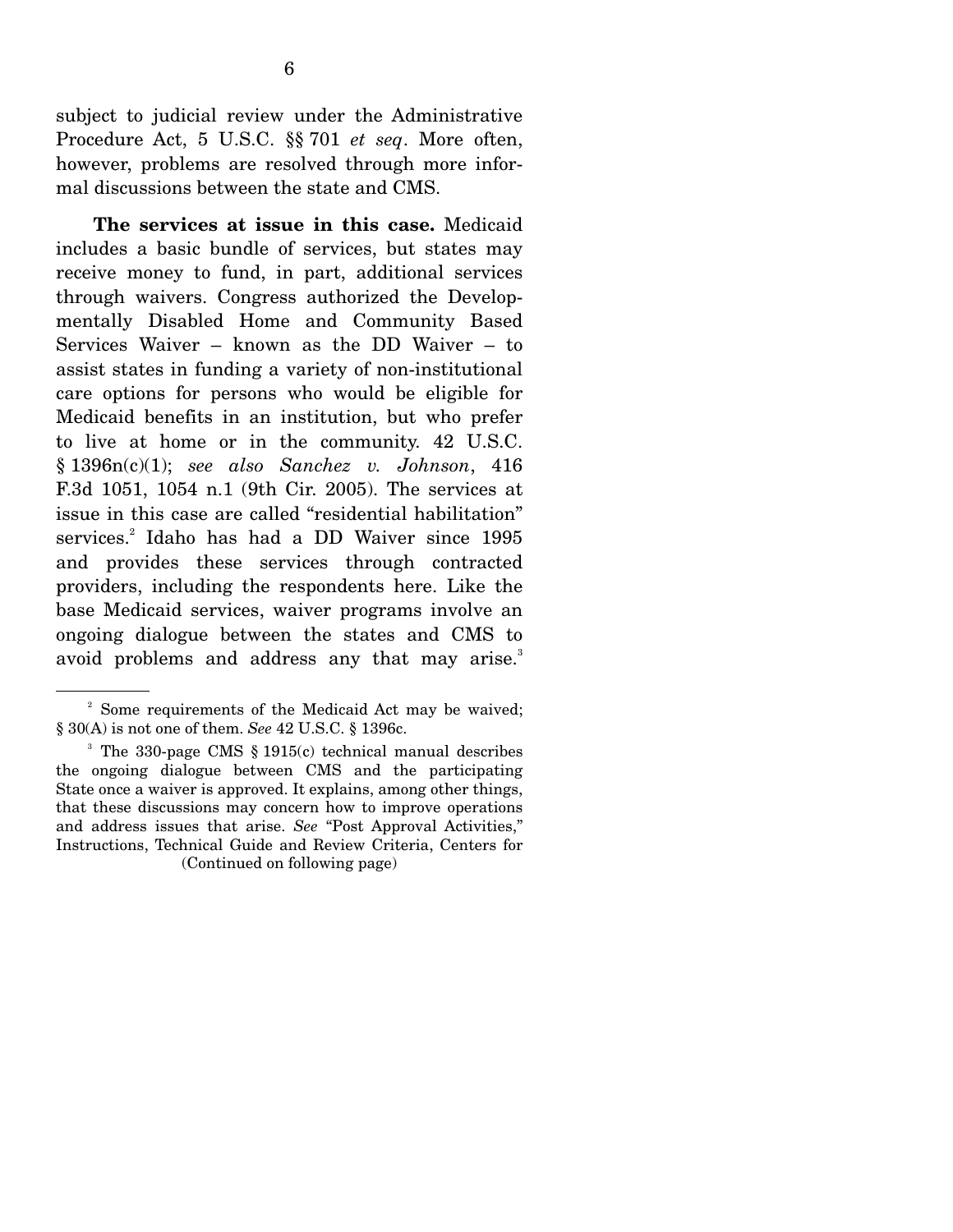At no time relevant to this case has CMS ever initiated any compliance action or otherwise complained about the State's rates or its compliance with the DD Waiver.

 The rates for the residential habilitation services at issue in this case were increased by the Idaho Department of Health and Welfare, which is the State's Medicaid agency, in 2006. Pet. App. 17. The Department does not typically include the reimbursement rates for these services in its State plan or waiver application documents. (Nor is it required to. It simply must maintain documentation of those rates and make them available to CMS on request. 42 C.F.R. § 447.203.) Rather, the State's DD Waiver documents identify the methods and procedures the Department follows to set rates. Once the Department establishes rates, it publishes them in a pricing file, which is made available to Medicaid providers through Information Releases and is published on the Department's web site. Enrolled providers provide the services and then bill the Department, which reimburses them. The Department then draws its allocation of federal Medicaid money quarterly.

 Federal and state regulations limit provider participation to those that agree to accept, as payment in full, the amounts that the state pays them. 42 C.F.R.

Medicare and Medicaid Services, pp. 33-35, *available at* http:// www.medicaid.gov/medicaid-chip-program-information/by-topics/ waivers/downloads/technical-guidance.pdf.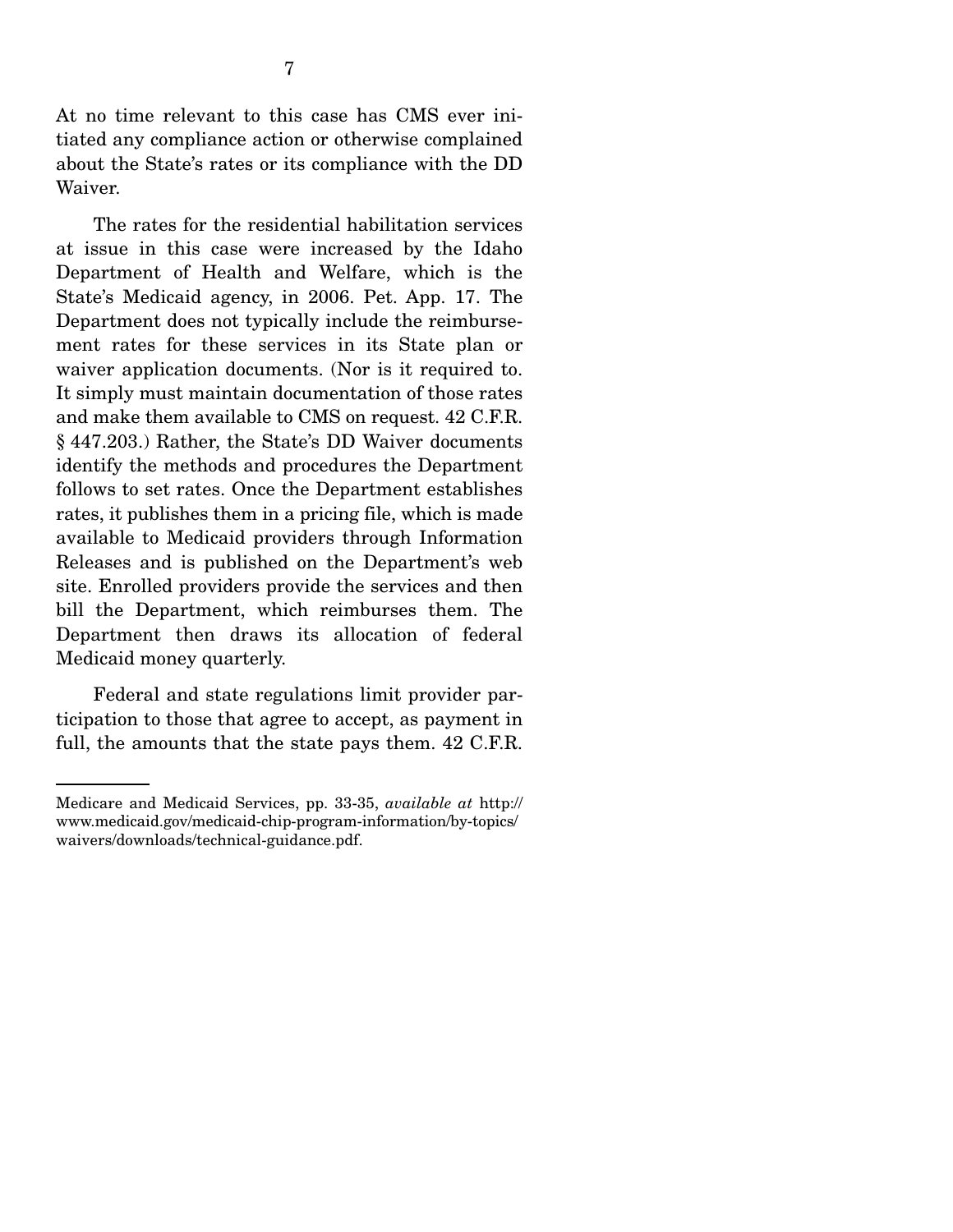§ 447.15; Idaho Admin. Code § 16.03.09.210.03. State regulations limit provider reimbursement to the lower of the provider's actual charge or the maximum allowable charge as established by the Department. Idaho Admin. Code § 16.03.10.036.02.

 In 2005, the Idaho Legislature adopted a new law directing the Department to compile information relating to the cost of care. *See* Idaho Code § 56-118 (2005) (*amended by* 2011 Idaho Sess. Laws 463). Pet. App. 18. The statute directed the Department to furnish this information to the Legislature annually as part of its budget request. The statute did not, however, require any changes in rates based on the information the Department compiled. Pet. Reply App. 13.

 In 2006, the Department hired a firm to conduct surveys to implement § 56-118. The firm produced recommended rates based on varying alternative methodologies for various services each year. Pet. App. 18. The Department did not implement the rates in the firm's reports, but continued to report the information to the Legislature each year. In 2009, the Department proposed rate increases for the services at issue in this case. Pet. App. 19. The Department did not receive an appropriation for the increases from the Idaho Legislature, however, so the Department did not increase the rates.

**The proceedings below.** The respondents, five residential habilitation services providers, sued petitioner Armstrong, the Director of the Department of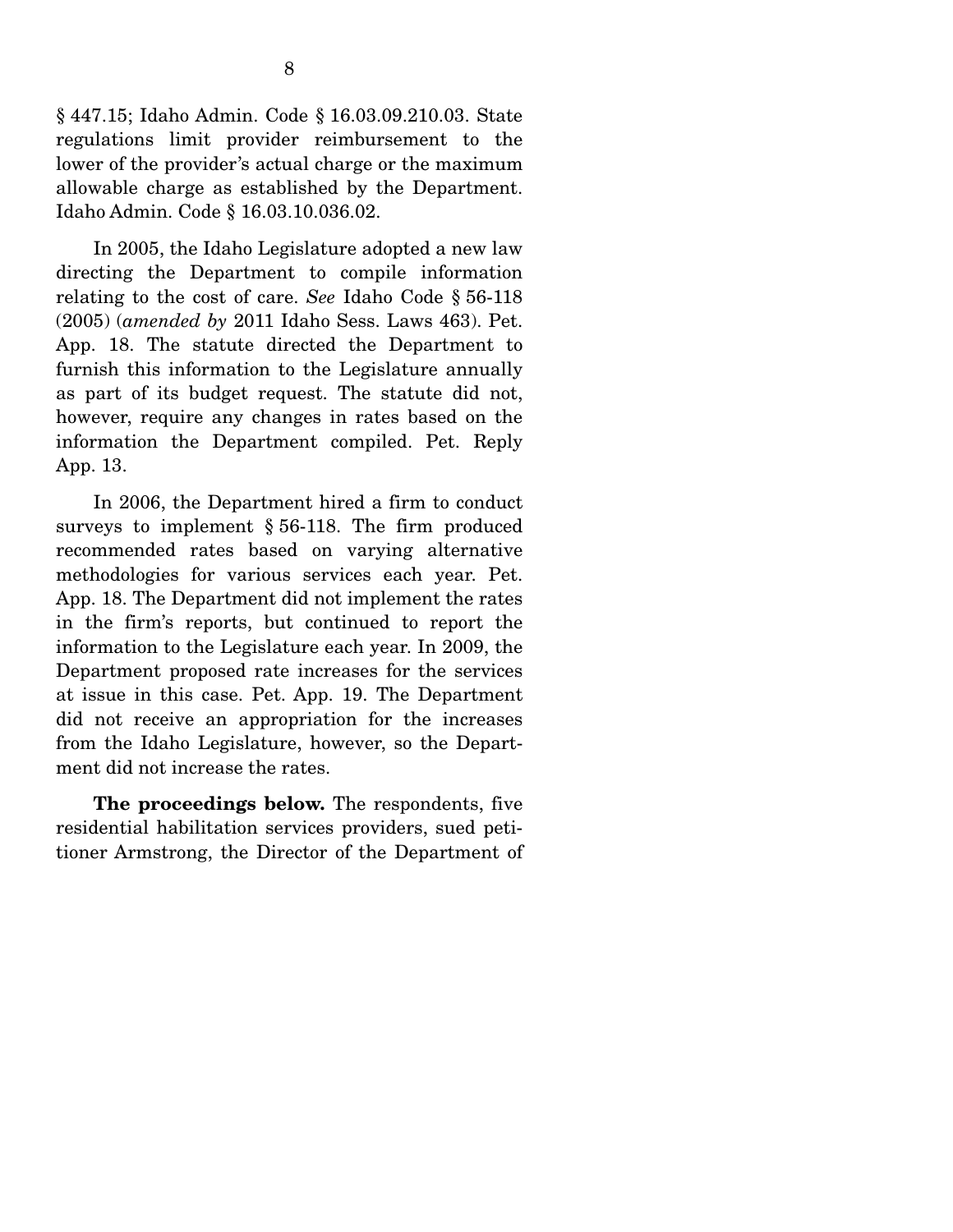Health and Welfare, and his Medicaid deputy on December 7, 2009. They did not sue the Secretary of HHS or CMS. The providers claimed that based on the new cost information the Department had compiled, the Department's rates were preempted by § 30(A) because they were not consistent with the Ninth Circuit's requirements from *Orthopaedic Hospital v. Belshe*, 103 F.3d 1491 (9th Cir. 1997). In that case, the court of appeals read  $\S 30(A)$  to require states to set hospital outpatient reimbursement rates so that they "bear a reasonable relationship" to provider costs, and to "rely on responsible cost studies" before reducing reimbursement rates. *Id.* at 1496. Where rates do not "substantially reimburse providers their costs," a state cannot justify the rates with "purely budgetary reasons." *Id.* at 1499 & n.3.

 The providers' case presented another issue. The plaintiffs in *Orthopaedic Hospital* sued under 42 U.S.C. § 1983. 103 F.3d at 1495. But in 2005, in *Sanchez v. Johnson*, the Ninth Circuit held that under *Gonzaga University v. Doe*, 536 U.S. 273 (2002), providers and beneficiaries had no right of action to enforce § 30(A) under § 1983. The court of appeals characterized  $\S 30(A)$  as having "an aggregate focus, rather than an individual focus that would be evidence of an intent to confer an individually enforceable right." 416 F.3d at 1059. The statute spoke "not of any individual's right but of the State's obligation to develop 'methods and procedures' for providing services generally." *Id.* The court of appeals also concluded that  $\S 30(A)$  set out "competing policy goals"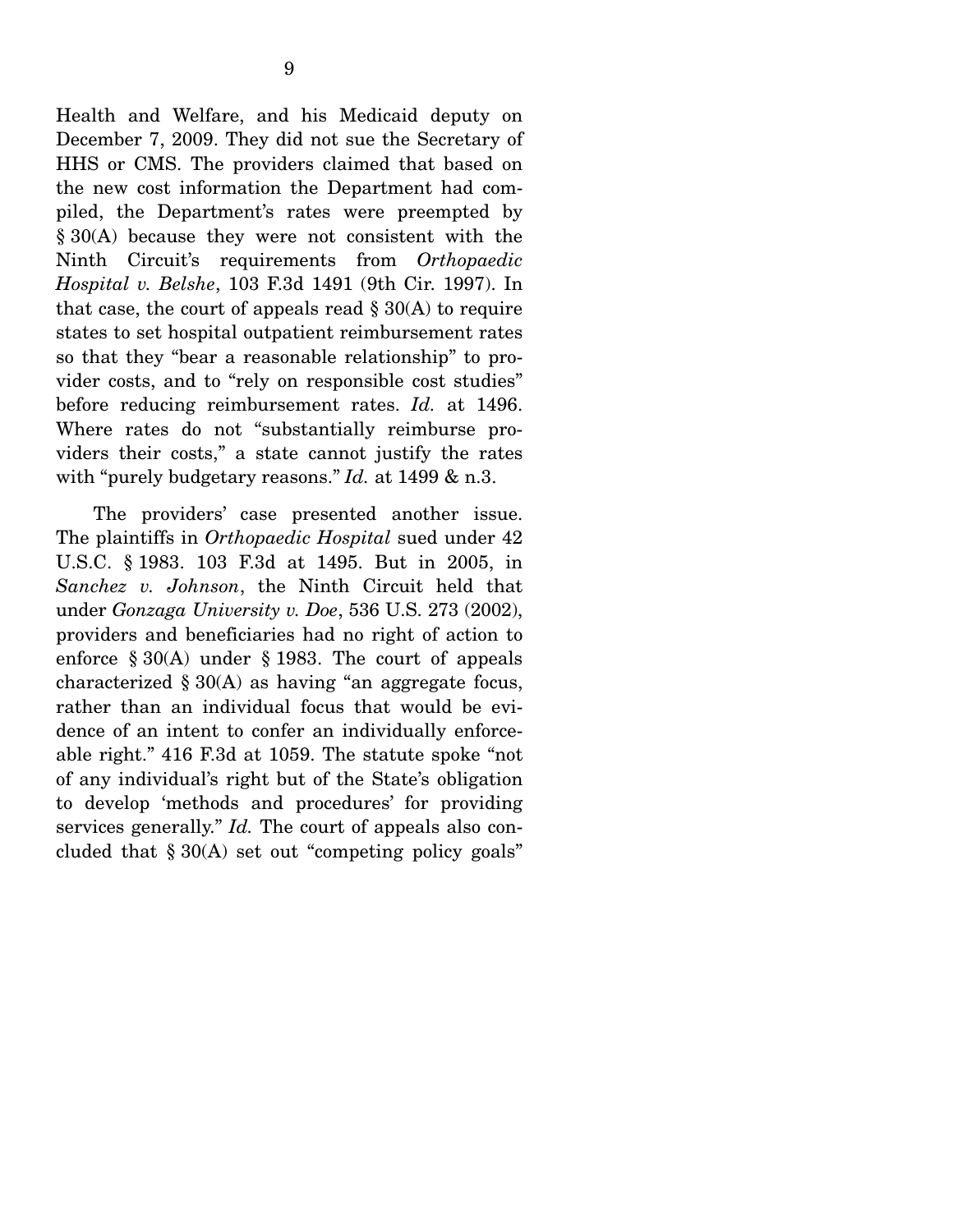and that "[t]he tension between" them "supports a conclusion that  $\S 30(A)$ " does not "confer[] individually enforceable rights on individual Medicaid recipients." *Id.* at 1059-60.

 The Ninth Circuit resurrected private enforcement of § 30(A) about three years later, in *Independent Living Center of Southern California, Inc. v. Shewry*, 543 F.3d 1050 (9th Cir. 2008). California's Medicaid program was again the target of several suits by providers and beneficiaries claiming the state's statutory reimbursement rate reductions violated § 30(A). With no rights enforceable under the Medicaid Act or through § 1983, the plaintiffs in *Independent Living Center v. Shewry* floated a different theory of their claim: the rate reductions were preempted under the Supremacy Clause. The district court had denied the plaintiffs' request for preliminary injunctive relief because, it said, the plaintiffs had no enforceable rights, and could not proceed under the Supremacy Clause as an alternative. *Id.* at 1054. The Ninth Circuit reversed. It wrote that this Court had "repeatedly entertained" preemption claims seeking injunctive relief without requiring the plaintiff to demonstrate any enforceable rights. *Id.* at 1055. In its view, this "Court has consistently assumed – without comment – that the Supremacy Clause provides a cause of action to enjoin implementation of allegedly unlawful state legislation." *Id.* at 1055-56. All a plaintiff alleging preemption need show was "traditional standing requirements." *Id.* at 1058.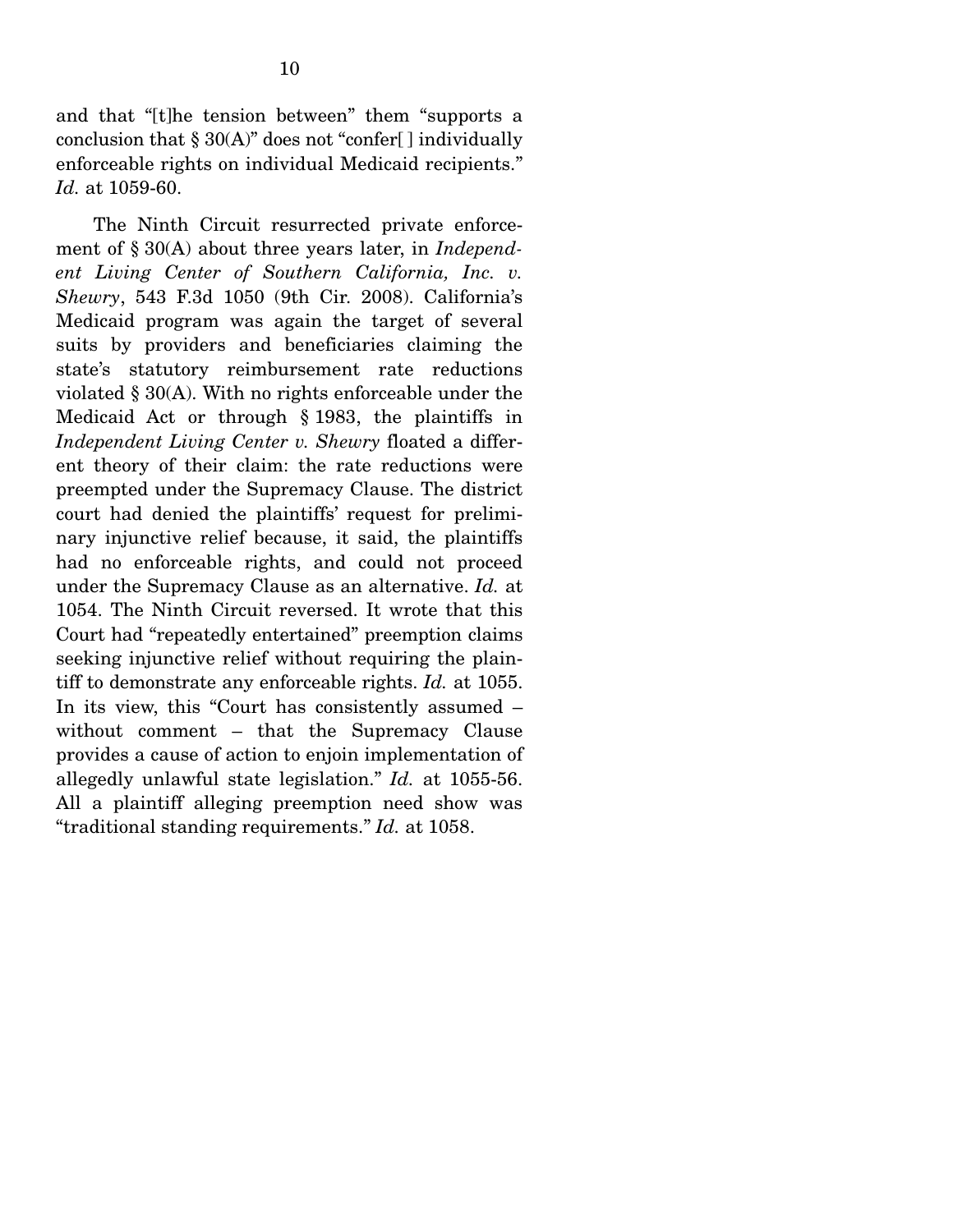Under the framework established in *Independent Living Center v. Shewry*, the district court in this case held that the providers could challenge the reimbursement rates directly under the Supremacy Clause. Pet. App. 23. As for the merits, the district court ruled that *Orthopaedic Hospital* controlled. The district court noted that the record "would appear to support" a finding that the then-existing rates were consistent with precisely the things  $\S 30(A)$  is concerned with: efficiency, economy, and quality of care. Pet. App. 22. And there had been no dispute about access to care, either: The parties agreed that services covered by the DD Waiver were readily available to eligible participants and there was no dispute that there were no waiting lists for any Medicaid services in Idaho. Pet. Reply App. 8-9.

 The district court recognized, too, that *Orthopaedic Hospital* and later cases involved rate cuts, not challenges to existing rates. Pet. App. 21. Yet, in light of the more recent cost information, the district court ruled that existing rates failed the requirements of *Orthopaedic Hospital*. Pet. App. 22. "The Court need not wait for evidence of low quality of care or insufficient access to services before intervention is warranted," it said. Pet. App. 22-23. The court granted the providers' motion for summary judgment and issued an injunction requiring that the Department raise its rates to match those proposed in 2009. Pet. App. 24.

 The Ninth Circuit affirmed. First, it held that the providers had an implied right of action under the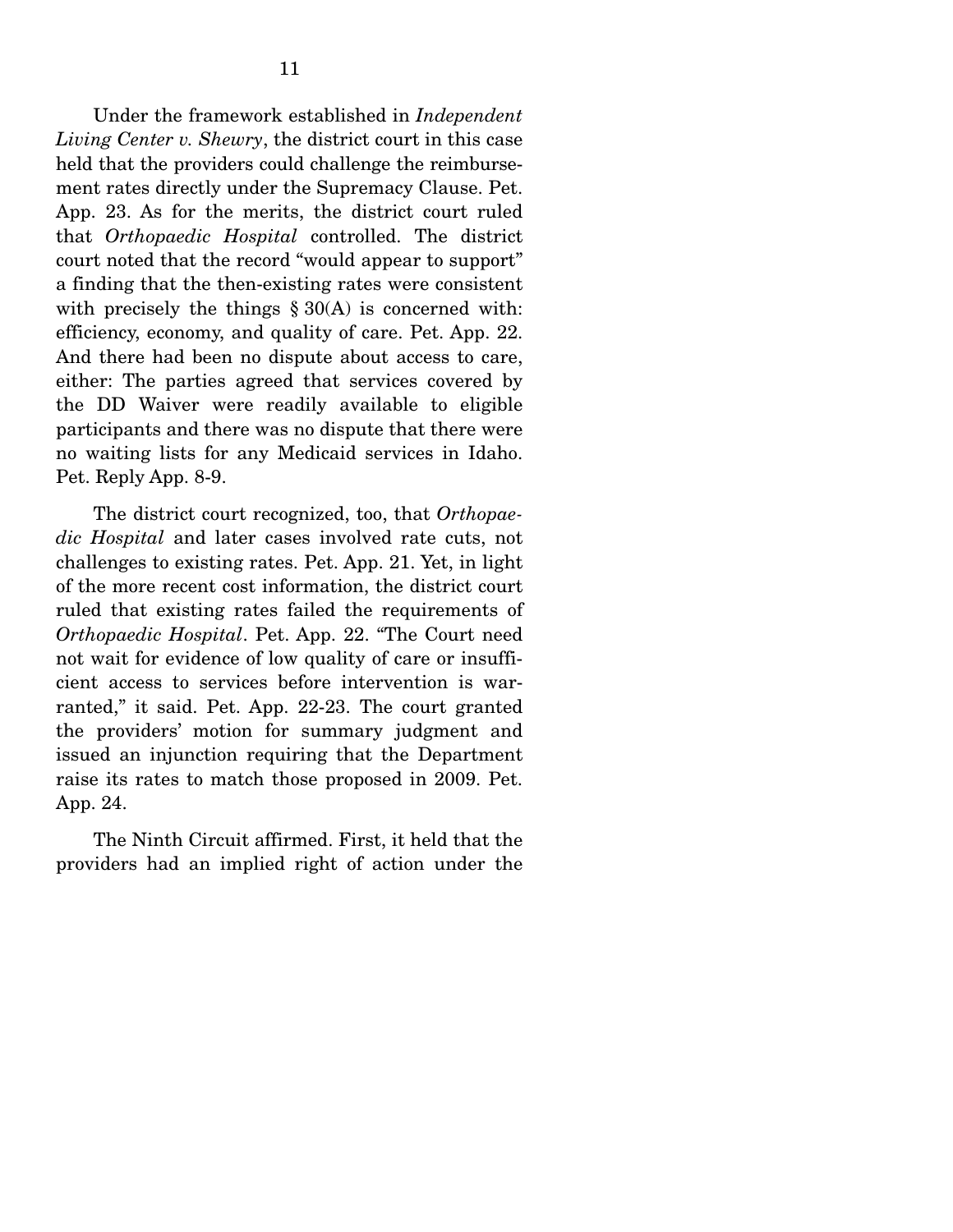Supremacy Clause to challenge the state's rates as preempted by § 30(A). Pet. App. 2-3, *quoting Indep. Living Ctr. v. Shewry*, 543 F.3d at 1050 ("Under wellestablished law of the Supreme Court, this court, and the other circuits, a private party may bring suit under the Supremacy Clause to enjoin implementation of state legislation allegedly preempted by federal law."). The court of appeals deemed itself bound by circuit precedent and this Court's precedents that it said "have recognized a private right of action under the Supremacy Clause." Pet. App. 3, *citing Shaw v. Delta Air Lines, Inc.*, 463 U.S. 85, 96 n.14 (1983); *Bud Antle, Inc. v. Barbosa*, 45 F.3d 1261, 1269 (9th Cir. 1994).

 On the merits, the court held that, under *Orthopaedic Hospital*, because the state's reimbursement rates did not substantially reimburse providers their costs and remained in place for purely budgetary reasons, the district court correctly granted summary judgment to the providers. Pet. App. 4.

#### **SUMMARY OF THE ARGUMENT**

--------------------------------- ---------------------------------

 I.A. This Court's cases hold that to enforce a federal statute, a plaintiff must have a federally conferred right and a congressionally intended remedy. Congressional intent is mandatory. Without it, there is no cause of action. This is just as true with Spending Clause statutes like § 30(A). Congress did not create privately enforceable rights in § 30(A).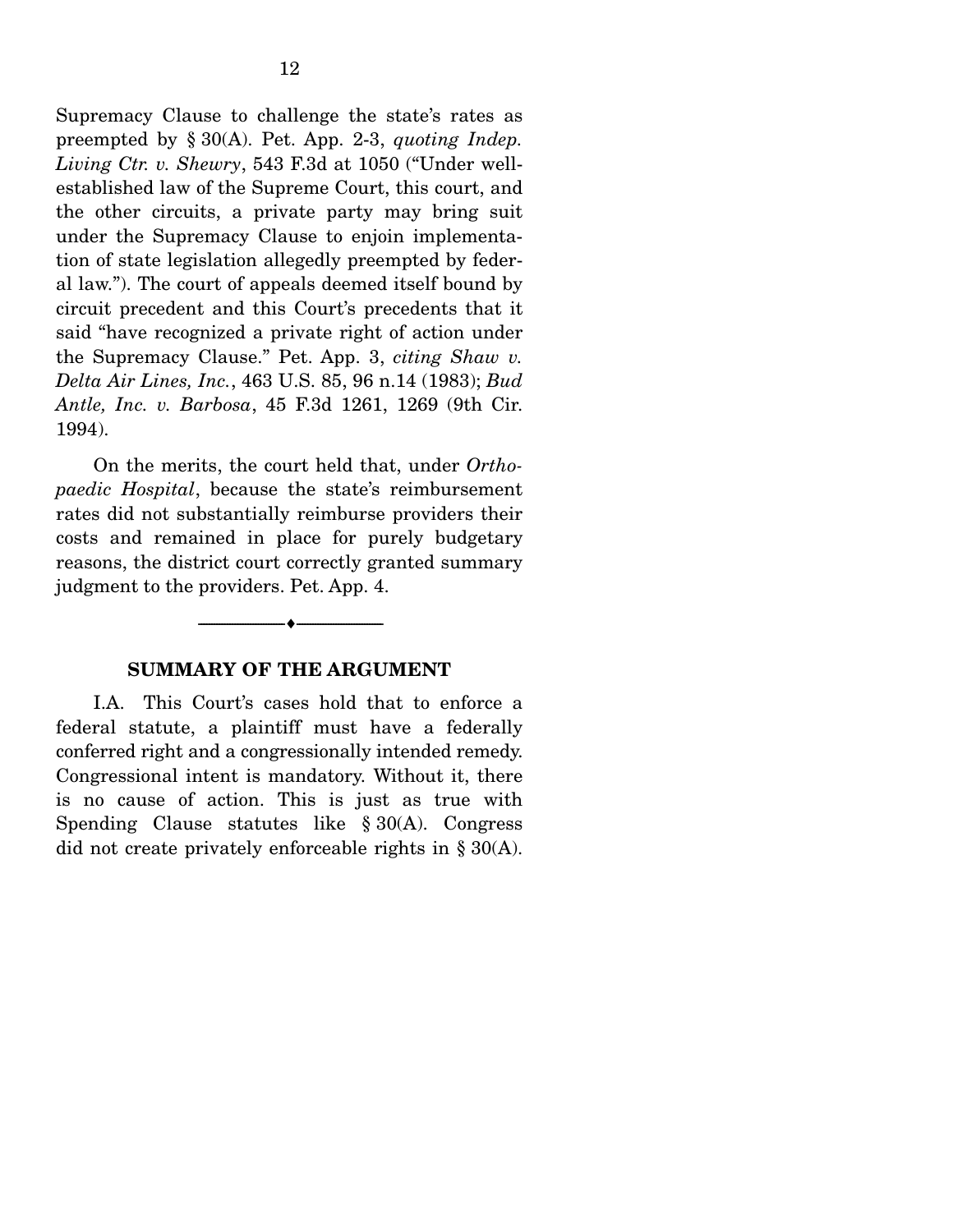The statute's references to "methods and procedures," "efficiency," "economy," and a "sufficient" number of providers bear none of the characteristics of the rights-creating language that is necessary to create individually enforceable rights. Indeed, this language demonstrates that Congress intended an agency expert in the statute's subject matter to administer and enforce the statute. The Ninth Circuit ignored the limits this Court has placed on private enforcement of federal statutes.

 B. Because Congress has not created enforceable rights, there is no reason to look for alternative sources for a right of action. This Court's cases foreclose such an enterprise. The Court has explained that its prior cases involving the Social Security Act necessarily relied on § 1983 as the basis for the right of action because the Social Security Act did not provide a private right of action. If some alternative source, like the Supremacy Clause, had been available, then the theoretical foundation and understanding of the Court's cases is wrong. It is not wrong, because if it is, then § 1983 is unnecessary since the Supremacy Clause always supplies a private right of action regardless of what Congress has said. The Court has also rejected a plaintiff's third-party beneficiary contract claim to enforce a federal drugpricing statute that was not directly enforceable. The Court explained that the suit to enforce the contract, which incorporated the statute at issue, was a suit to enforce the statute itself. If the suit could proceed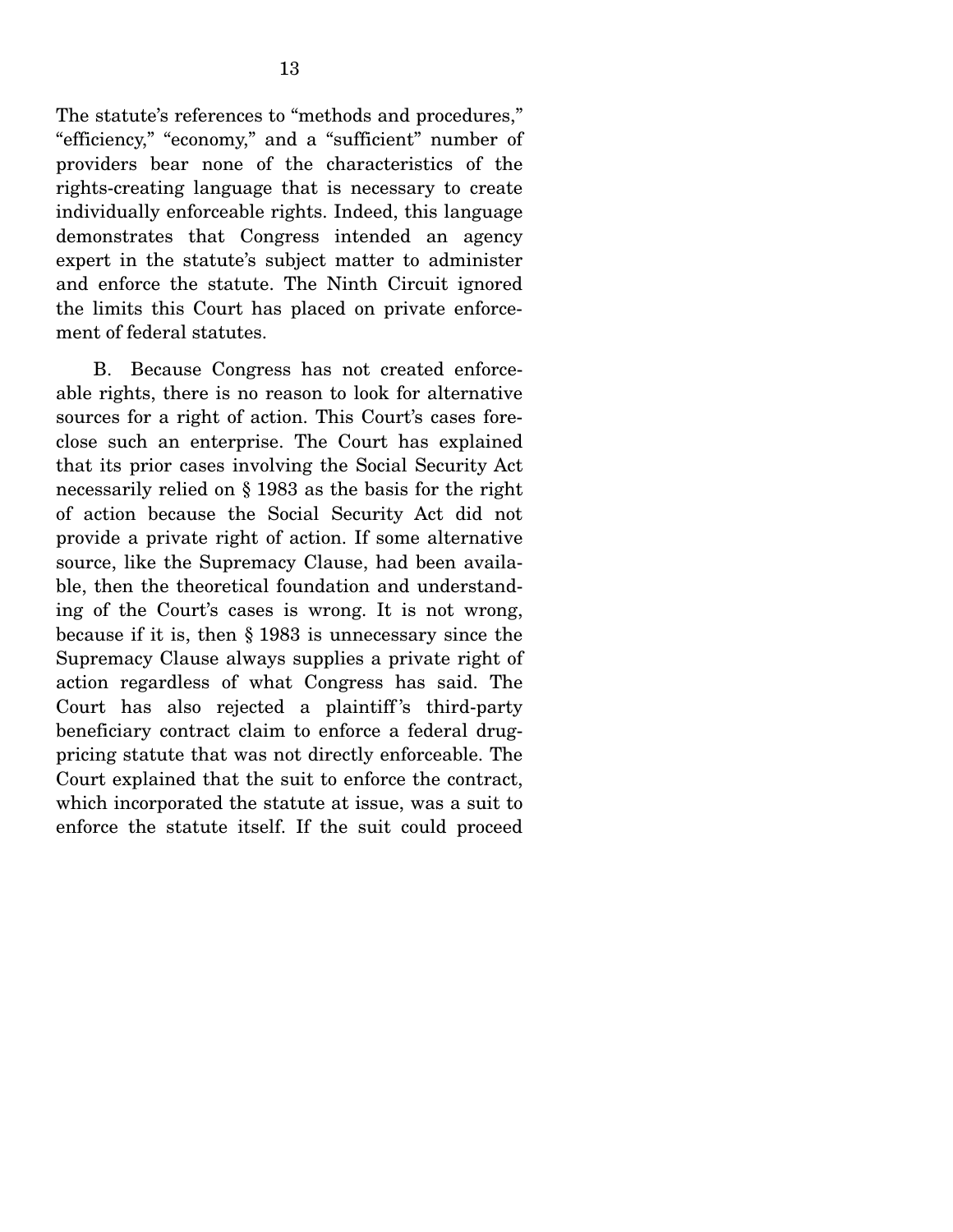under the contract, the absence of a private right of action in the statute would be meaningless.

 There are two important structural constitutional principles that provide the foundation for this Court's reliance on congressional intent in deciding whether a statute is privately enforceable. The first is the separation of powers. By avoiding judicial intervention when it is not intended, the Court allows Congress to establish a program under its broad spending authority and control the remedial component to fit the substantive scheme it has designed. This permits Congress to leave the often complex details of administering a massive program like Medicaid to an agency expert in the subject matter. This avoids unintended consequences that result from administration by litigation in the federal and state courts around the country.

 The other important constitutional interest in play is federalism. The contractual nature of statefederal cooperative programs under the Spending Clause means that the states' participation is dependent on the states voluntarily and knowingly agreeing to the terms of the agreement. Private enforcement under the Supremacy Clause, when it has not been provided for by Congress, changes those terms. One, the Medicaid Act does not contain any statute that would support an implied right of action to enforce § 30(A) or an enforceable right under § 1983. So the States enter into Medicaid with the understanding that their exposure does not include private enforcement lawsuits. Two, the substantive obligations that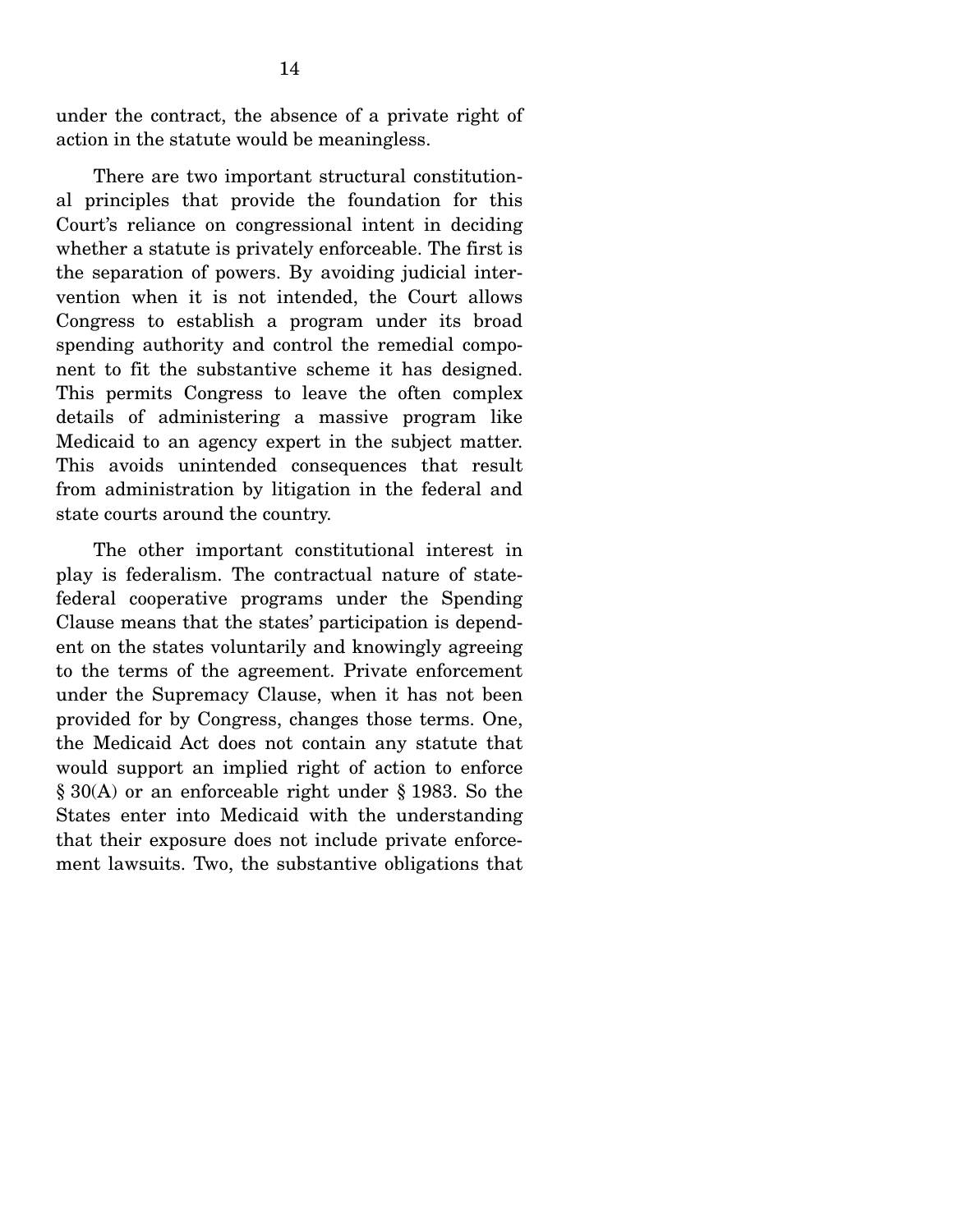inevitably flow from private enforcement of  $\S 30(A)$ fail the requirement of clear notice. These obligations are not voluntary in any sense when they are unilaterally imposed after the States have joined the program. And the nature of litigation means that States must guess at what will be required of them.

 II.A. The Supremacy Clause is no alternative to congressional intent. The text of the Supremacy Clause simply instructs judges and States that the constitution, federal law, and treaties are the supreme law of the land. The Supremacy Clause thus provides a rule of decision. It says nothing at all about authorizing private lawsuits. Unlike some provisions of the Constitution, the Supremacy Clause is not a source of any federal rights.

 B. This Court's preemption cases do not support the providers' theory. They reflect a practice of permitting plaintiffs to raise anticipatory defenses to state enforcement proceedings on the grounds that their conduct is immune from state regulation. But this practice is not as open-ended as the Ninth Circuit suggested it was. Rather, preemption cases involve the plaintiff seeking to protect a federal right against state interference. Here, the providers have no federal right to protect, and hence no immunity from state regulation to assert. Their case therefore does not fit the mold established by this Court's preemption cases. Î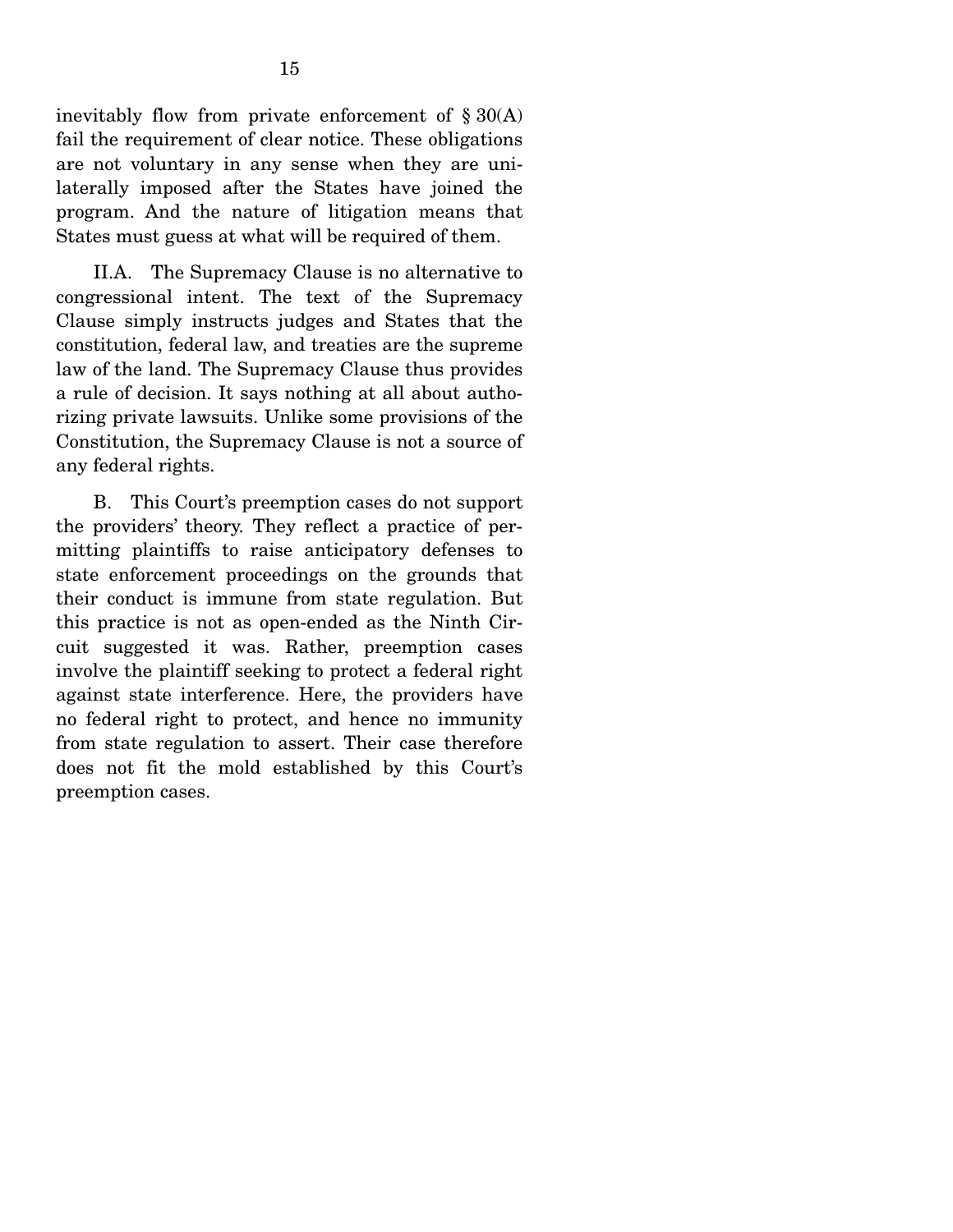The providers' resort to general equitable principles is not consistent with traditional equity jurisprudence. Equity is not so broad as to provide a remedy where there is not some basis in law for it. With no federal right to protect, the providers cannot invoke this Court's equitable powers to provide a remedy.

 III. Finally, even if the Supremacy Clause supports a preemption right of action in some circumstances, it does not provide a right of action for private enforcement of  $\S 30(A)$ . As a cooperative statefederal program, uniformity of administration, flexibility, and cooperation are key features of Medicaid. The program is therefore different than other federal statutes that displace state authority to regulate in a given area. And while some spending statutes impose obligations on states that receive federal funds,  $\S 30(A)$ simply conditions future payments on state compliance with certain terms. A state retains the choice to accept the federal government's offer or not. The consequence is simply a loss of funding. Section 30(A) is not capable of "preempting" state reimbursement rates. Therefore, the supremacy of federal law is not implicated.

--------------------------------- ---------------------------------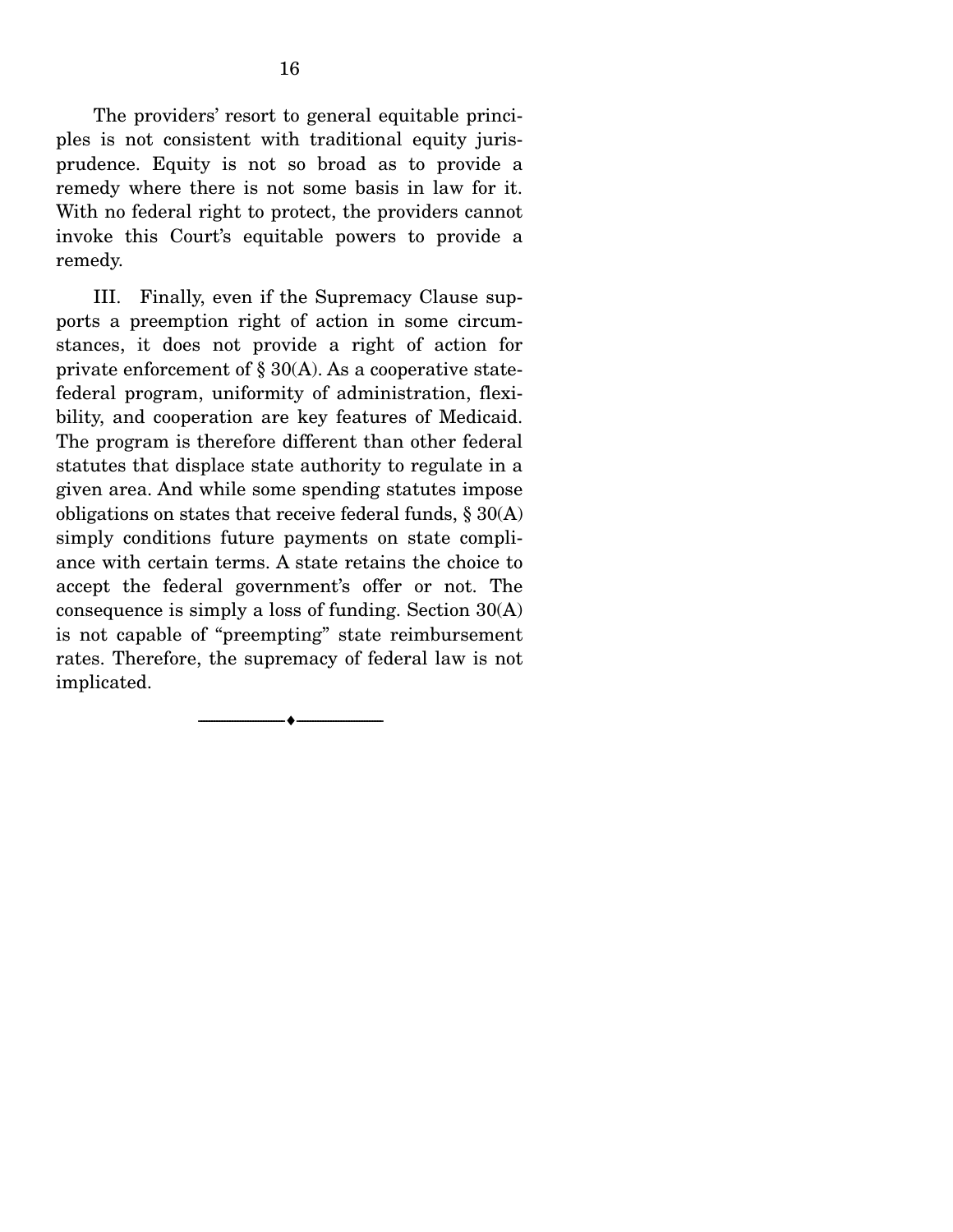#### **ARGUMENT**

#### **MEDICAID PROVIDERS HAVE NO PRIVATE RIGHT OF ACTION UNDER THE SUPREMACY CLAUSE TO ENFORCE § 30(A) AGAINST STATE OFFICIALS**

 The Ninth Circuit's judgment establishes the Supremacy Clause as implying a private right of action anytime a plaintiff with no more than Article III standing seeks to enforce a federal statute by alleging a state law is preempted by federal law. This expansive view of the Supremacy Clause cannot be squared with this Court's cases in three respects:

*First*, this Court has consistently held that Congress holds the authority to decide who may enforce federal statutes. *See*, *e.g.*, *Alexander v. Sandoval*, 532 U.S. 275, 286 (2001). Implying a private right of action to enforce § 30(A) where Congress created no enforceable rights improperly appropriates to the judiciary a function that is reserved for Congress.

*Second*, the Supremacy Clause does not provide a freestanding private right of action to enforce a federal statute when the plaintiff has no federal right to protect from state interference. It provides a choice-of-law rule, ensuring that federal law applies over conflicting state law. *See Golden State Transit Corp. v. City of Los Angeles*, 493 U.S. 103, 107 (1989); *Chapman v. Houston Welfare Rights Org.*, 441 U.S. 600, 613 & n.29 (1979). Contrary to the Ninth Circuit's holding and the providers' contentions, this Court's preemption cases are perfectly consistent with that understanding of the Supremacy Clause. The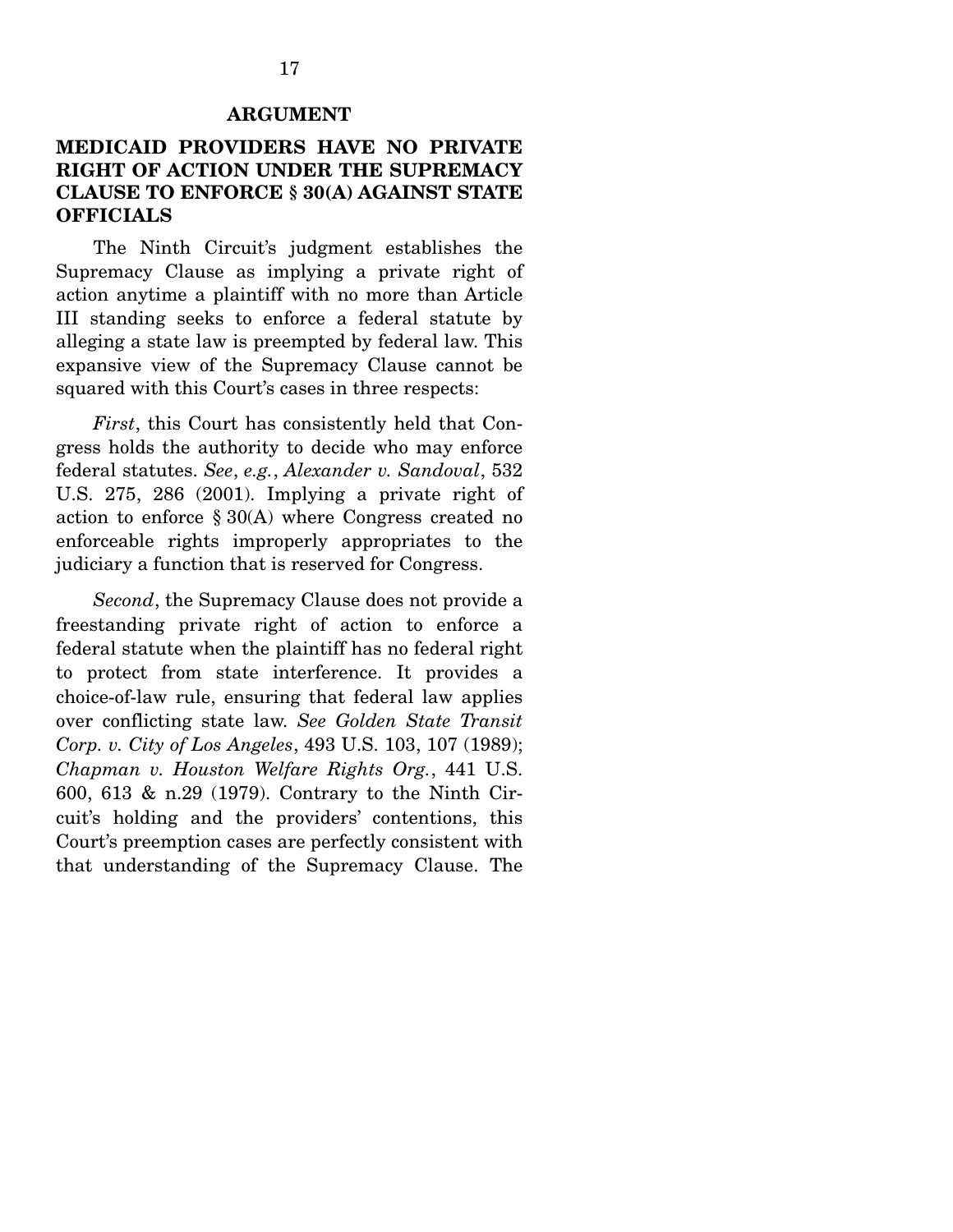Ninth Circuit's holding stretches this Court's preemption cases beyond the established boundaries.

*Finally*, § 30(A) is not capable of preempting a state's Medicaid reimbursement rates in a private enforcement action. The statute does not entitle providers to anything; it merely conditions federal payments on a state's compliance with its terms. Whether the state has satisfied that condition is a determination vested in the Secretary of HHS. This case therefore does not even implicate the supremacy of federal law. The judgment of the court of appeals should be reversed.

**I. Implying a Private Right of Action Under the Supremacy Clause to Enforce § 30(A) Improperly Invades Congress's Authority to Provide – or not Provide – Private Remedies for Statutory Violations.**

 The providers seek to enforce a federal statutory funding condition against State officials to obtain affirmative relief in the form of higher reimbursement rates for their services. They do not contend § 30(A) gives them any rights or that it supplies them with any remedies if a state acts inconsistently with that statute. Indeed, that is the law in the Ninth Circuit, as it is in most every circuit to consider the issue. Sanchez, 416 F.3d at 1060-61.<sup>4</sup> In allowing their

<sup>4</sup> *See Long Term Pharmacy Care Alliance v. Ferguson*, 362 F.3d 50, 58-59 (1st Cir. 2004); *New York Ass'n of Homes & Servs.*  (Continued on following page)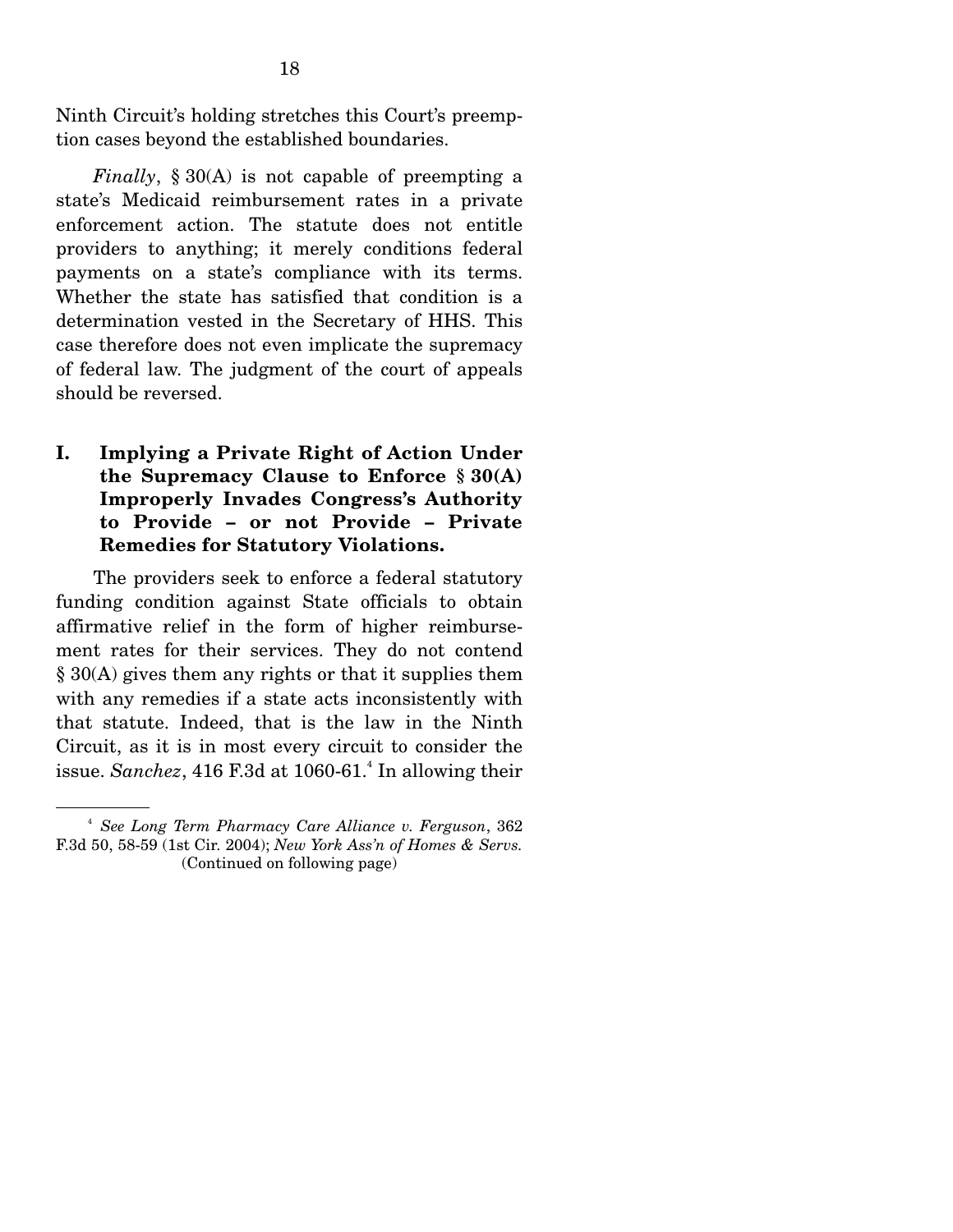case to proceed under the Supremacy Clause anyway, the Ninth Circuit disregarded this Court's cases that limit the enforceability of federal statutes to plaintiffs who can demonstrate a congressionally conferred right and congressionally intended remedy. In other words, the court of appeals "effect[ed] a complete end-run around this Court's implied right of action and 42 U.S.C. § 1983 jurisprudence." *Indep. Living Ctr.*, 132 S. Ct. at 1213 (Roberts, C.J., dissenting).

**A. This Court's cases make clear that whether to provide a private remedy for statutory violations is Congress's choice to make, and Congress has not created enforceable rights in § 30(A).**

 1. Congress writes the law; part of that authority includes the exclusive prerogative to decide whether a particular federal statute is privately enforceable. "Like substantive federal law itself, private rights of action to enforce federal law must be created by Congress." *Sandoval*, 532 U.S. at 286. As Justice Brennan explained for the Court in *Davis v. Passman*, 442 U.S. 228, 241 (1979), "[s]tatutory rights and obligations are established by Congress, and it is entirely appropriate for Congress, in creating these

*for the Aging v. DeBuono*, 444 F.3d 147, 148 (2d Cir. 2006) (per curiam); *Equal Access for El Paso, Inc. v. Hawkins*, 509 F.3d 697, 703-04 (5th Cir. 2007); *Westside Mothers v. Olszewski*, 454 F.3d 532, 542-43 (6th Cir. 2006); *Mandy R. ex rel. Mr. & Mrs. R. v. Owens*, 464 F.3d 1139, 1146-49 (10th Cir. 2006).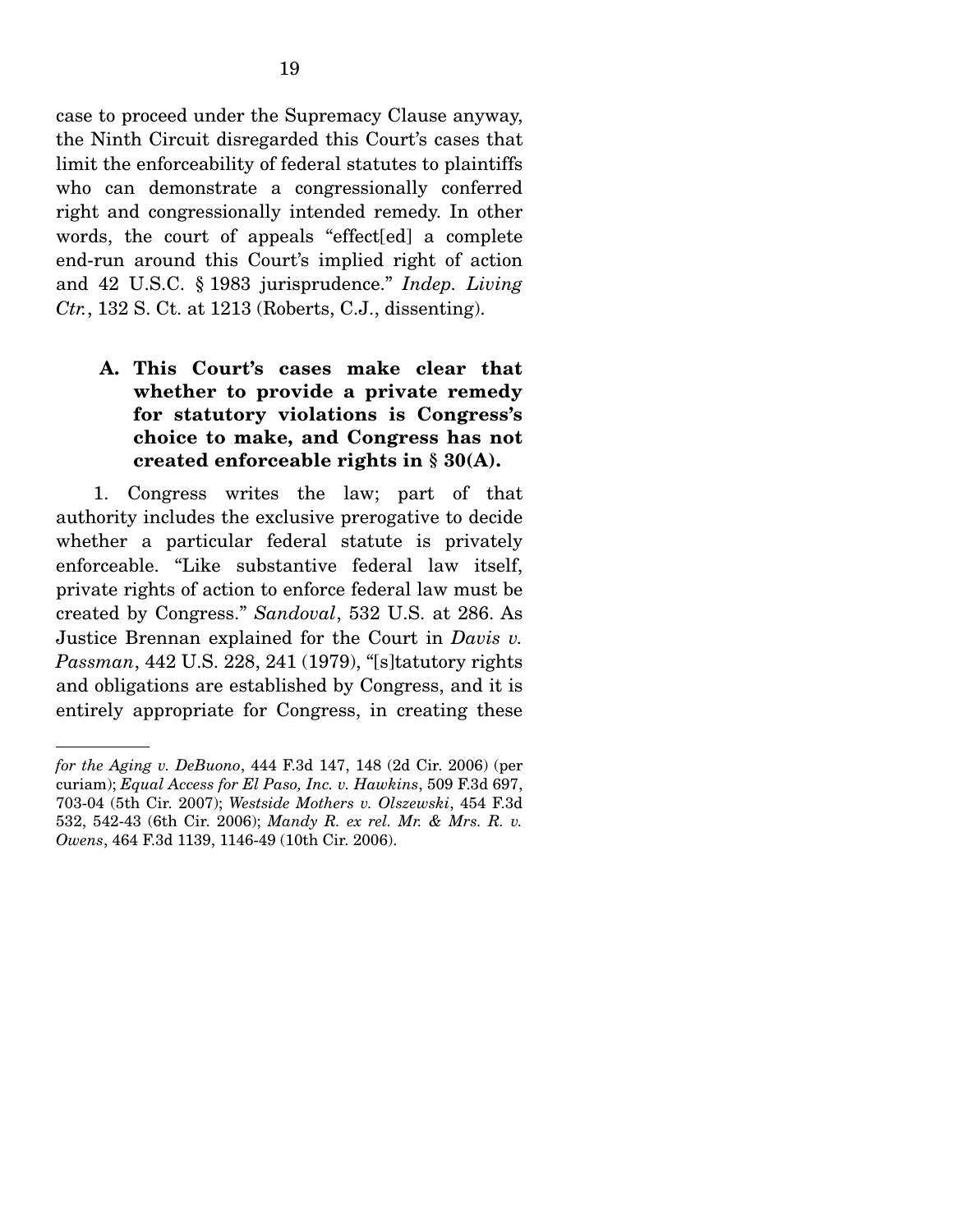rights and obligations, to determine in addition, who may enforce them and in what manner." *See also Astra USA, Inc. v. Santa Clara County*, 131 S. Ct. 1342, 1347 (2011).

 Sometimes, though rarely, a statute expressly authorizes private suits. Other times, when the statute does not expressly authorize suit, a court may conclude that a private right of action is nonetheless implied from the statute if Congress intended to create a private right and a remedy for its violation. *Alexander*, 532 U.S. at 286-87; *Cort v. Ash*, 422 U.S. 66, 78 (1975); *see also Virginia Bankshares, Inc. v. Sandberg*, 501 U.S. 1083, 1102 (1991) ("recognition of any private right of action for violating a federal statute must ultimately rest on congressional intent to provide a private remedy."). In some other instances, the remedy for a violation of a federal right (by someone acting under color of state law) is provided by 42 U.S.C. § 1983. *Gonzaga Univ. v. Doe*, 536 U.S. at 284.

 The remedial component of a federal statute is therefore not divorced from the substantive component: Congress retains control of each. Congress has not assigned the judiciary the task of creating private remedies anytime the law is violated. *See Stoneridge Inv. Partners, LLC v. Scientific-Atlanta, Inc.*, 552 U.S. 148, 164-65 (2008) ("In the absence of congressional intent the Judiciary's recognition of an implied right of action 'necessarily extends its authority to embrace a dispute Congress has not assigned it to resolve.'"),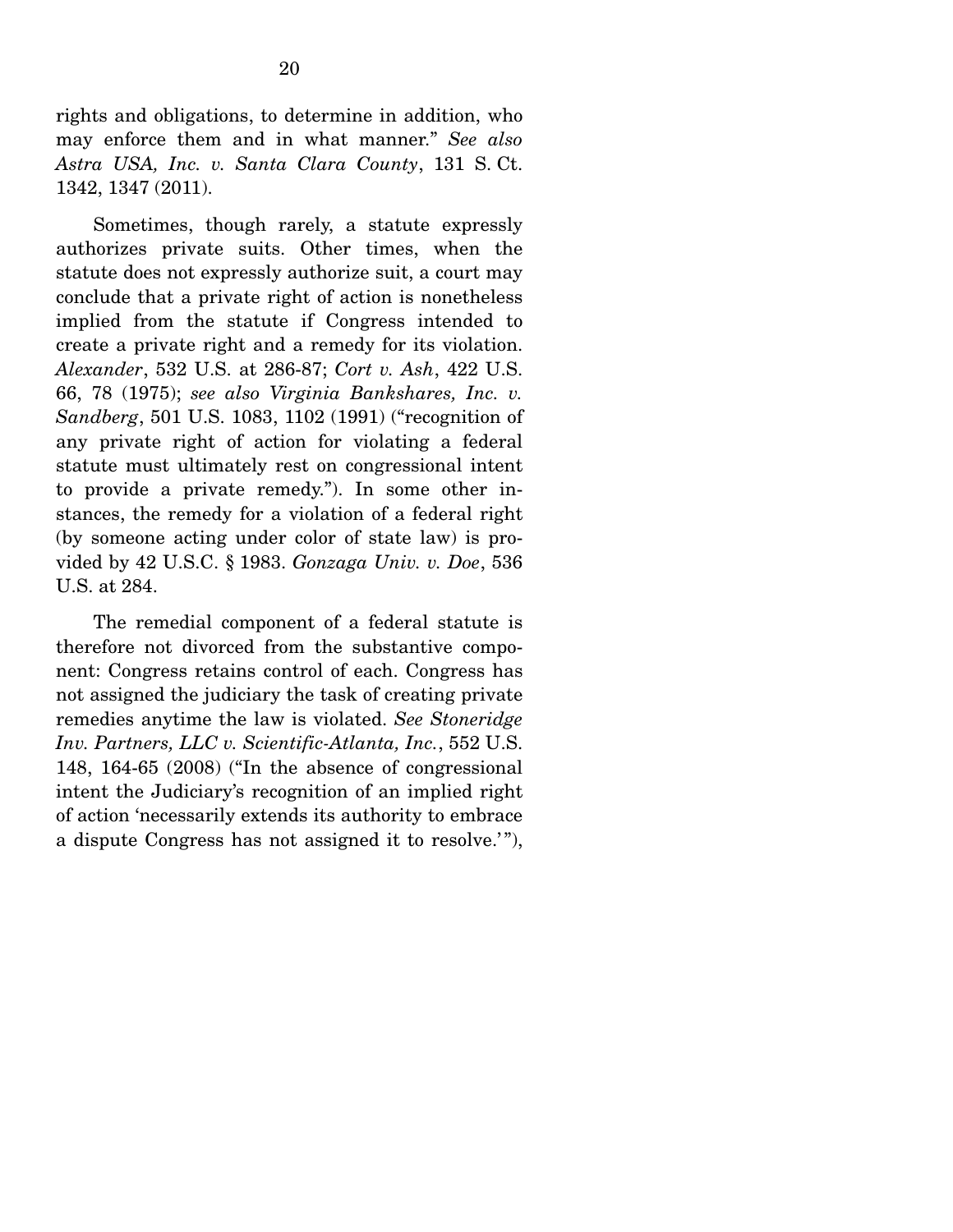*quoting Am. Fire & Casualty Co. v. Finn*, 341 U.S. 6, 17 (1951).

 Even if a statute reveals that *a* remedy might be available to *some* plaintiff, a violation of the law is not, by itself, enough. Not only must there be some congressionally intended remedy, but Congress must have intended to create a right, as well. *Sandoval*, 536 U.S. at 286; *Cort*, 422 U.S. at 78 (first factor in deciding whether there is a private right of action asks, "Does the statute create a federal right in favor of the plaintiff ?"). The need for a federal *right* extends to cases brought under 42 U.S.C. § 1983, too: In such cases "a plaintiff must assert the violation of a federal *right*, not merely a violation of federal *law*." *Blessing v. Freestone*, 520 U.S. 329, 340 (1997); *see also Gonzaga Univ.*, 536 U.S. at 285 ("A court's role in discerning whether personal rights exist in the § 1983 context should therefore not differ from its role in discerning whether personal rights exist in the implied right of action context.").

 Congressional intent is not advisory. It is "dispositive." *Transamerica Mortgage Advisors, Inc. v. Lewis*, 444 U.S. 11, 24 (1979); *Sandoval*, 532 U.S. at 286 (statutory intent to create a remedy is "determinative"). Absent congressional intent to create a private remedy, "a cause of action does not exist and courts may not create one, no matter how desirable that might be as a policy matter, or how compatible it might be with the statute." *Sandoval*, 532 U.S. at 287; *see also California v. Sierra Club*, 451 U.S. 287, 297 (1981) ("The federal judiciary will not engraft a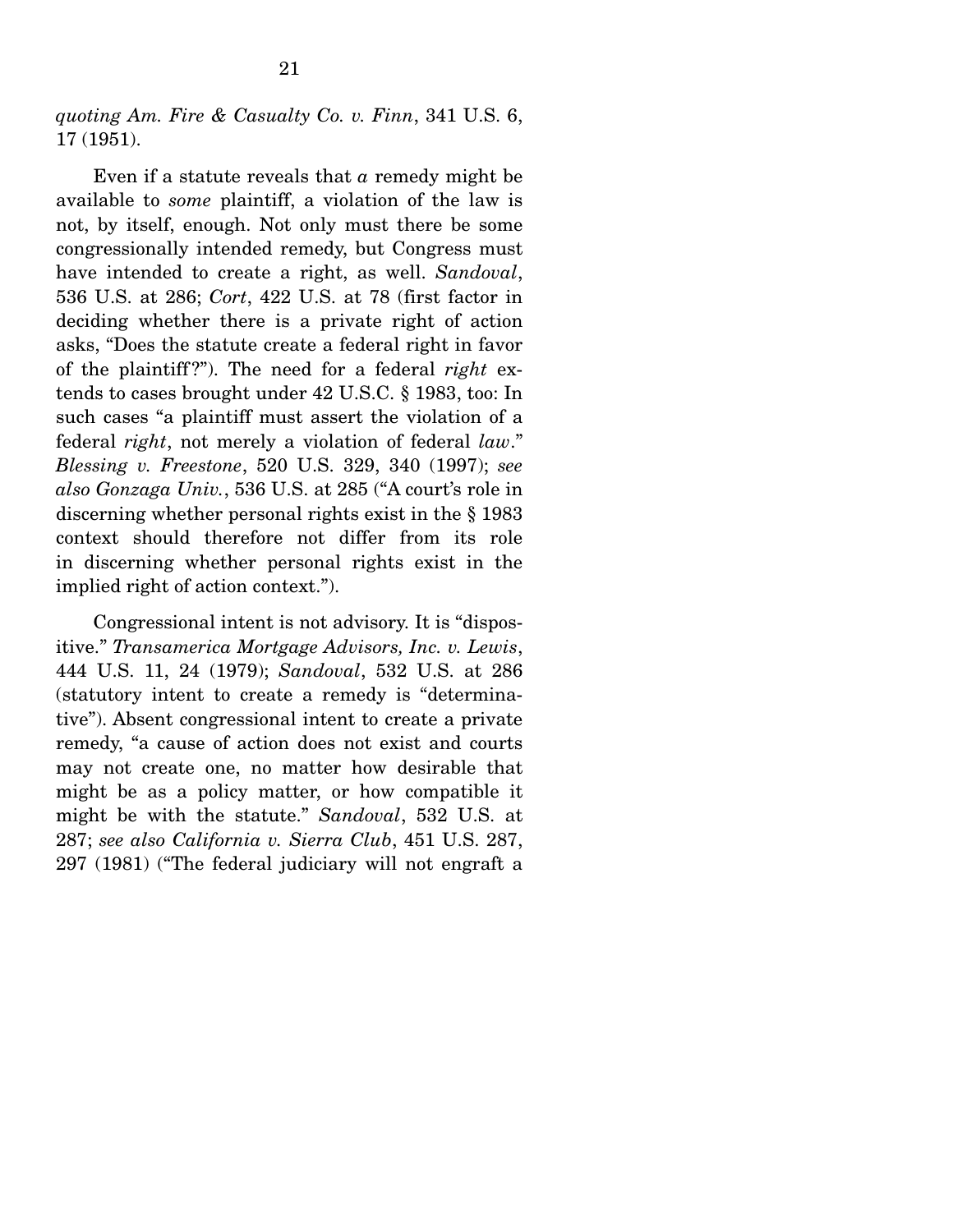remedy on a statute, no matter how salutary, that Congress did not intend to provide."). And when it comes to federal funding conditions, they are not privately enforceable "unless Congress 'speak[s] with a clear voice,' and manifests an 'unambiguous intent to confer individual rights.'" Gonzaga Univ., 536 U.S. at 280, *quoting Pennhurst State Sch. & Hosp. v. Halderman*, 451 U.S. 1, 17, 28 & n.21 (1981).

 2. Congress did not create privately enforceable rights in § 30(A), as the Ninth Circuit recognized in *Sanchez*. The providers do not contend otherwise. Instead, § 30(A) provides guideposts that leave room for flexibility depending on the specific needs of a state's demographic and geographic factors. State plans must adopt "methods and procedures" to assure CMS that a state's reimbursement payments are "consistent with efficiency, economy, and quality of care" and are "sufficient to enlist enough providers" to ensure Medicaid participants have access to care to the same extent the general population in a given area has it. This language is "broad and general," *Independent Living Center*, 132 S. Ct. at 1210, and by its reference to a "sufficient" number of providers the statute demonstrates concern for access to quality care. *Sanchez*, 416 F.3d at 1059. The statute's focus, therefore, is on " 'the aggregate services provided by the State,' rather than 'the needs of any particular person.'" *Gonzaga Univ.*, 536 U.S. at 282, *quoting Blessing*, 520 U.S. at 340. There is, accordingly, no "*individual* entitlement" to specific rates or rates based on specific factors. *Blessing*, 520 U.S. at 343.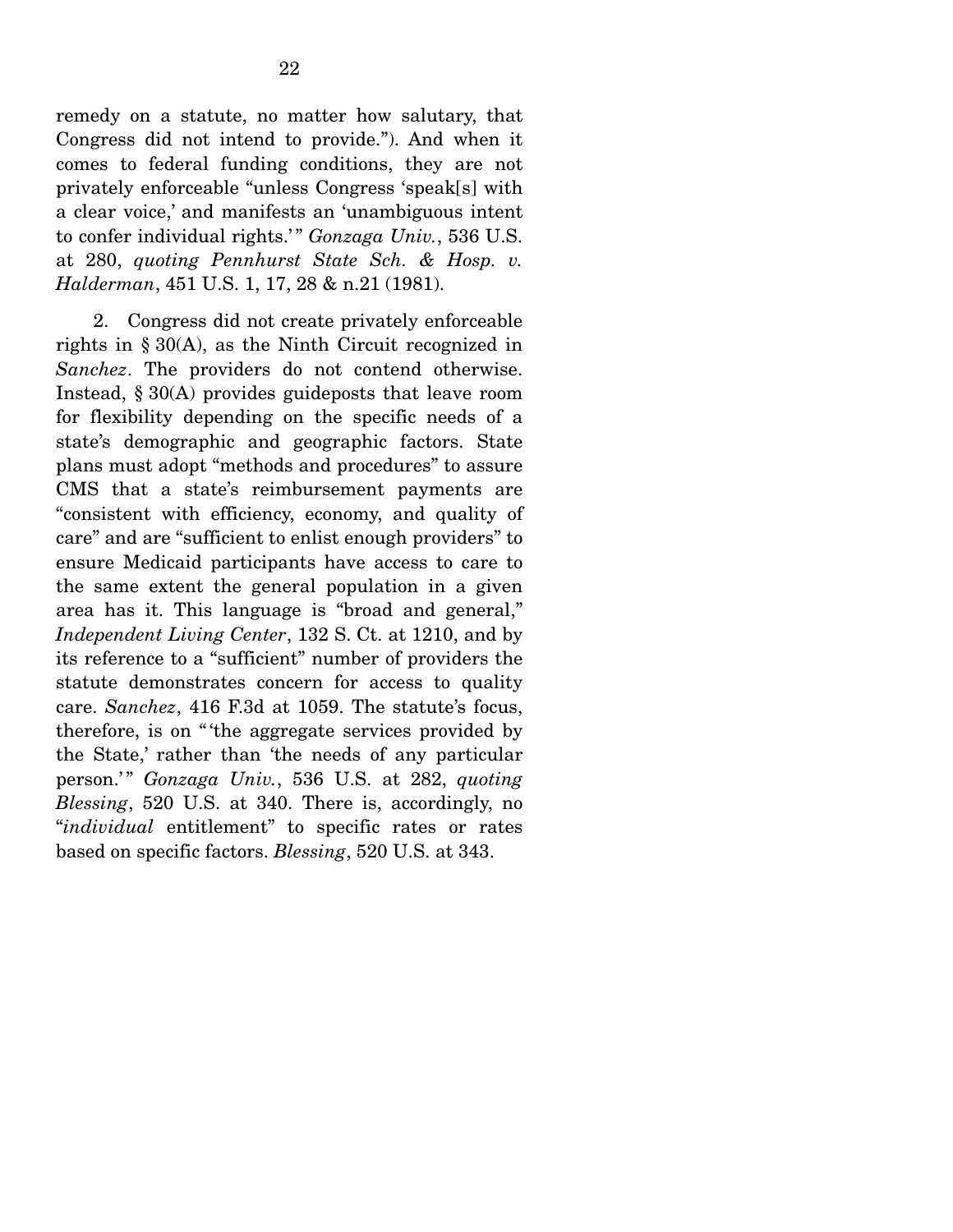Section 30(A)'s broad language and competing policy goals also demonstrate that Congress intended agency, rather than private enforcement. *See Gonzaga Univ.*, 536 U.S. at 282 (to establish a right enforceable through § 1983, the statute at issue must "not [be] so vague and amorphous that its enforcement would strain judicial competence") (internal quotations omitted); *Indep. Living Ctr.*, 132 S. Ct. at 1210 (§ 30(A)'s "broad and general" language suggests "that the agency's expertise is relevant in determining its application."). This Court characterized the "reasonable efforts" standard in *Suter v. Artist M.*, 503 U.S. 347 (1992), as evidence that "[h]ow the State was to comply with this directive, and with the other provisions of the Act, was, within broad limits, left up to the State." *Id.* at 360. The "substantial compliance" provision in *Blessing* was a "yardstick for the Secretary to measure the *systemwide* performance of a State's Title VI-D program." 520 U.S. at 343. Nonspecific "methods and procedures" to assure a "sufficient" number of providers is not different in nature than the similarly broad provisions at issue in *Blessing* or *Suter*.

 The upshot of all this is that Congress has defined the terms on which it will grant money to states to provide Medicaid services. It has not included among those terms authorization for private litigants to sue state officials to enforce  $\S 30(A)$ 's broad and general terms. This Court's cases say that congressional intent to create – or not create – private remedies for statutory violations matters; the Ninth Circuit says it does not. The Ninth Circuit is wrong.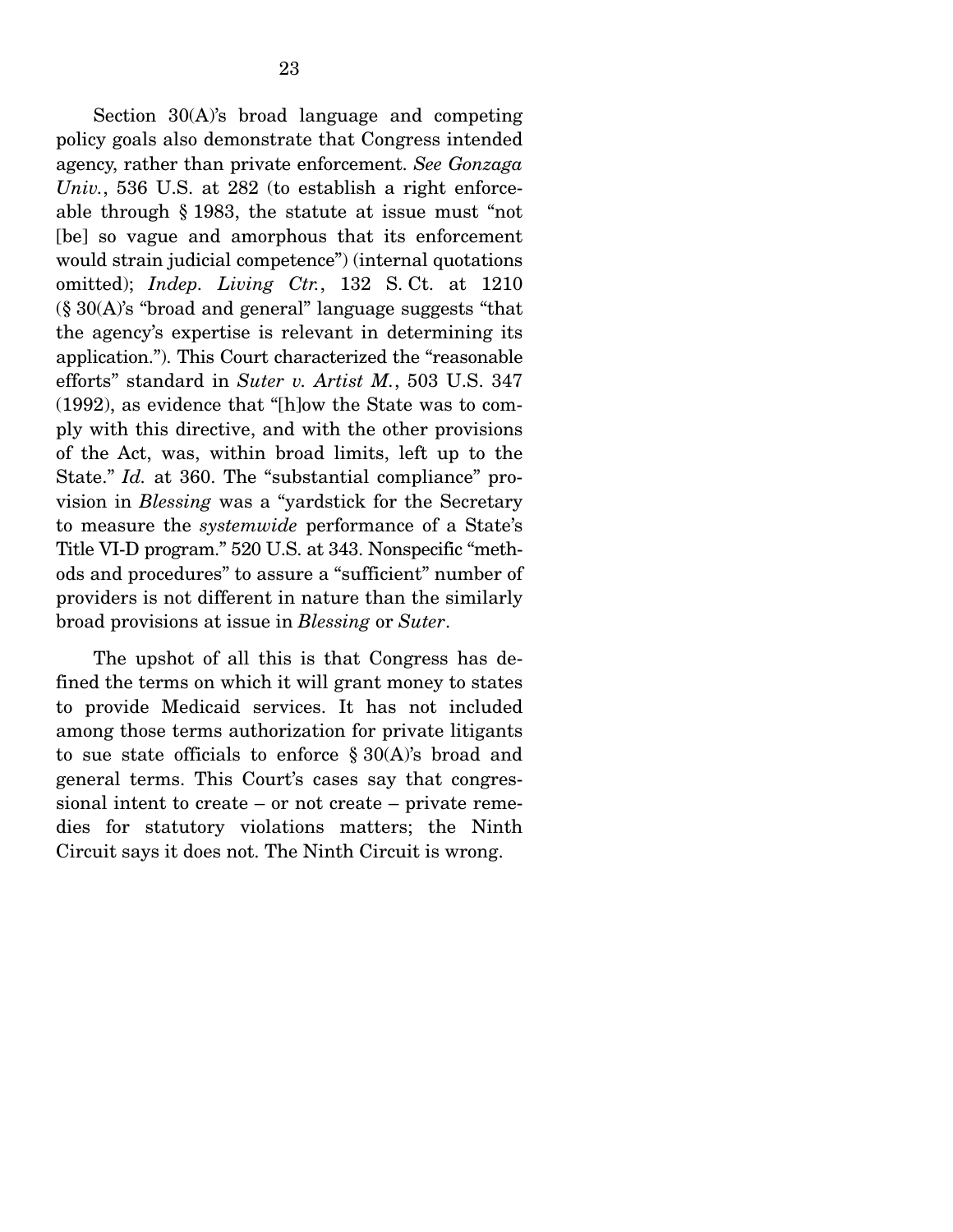### **B. Because Congress has not authorized private enforcement of § 30(A), there is no basis for the Court to depart from its cases and look elsewhere for a private remedy.**

 When the statute at issue reveals no intent to create rights or remedies, that is the end of the matter and there is no basis to look elsewhere for a private suit. This Court has put it succinctly: "[W]here the text and structure of a statute provide no indication that Congress intends to create new individual rights, there is no basis for a private suit, whether under § 1983 or under an implied right of action." *Gonzaga Univ.*, 536 U.S. at 286; *see also Horne v. Flores*, 557 U.S. 433, 456 n.6 (2009) ("Whether or not HB 2064 [a state statute] violates § 7902 [of the No Child Left Behind Act], . . . neither court below was empowered to decide the issue. As the Court of Appeals itself recognized, NCLB does not provide a private right of action."). The Ninth Circuit ignored those precedents – and Congress's will – when it allowed the providers' action to move forward. There is no reason to exempt the providers from the requirements this Court has established.

 1. The Ninth Circuit's judgment is inconsistent with this Court's well-established cases that limit the enforceability of federal statutes. The first of these is *Maine v. Thiboutot*, 448 U.S. 1 (1980). *Thiboutot* held that § 1983 was not limited to constitutional provisions, but was available to enforce federal statutes, including the Social Security Act. The Court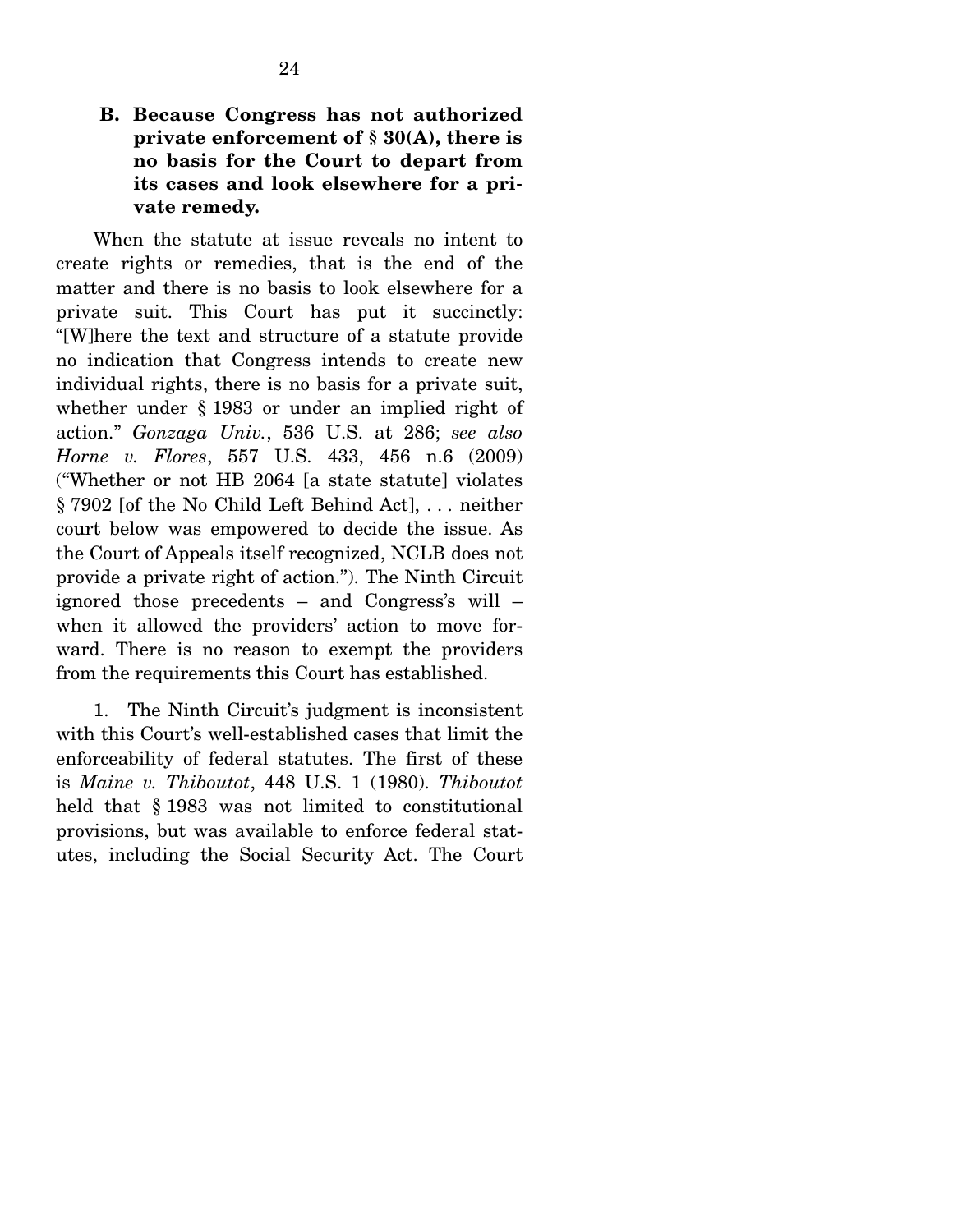explained that this interpretation of § 1983 was confirmed by earlier Social Security Act cases where "§ 1983 was necessarily the exclusive statutory cause of action because, as this Court held in *Edelman v. Jordan*, [415 U.S. 651, 673-74 (1974)], the SSA affords no private right of action against a State." 448 U.S. at 6. The assumption, then, was that when the Social Security Act fails to authorize a private enforcement action of its terms, the *only* basis for a private suit is § 1983.

 But the Ninth Circuit said that § 1983 is not the exclusive basis for a private right of action to enforce § 30(A). If the Ninth Circuit is correct, the Court's theoretical foundation in *Thiboutot* and the cases it cited was wrong. If the Supremacy Clause *also* had been available, there would have been no basis to say that § 1983 was the exclusive enforcement mechanism. Section 1983 would not have been necessary because the Supremacy Clause would have authorized enforcement of Social Security Act statutes irrespective of whether the plaintiffs had any rights. The Ninth Circuit's judgment determines who may enforce a statute based solely on magic words in a complaint rather than the substance of the claim: The preemption plaintiff may proceed; the § 1983 plaintiff may not. If the Ninth Circuit's holding is correct, then the claims in *Suter*, *Blessing*, and *Sandoval* could have simply been recast as preemption cases. Section 1983 thus becomes superfluous. Because the providers have no rights enforceable through § 1983, *Thiboutot* forecloses the providers' claim.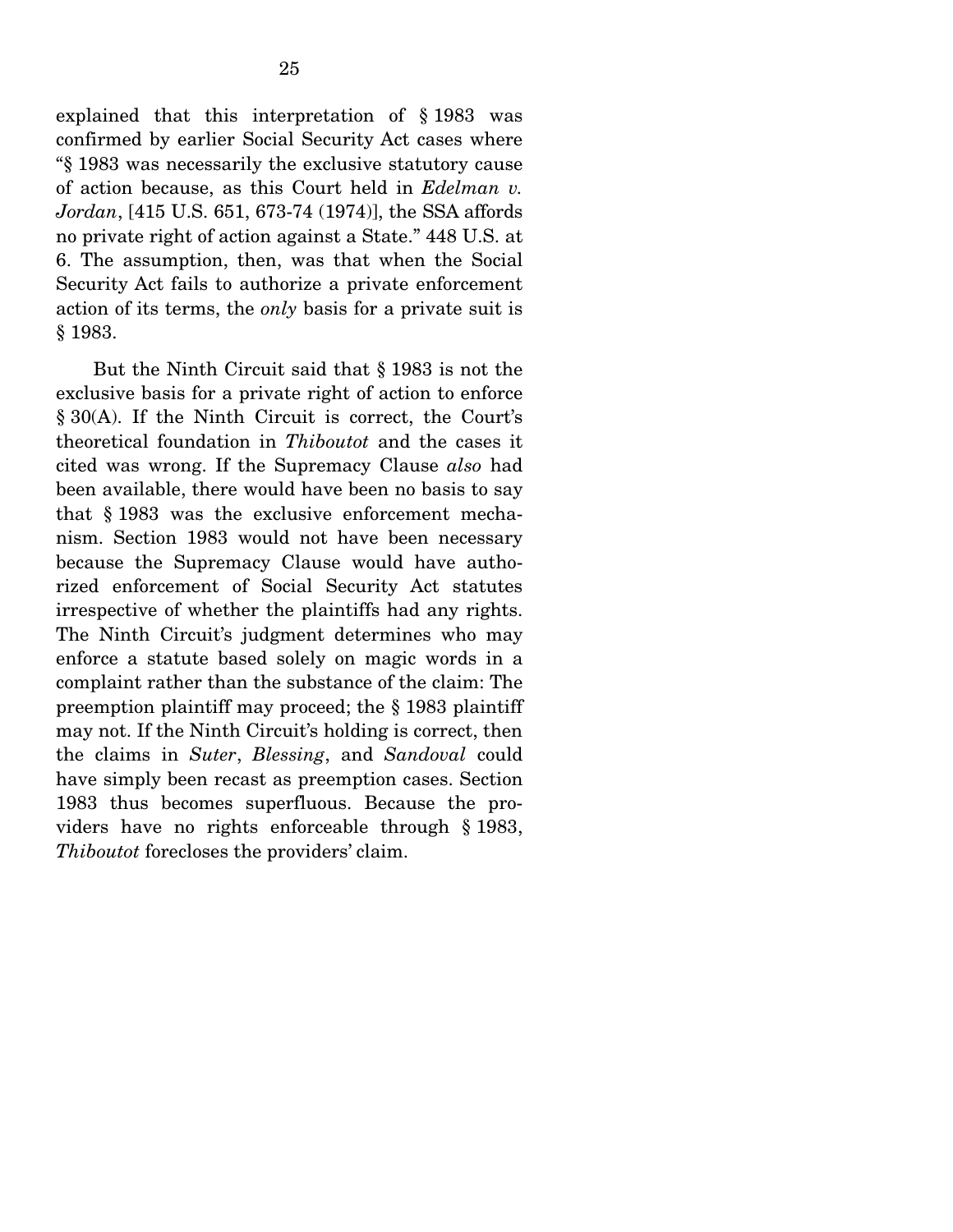The Ninth Circuit's judgment runs into *Astra USA*, as well. There, this Court rejected the plaintiffs' attempt to enforce a statute (that was not privately enforceable) as a third-party beneficiary to a contract between drug manufacturers and the federal government. The statute at issue had been incorporated into the contract. 131 S. Ct. at 1345. The plaintiff, Santa Clara County, complained that the drug manufacturers were overcharging for their drugs in violation of the pricing agreement between the manufacturers and HHS. *Id.* at 1347. Everybody agreed that the statute at issue contained no private right of action. *Id.* The Court explained that the county's suit was "in essence a suit to enforce the statute itself." *Id.* at 1348. The absence of a private right of action to enforce the statute could not be overcome by the third-party beneficiary theory because if it could, "the absence of a private right of action to enforce the statutory ceiling price obligations would be rendered meaningless." *Id.* Private suits "to enforce ceilingprice contracts running between drug manufacturers and the Secretary of HHS are incompatible with the statutory regime." *Id.* at 1345.

 Just as the Court rejected Santa Clara County's alternative third-party beneficiary right of action theory, so too should the Court reject the providers' alternative Supremacy Clause theory. Their "preemption" claim is plainly an attempt to enforce a term of the agreement between CMS and Idaho. In this sense, the providers here are like third parties seeking to enforce the benefit of a contract party's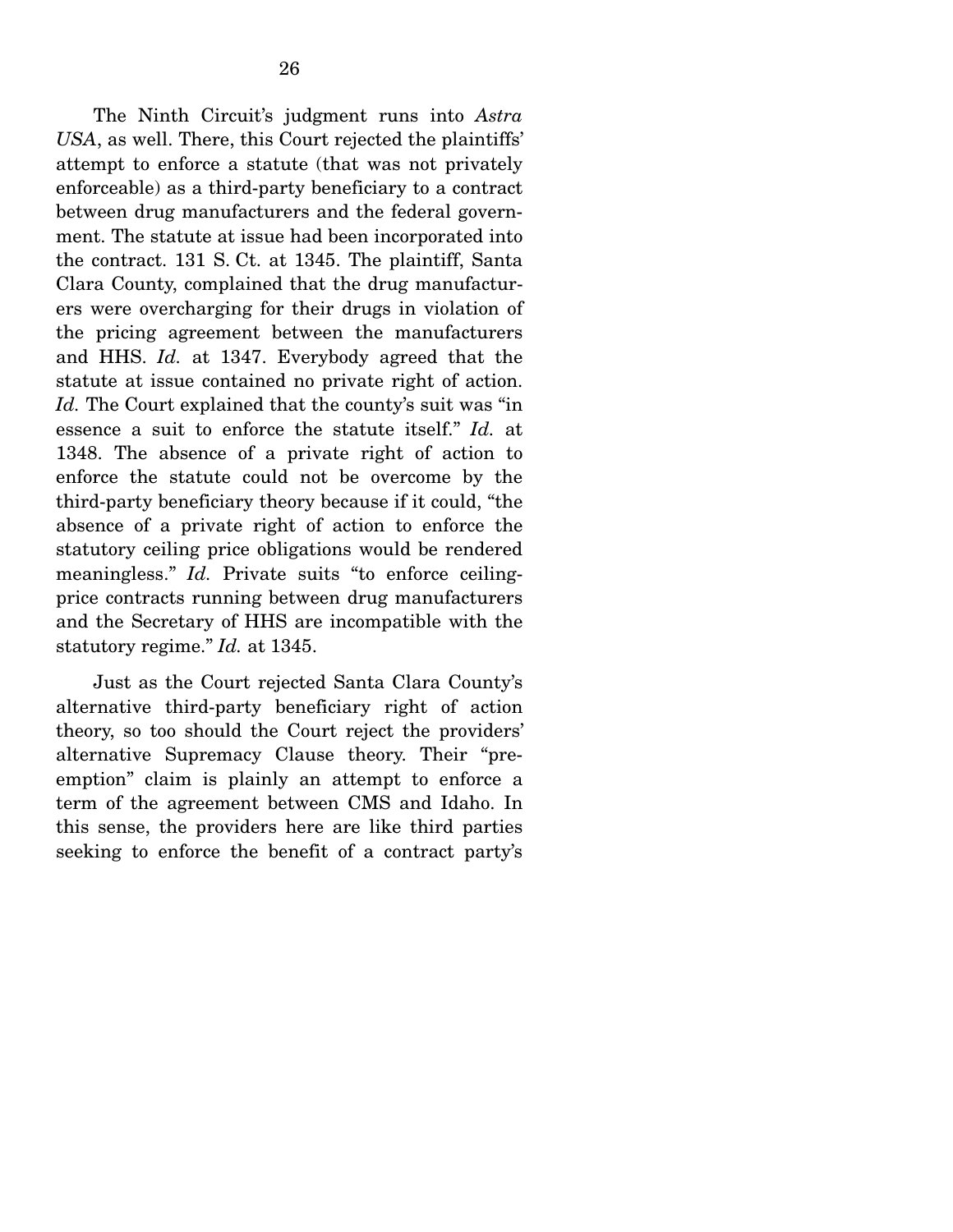obligations. But under contract principles, third parties may enforce a contract only if they are the intended, rather than incidental, beneficiaries of the contract and only if enforcement by them "is appropriate to effectuate the intention of the parties." Restatement (Second) of Contracts, § 302(1) (1981). The providers have no rights under the statute and they are plainly not the intended beneficiary of the State's § 30(A) obligations owed to CMS. The statute does not speak of providers individually, it does not express any intent to benefit them, and it does not require any specific rate or methodology to ensure provider costs are covered. When Congress has not made the statute enforceable there is no need to look elsewhere.

 2.a. Two important structural constitutional principles are served by the Court's reliance on congressional intent when deciding whether a statute is privately enforceable. First, deference to congressional intent furthers separation-of-powers principles by preventing judicial intrusion into a congressional function. The decision whether a statute is enforceable "has significant consequences for the reach of federal power." *Stoneridge Inv. Partners, LLC*, 552 U.S. at 165. These limitations on court-implied rights of action therefore "reflect[] a concern, grounded in the separation of powers, that Congress rather than the courts controls the availability of remedies for violations of statutes." *Wilder v. Va. Hosp. Ass'n*, 496 U.S. 498, 509 n.9 (1990).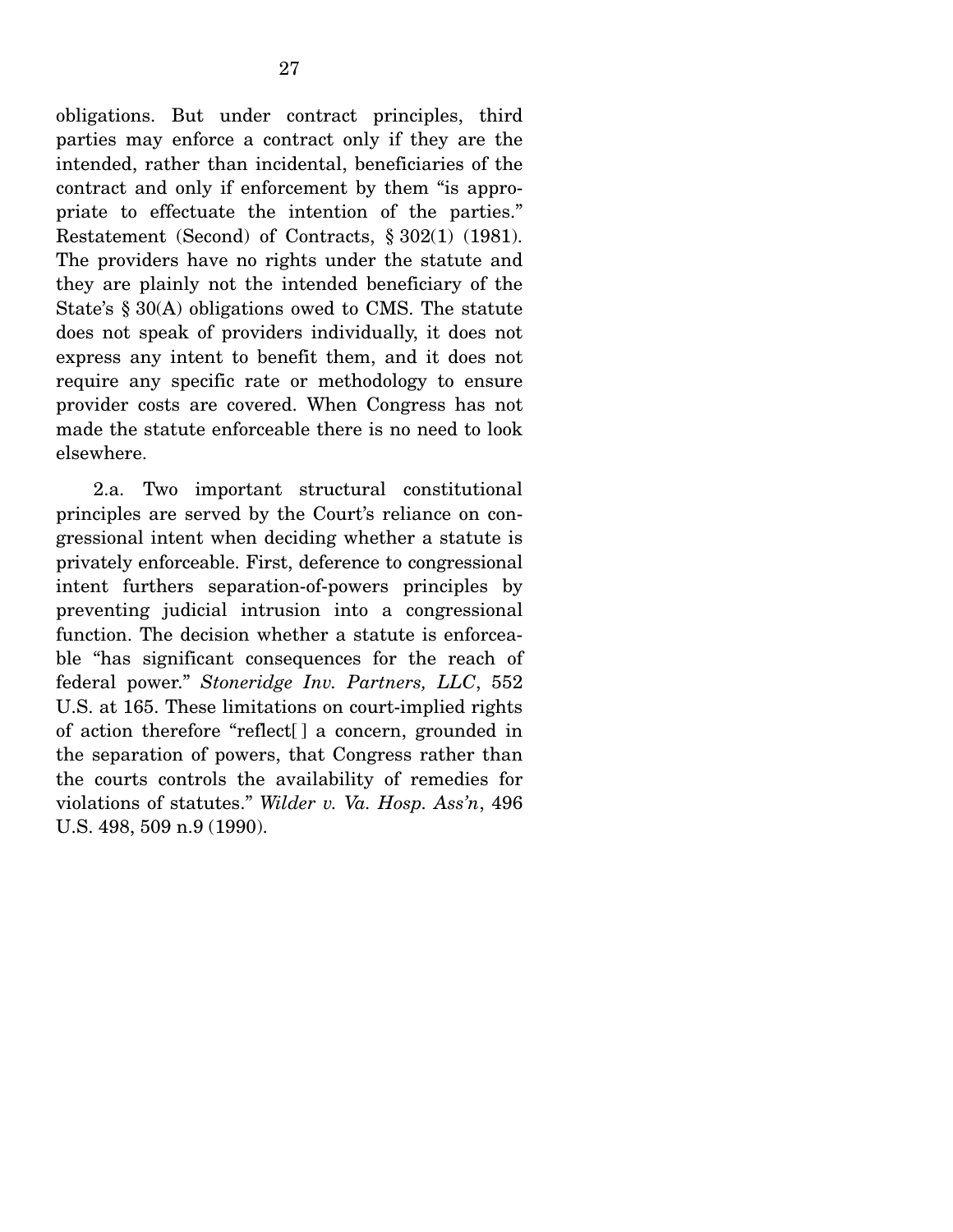The Court's approach serves more than abstract separation-of-powers ideals. It delivers the tangible benefit of averting judicial involvement in federal programs where it may not be intended or appropriate. *Gonzaga Univ.*, 536 U.S. at 282. This, in turn, allows Congress to design the mechanics of the solution to the problem it is attempting to solve without unwanted outside tinkering. The Court's cases reflect an understanding that in some instances, particularly in Spending Clause cases, Congress establishes a program, writes the statutes, and leaves it to the implementing agency, rather than the judicial branch, to work out the details. *See Blessing*, 520 U.S. at 345 (statute requiring "sufficient" staffing levels did not create private rights enforceable through § 1983; "Enforcement of such an undefined standard would 'strain judicial competence.'").

 Such is the case with Medicaid. The agency is "comparatively expert in the statute's subject matter." *Indep. Living Ctr.*, 132 S. Ct. at 1210. Medicaid's cooperative nature, complex design, and often broadly worded standards allow the federal and state experts who have to manage the program decide how best to deliver quality services in an efficient and economical way. By not creating privately enforceable rights, Congress intended that a single federal agency expert in the subject matter administer the program and interpret and apply the statute in a uniform manner and in cooperation with the states, rather than leaving the myriad complex details to be determined case by case by the many state and federal courts across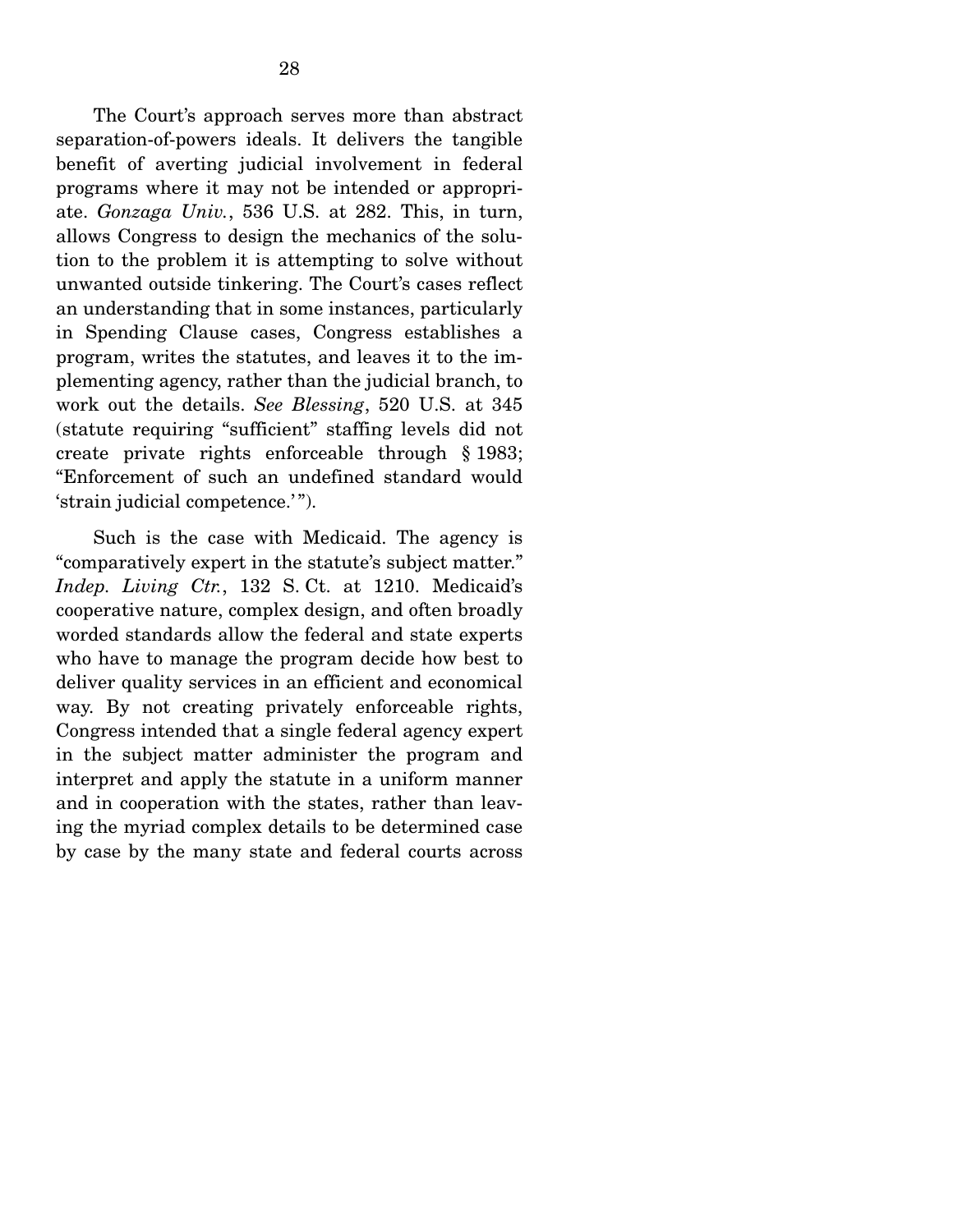the Nation. *See*, *e.g.*, *Gonzaga Univ.*, 536 U.S. at 292 (Breyer, J., concurring) (when "statute's key language is broad and nonspecific," Congress may have intended agency remedy to be exclusive "both to achieve the expertise, uniformity, wide-spread consultation, and resulting administrative guidance that can accompany agency decisionmaking and to avoid the comparative risk of inconsistent interpretations that can arise out of an occasional inappropriate application of the statute in a private action for damages.").

 The practical benefits of agency administration of a program – "expertise, uniformity, wide-spread consultation, and resulting administrative guidance," for example – can be stifled by judicial applications that perhaps unintentionally but inevitably narrow and harden intentionally broad and flexible standards. This is especially so where the agency that administers the program is not a party to the case. Without that input, the courts are left to fill perceived generalities with specific requirements that may not serve Congress's goal and will interfere with CMS's centralized, expert administration of the program.

 This case provides an example of the tangible benefits that are lost when private litigants inject the federal courts into the administration of Medicaid in a way that Congress did not intend. The court of appeals affirmed an injunction requiring Idaho to raise its rates based on little more than cost-study information that never withstood any scrutiny. It did this despite the fact that CMS had never found Idaho's rates to be deficient. It did this even on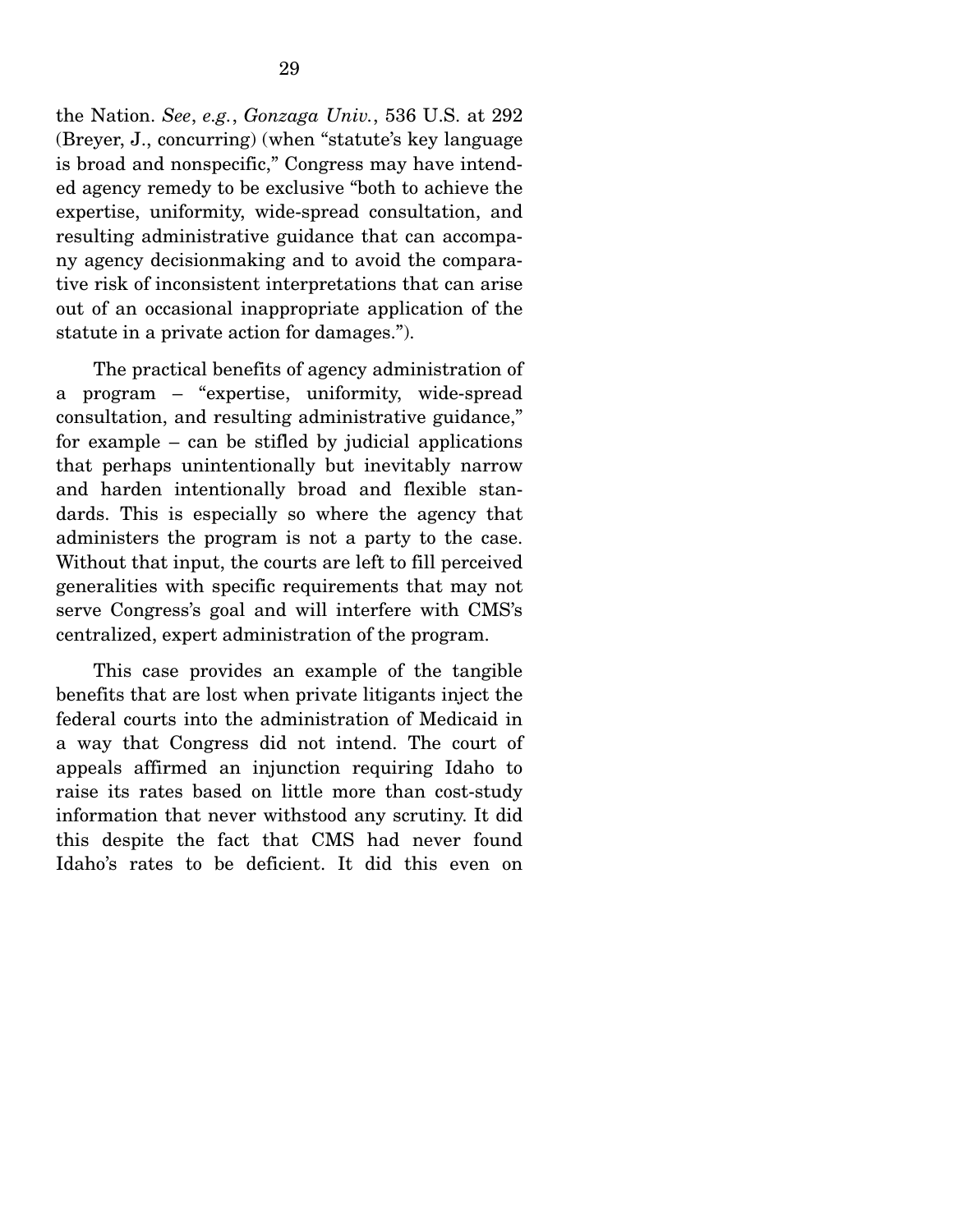agreed-upon findings and a concession by the district court that the goals of  $\S 30(A)$  had been met. Section 30(A)'s text makes plain that it is concerned with a variety of competing interests that must be balanced in establishing payment rates. The end goal is "efficiency" and "economy" and access to quality care, but Congress decided that the agency and the states are better positioned than the federal judiciary to make these calls. Even the Ninth Circuit acknowledged this self-evident truth. *See Sanchez*, 416 F.3d at 1059-60 ("the interpretation and balancing of the statutes and competing goals would involve making policy decisions for which this court has little expertise and even less authority."). The Ninth Circuit has not explained why § 30(A) is not suitable to judicial enforcement under § 1983, but is when the claim is preemption.

The Ninth Circuit's judgment elevates one § 30(A) factor – reimbursement rates – above the other factors that must be balanced to achieve efficiency, economy, and access to quality care. Private enforcement of § 30(A) therefore could have sweeping implications affecting the balancing act that CMS and states must do. For example, waiver programs must comply with cost-neutrality rules, under which states must show that the annual cost of the services is not more than the annual cost of institutional services. 42 U.S.C. § 1396n; *Olmstead v. L.C. ex rel. Zimring*, 527 U.S. 581, 601 n.12 (1999). Singular concern with provider reimbursement regardless of the other factors may undermine a program's cost neutrality. And a narrow focus on provider cost may perpetuate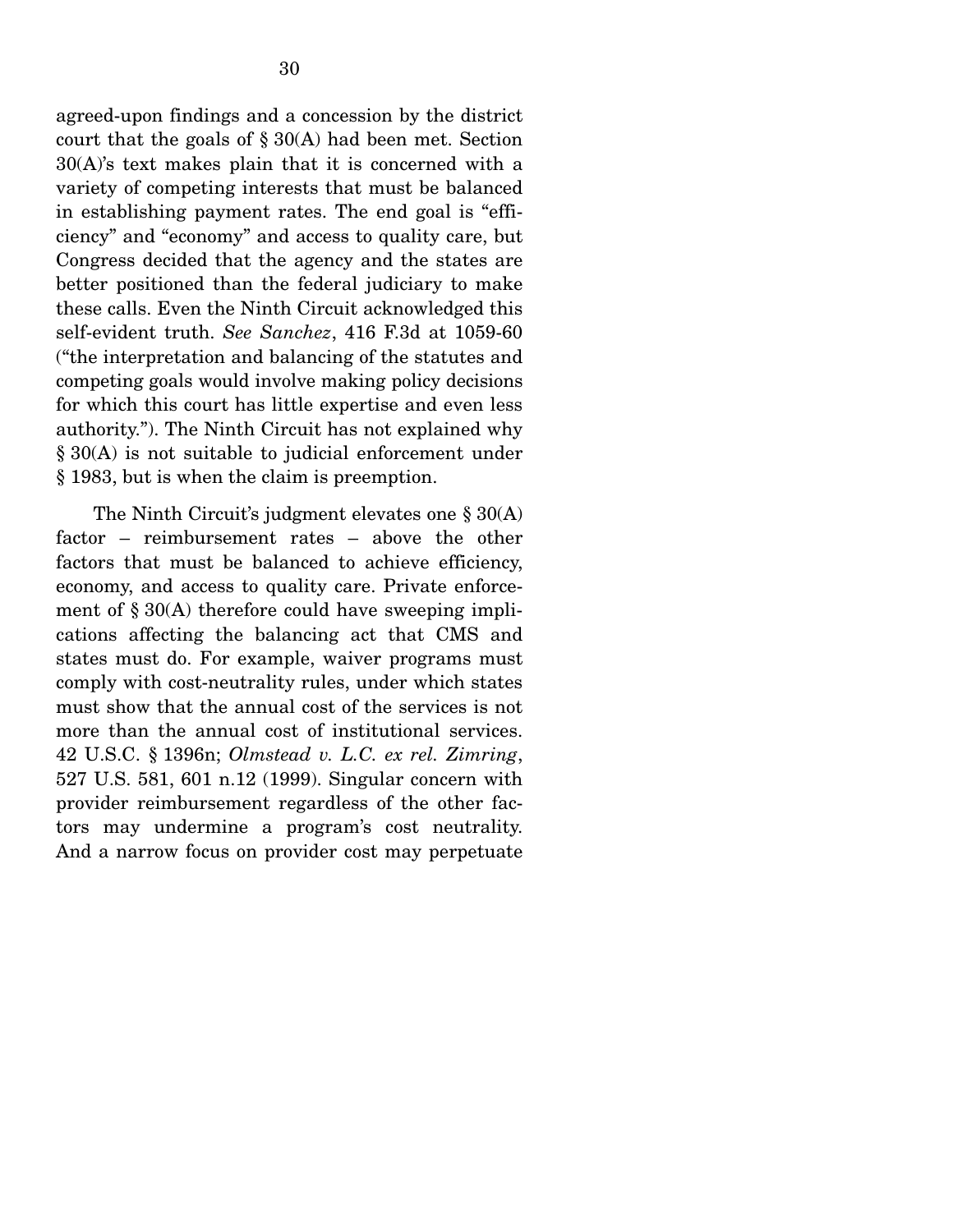inefficiencies that  $\S 30(A)$  is designed to prevent. These are all complex matters that Congress left to CMS to address with the states. If the Ninth Circuit's decision is correct, and congressional intent is irrelevant, this Court's "careful approach," *Stoneridge Inv. Partners*, 552 U.S. at 164, and its attendant benefits, are rendered meaningless.

 b. The Ninth Circuit's intrusion into congressional territory is unwarranted for yet another reason: Private enforcement of funding conditions like § 30(A) imposes on states requirements they did not bargain for. Spending statutes that grant money to states on the condition of their compliance with various requirements have been often characterized as "much in the nature of a contract" between the state and federal government. *Pennhurst*, 451 U.S. at 17; *Barnes v. Gorman*, 536 U.S. 181, 186 (2002).5 Congress can invoke its spending power to entice states to do things it may not be able to under its enumerated powers. *New York v. United States*, 505 U.S. 144, 166-67 (1992). So "[t]he legitimacy of Congress' power to legislate under the spending power . . . rests on whether the State voluntarily and knowingly accepts the terms of the 'contract.'" *Pennhurst*, 451

<sup>5</sup> Not all contract rules apply to funding conditions, *see Bennett v. Kentucky Dep't of Ed.*, 470 U.S. 656, 669 (1985), but the Court has used the analogy to support the basic principle that state acceptance of funding conditions must be voluntary and knowing. *See Arlington Cent. Sch. Dist. Bd. of Educ. v. Murphy*, 548 U.S. 291, 296 (2006).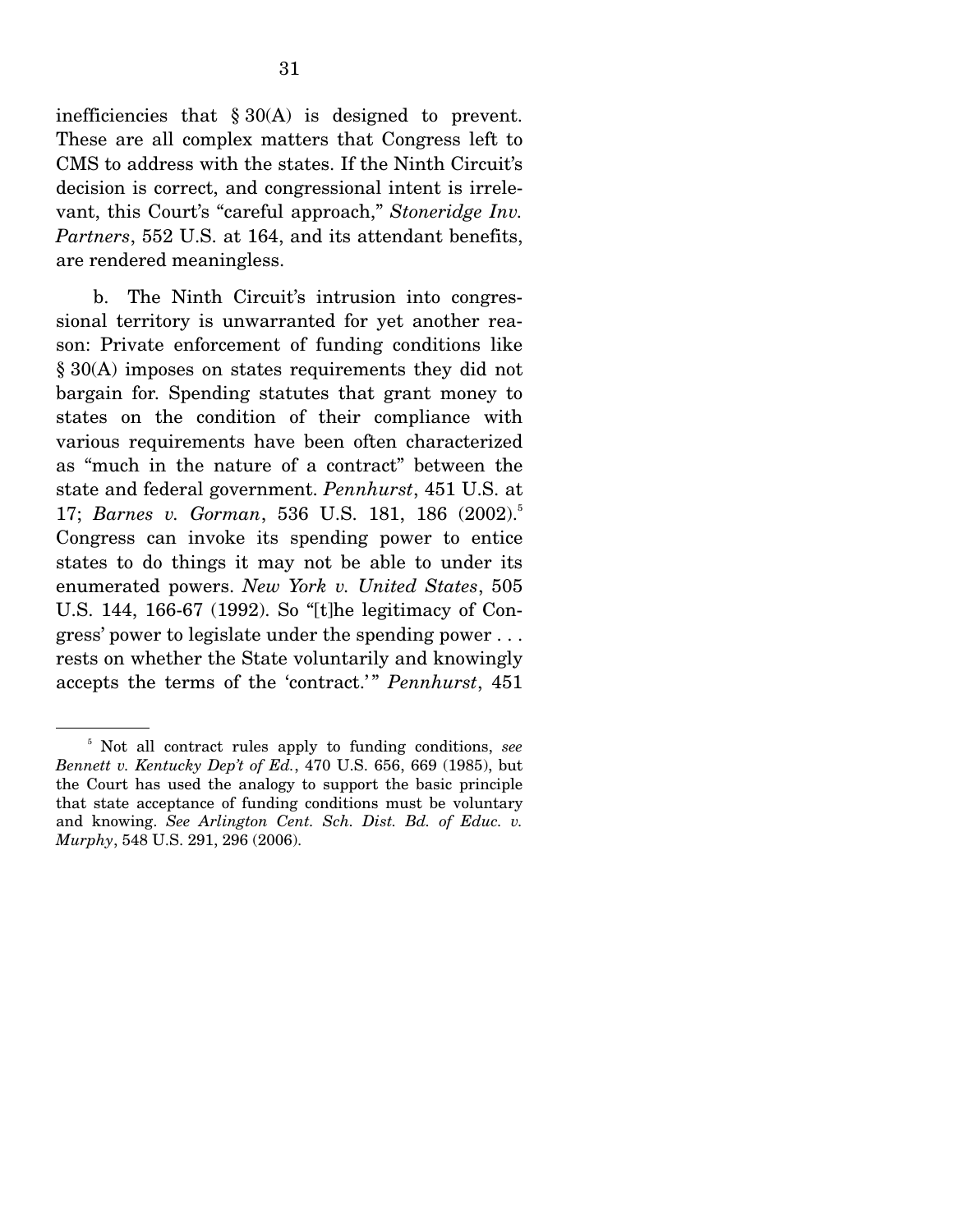U.S. at 17. The nature of the state-federal relationship established by spending legislation is thus defined by the states' voluntary assent to the terms of the deal.

Private suits to enforce  $\S 30(A)$ , and the resulting judicially imposed requirements, unilaterally change the terms of the deal. The Medicaid Act is an elaborate set of bilateral commitments that states decide whether to make based on their assessment of the relative risks and benefits of participating. Section 30(A) says that to receive funding, states need do no more than to assure CMS in their state plans that they have adopted "methods and procedures" to ensure "sufficient" access to quality care. States know that they have to convince CMS that their methods and procedures will ensure sufficient access to quality care. They know, too, that if they cannot convince CMS that their methods and procedures will ensure sufficient access, or if they administer their plans in a way that fails a term of the Medicaid Act, they will lose federal money. The specific manner in which CMS will enforce the Act's provisions is set forth in the Act and HHS's implementing regulations. And states know Medicaid may be amended (within limits), at which point they can choose whether to continue to seek federal funding for providing care under their Medicaid programs.

 But the Medicaid Act hardly puts the states on notice that they can be forced by private parties with nothing more than Article III standing to find money to meet judicially mandated obligations that are not spelled out in the Act and that CMS has not required.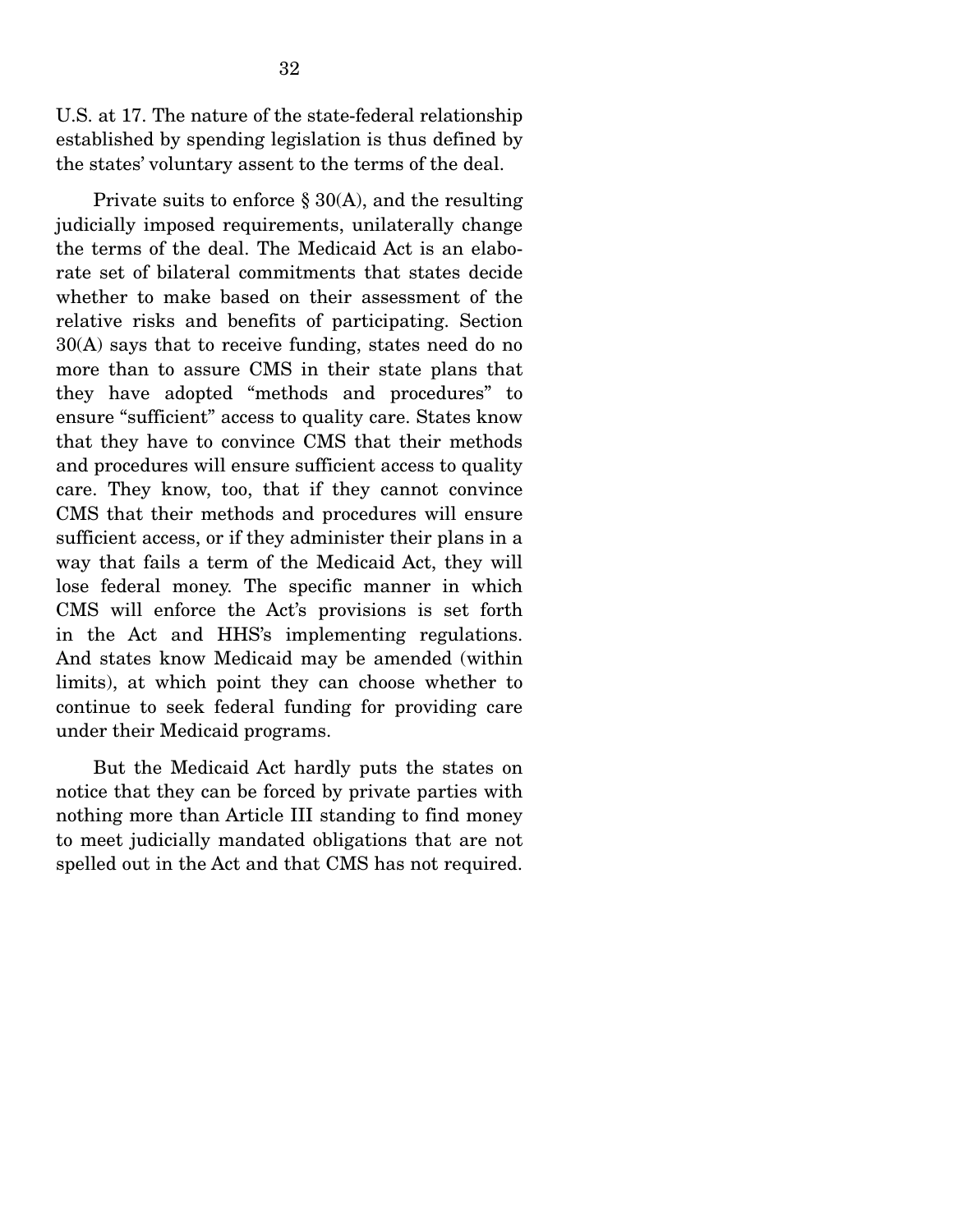First, where Congress has not unambiguously provided for private enforcement of  $\S 30(A)$ , private suits in contravention of Congress's intent do not meet the Court's clear notice requirement. *See Gonzaga Univ.*, 536 U.S. at 280. A state's calculus in deciding whether and how to participate in Medicaid necessarily includes the ability of third parties to correct perceived deficiencies in the state's performance of its obligations by suing state officials in federal court. The state's obligations in § 30(A) are owed to CMS, not providers, and there is no plausible argument that the providers are the intended beneficiaries of that statute. Under this Court's precedents, parties who do not meet the requirements for an implied right of action or a suit under § 1983 do not have a cause of action to enforce a particular statute, and so the states participate in Medicaid with the understanding that § 30(A) is not privately enforceable.

 Second, the states' exposure to the substantive requirements that private enforcement produces materially alter the agreement between the state and CMS. Cooperation and negotiation and flexibility are part of the program. But private suits impose nonnegotiable funding conditions that Congress did not intend and the states did not agree to. These postacceptance judicially created funding conditions leave states little choice because they change the rules in the middle of the game. *See Pennhurst*, 451 U.S. at 25 (Congress's broad spending power "does not include surprising participating States with post-acceptance or 'retroactive' conditions."). When obligations are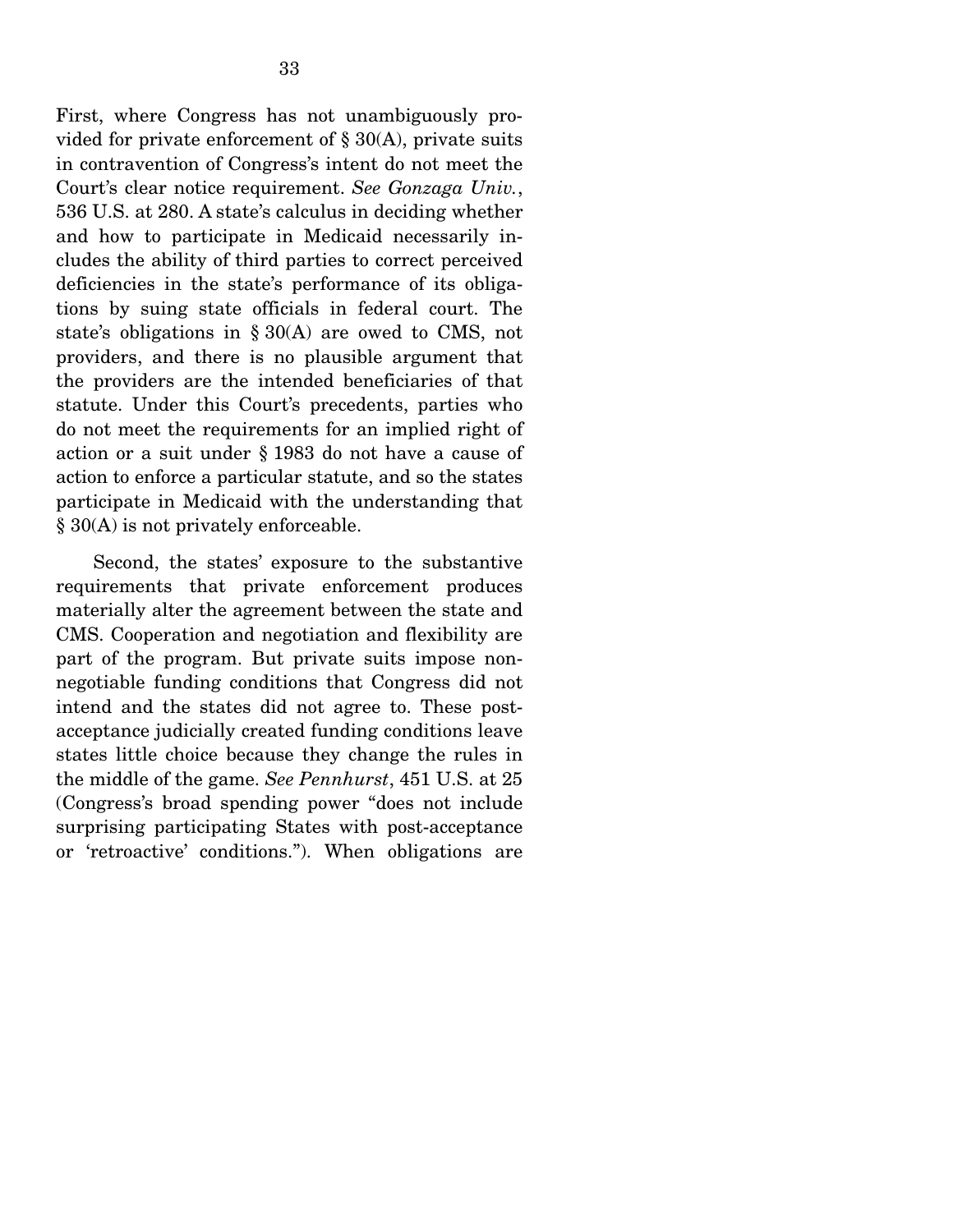imposed on states on an ad-hoc basis through the rigid, unpredictable adversarial forum federal litigation prescribes, states have to guess at what might be required. The resulting obligations cannot be voluntary. *See id.* at 17 ("There can, of course, be no knowing acceptance if a State is unaware of the conditions or is unable to ascertain what is expected of it.").

 This case illustrates the problem vividly. The Ninth Circuit expanded its obligations from rate cuts to hospitals to *existing* rates for a completely different class of service providers. It imposed minimum reimbursement levels based on nothing appearing in § 30(A). And the court of appeals replaced broad and general statutory terms with ambiguous ones of its own that leave still other questions that can only be resolved through yet more litigation: What is a "responsible cost study"? What does "substantially reimburse" mean? What triggers an obligation to reevaluate rates and adjust them upward? What if meeting the "substantially reimburse" requirement negates efficiency and economy? These are all matters that are ordinarily resolved through the State's discussions with CMS. But in the context of federal litigation by private parties, the State cannot possibly have clear notice of the terms that the Ninth Circuit has imposed and will impose if private parties may continue to enforce § 30(A). Justice Kennedy captured the problem of judicially implied causes of action in spending statutes thusly:

When the statute at issue is a Spending Clause statute, this element of speculation is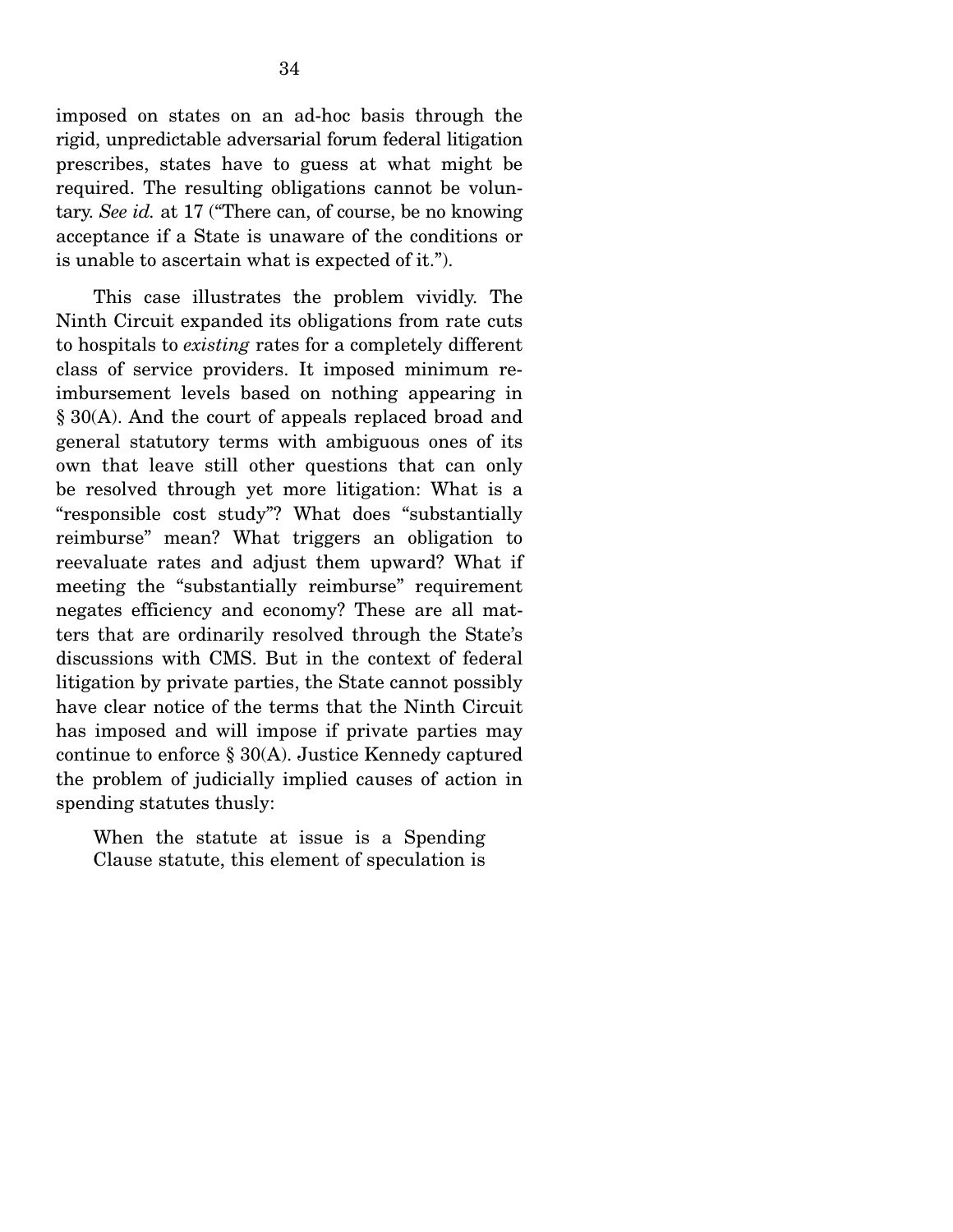particularly troubling because it is in significant tension with the requirement that Spending Clause legislation give States clear notice of the consequences of their acceptance of federal funds. . . . Accordingly, the Court must not imply a private cause of action for damages unless it can demonstrate that the congressional purpose to create the implied cause of action is so manifest that the State, when accepting federal funds, had clear notice of the terms and conditions of its monetary liability.

*Davis v. Monroe County Bd. of Ed.*, 526 U.S. 629, 656- 57 (1999) (Kennedy, J., dissenting). The Court's limitations on private rights of action serve important structural constitutional interests. The lower courts must not be permitted to clear alternative paths. *See Indep. Living Ctr.*, 132 S. Ct. at 1213 (Roberts, C.J., dissenting) (in the absence of private remedy to enforce statute, a private right of action under Court's "general equitable powers would raise the most serious questions regarding the separation of powers . . . and federalism.").

### **II. The Supremacy Clause Does Not Provide an Alternative, Freestanding Private Right of Action to Enforce Federal Statutes When the Plaintiff Has no Right to Protect Against State Interference.**

 The providers' preemption theory and the Ninth Circuit's judgment suffer the same analytical defect: If the Supremacy Clause always supplies a private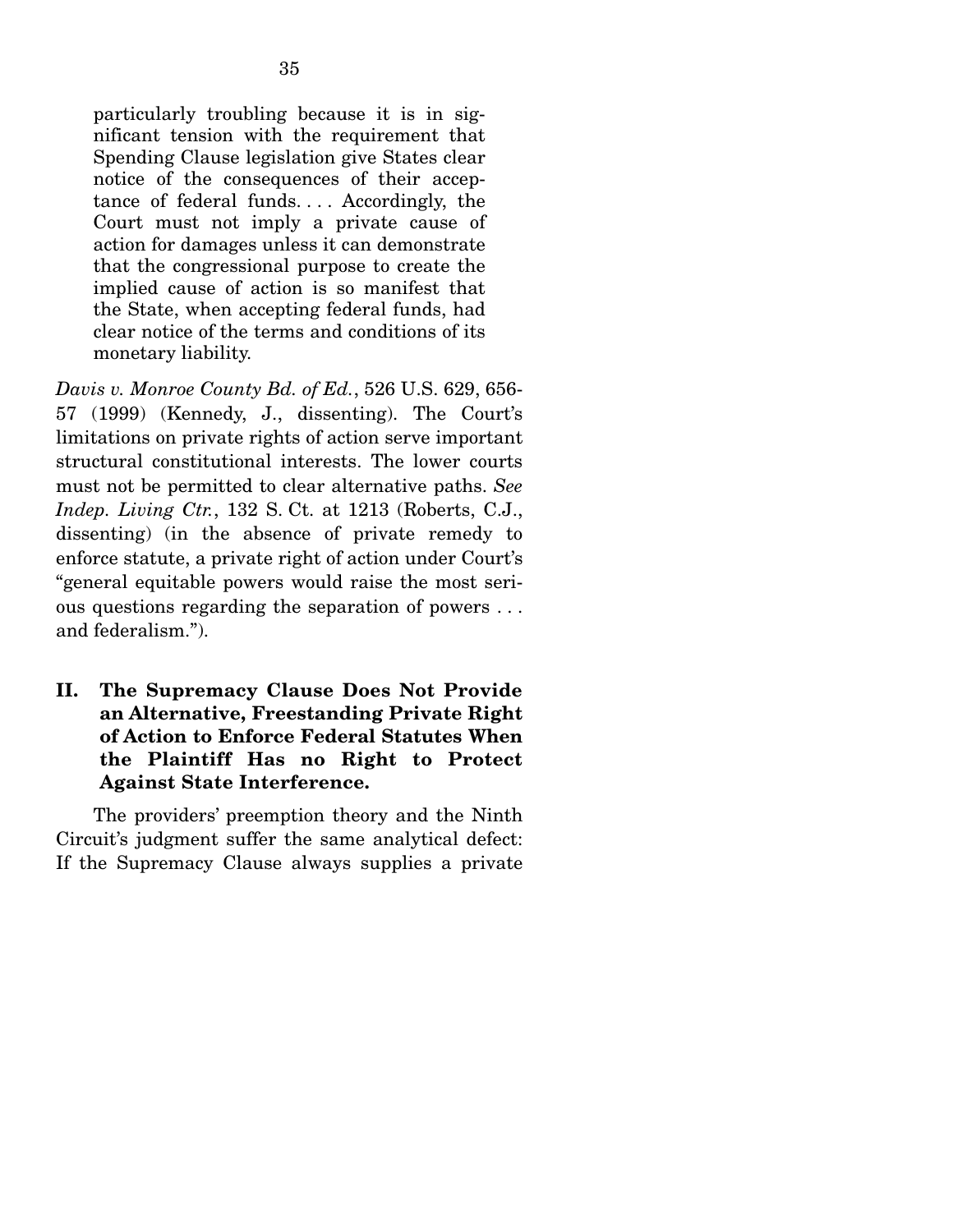right of action to enforce a federal statute, that means Congress no longer controls when statutes are privately enforceable. Indeed they are all privately enforceable. This Court has never held this to be the case, and it should not now. For good reason: "[I]f Congress does not intend for a statute to supply a cause of action for its enforcement, it makes no sense to claim that the Supremacy Clause itself must provide one." *See Indep. Living Ctr.*, 132 S. Ct. at 1212 (Roberts, C.J., dissenting). By invoking the Supremacy Clause and preemption, the providers have attempted to put the Supremacy Clause to the wrong use.

#### **A. The Supremacy Clause provides a rule of decision, not a right of action.**

 The general principle that federal law is the supreme law of the land is not in dispute. Before a court concludes, however, that the Supremacy Clause also authorizes private statutory enforcement actions invoking preemption, it should consider what the Supremacy Clause says. It says:

This Constitution, and the Laws of the United States which shall be made in Pursuance thereof; and all Treaties made, or which shall be made, under the Authority of the United States, shall be the supreme Law of the Land; and the Judges in every State shall be bound thereby, any Thing in the Constitution or Laws of any State to the Contrary notwithstanding.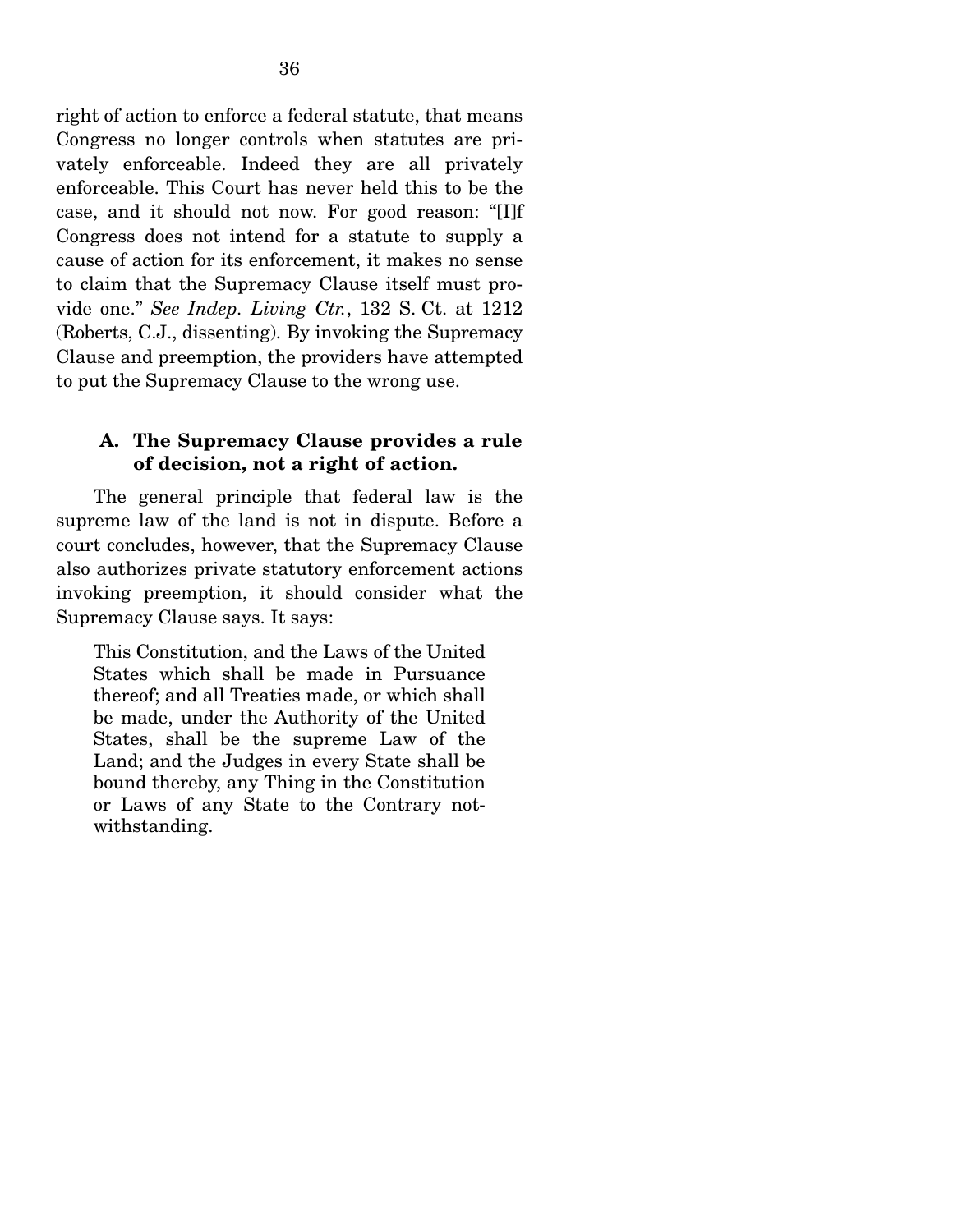U.S. Const. art. VI, cl. 2. This is a directive to the "Judges in every State" that they are bound to follow the Constitution, federal laws, and treaties, as they are the "supreme Law of the Land," whatever state constitutions or laws might say.<sup>6</sup> Nothing in the text of the Supremacy Clause authorizes private litigants to sue state officials on the mere allegation that a state law conflicts with federal law.

 That authorization must come from somewhere else. The providers will no doubt characterize their claim as a "constitutional" claim, seeking to vindicate the supremacy of federal law. They are not seeking to enforce the statute, the theory will go, they are enforcing the structural constitutional principle of federal supremacy that the Supremacy Clause declares. That argument must fail. The Supremacy Clause is not a "source of any federal rights." *Chapman*, 441 U.S. at 613; *Golden State Transit Corp.*, 493 U.S. at 107. Instead, it " 'secure[s]' federal rights by according them priority whenever they come into conflict with state law." *Chapman*, 441 U.S. at 613. In this sense, the Supremacy Clause is different than, for example, the Commerce Clause, which "of its own force imposes limitations on state regulation of commerce and

<sup>6</sup> Except for a one-year run in 1801, federal-question jurisdiction did not exist in the lower federal courts until 1875. Thus, state-court judges would have regularly resolved federal law-based questions that are now decided in large measure by the lower federal courts. The Supremacy Clause provided then, as it does now, a choice-of-law rule for them when presented with conflicting state and federal laws.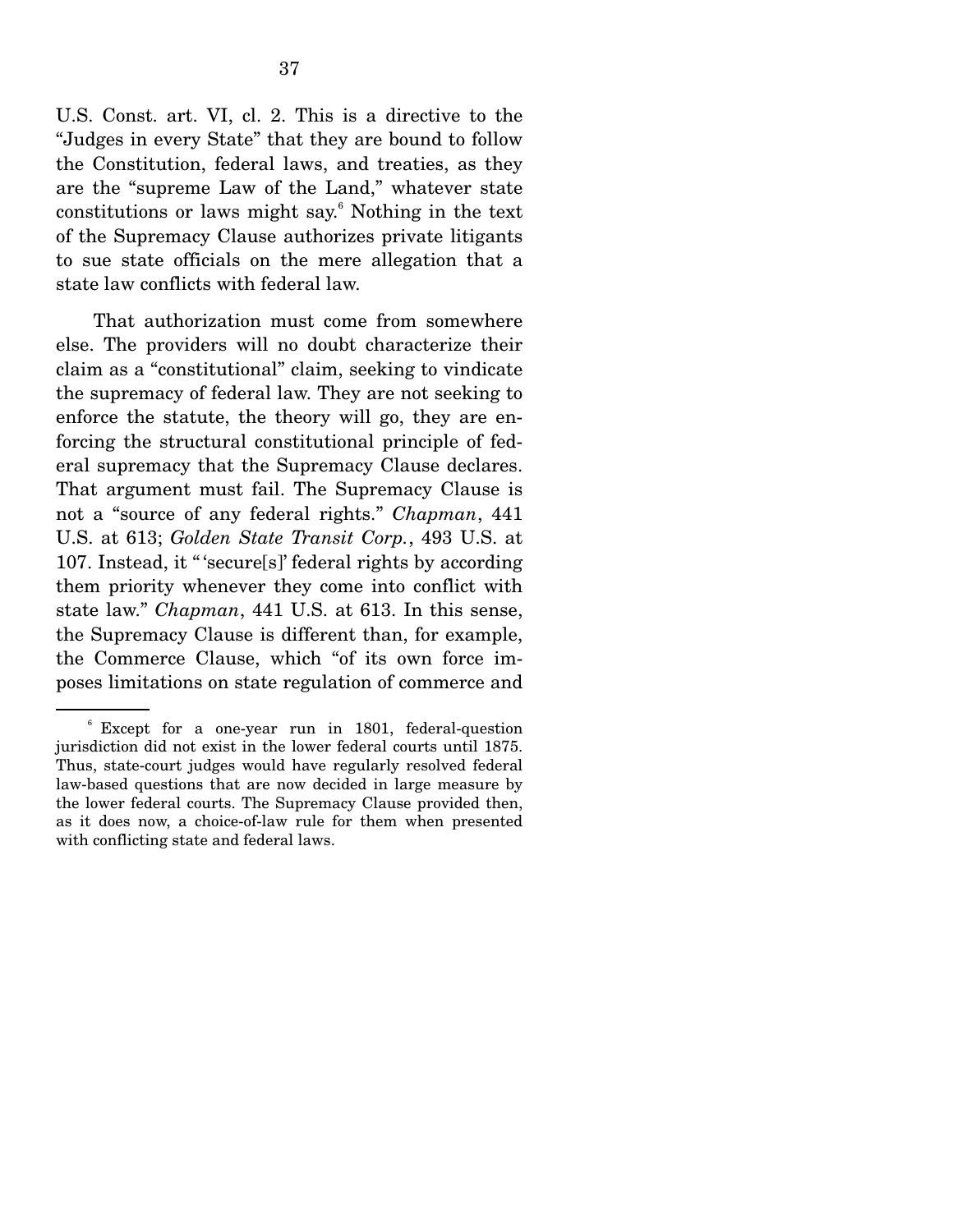is the source of a right of action in those injured by regulations that exceed such limitations." *Dennis v. Higgins*, 498 U.S. 439, 450 (1991). It is different than the Takings Clause (U.S. Const. amend. V), the right to habeas corpus (U.S. Const. art. I, § 9, cl. 2), the freedom of speech (U.S. Const. amend. I), and the freedom from illegal searches and seizures (U.S. Const. amend IV). The purpose of the Supremacy Clause, then, is "to ensure that, in a conflict with state law, whatever Congress says goes." *Indep. Living Ctr.*, 132 S. Ct. at 1211 (Roberts, C.J., dissenting). While the Supremacy Clause *resolves* the conflict, it says nothing about *who may present* that conflict in the first place. *See Davis v. Passman*, 442 U.S. at 239 n.18 ("*cause of action* is a question of whether a particular plaintiff is a member of the class of litigants that may, as a matter of law, appropriately invoke the power of the court").

 It is therefore incorrect to say that the providers' enforcement action is permitted by the Supremacy Clause *even though* Congress did not create enforceable rights under the statute simply because they have cast their claim as "constitutional" under the Supremacy Clause. *See Swift & Co. v. Wickham*, 382 U.S. 111, 121 (1965) ("the Supremacy Clause gives superiority to valid federal acts over conflicting state statutes[,] but this superiority for present purposes involves merely the construction of an act of Congress, not the constitutionality of the state enactment."). The Court in *Swift* held that the claim that a state regulatory statute violated a federal statute was not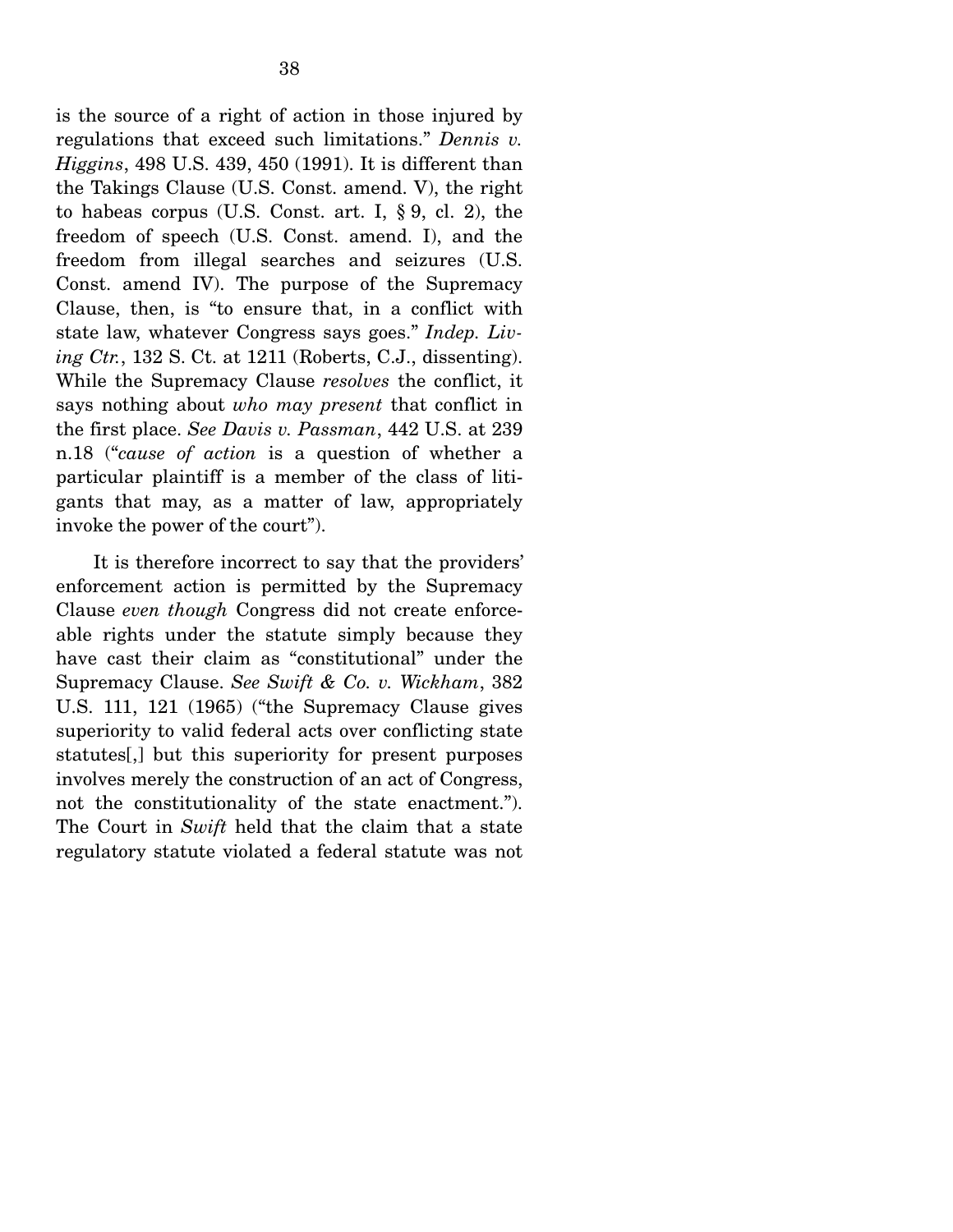"upon the ground of the unconstitutionality of such statute," which was a requirement for a three-judge court under former 28 U.S.C. § 2281. *Id.* at 126-27. The providers cannot overcome congressional intent by characterizing their claim as something that it is not. The Supremacy Clause simply tells courts (and states) that federal law prevails over conflicting or displaced state law. That rule of decision does not disable Congress from deciding whether a particular statute may be privately enforced. The Ninth Circuit has, however, effectively removed that congressional authority.

#### **B. This Court's preemption cases do not support the providers' cause of action.**

 In disposing of Idaho's appeal, the Ninth Circuit said that "[u]nder well-established law of the Supreme Court, this court, and the other circuits, a private party may bring suit under the Supremacy Clause to enjoin implementation of state legislation allegedly preempted by federal law." Pet. App. 3, *quoting Indep. Living Ctr. v. Shewry*, 543 F.3d at 1065. In the lower court's view, this Court's cases "have recognized a private right of action under the Supremacy Clause." Pet. App. 3, *citing Shaw*, 463 U.S. at 96 n.14. The Ninth Circuit has this wrong: In no case has the Court decided if or when a plaintiff lacking enforceable rights nevertheless may bring an equitable claim directly under the Supremacy Clause to enforce a statute. The Ninth Circuit misread what this Court's cases reveal about preemption claims.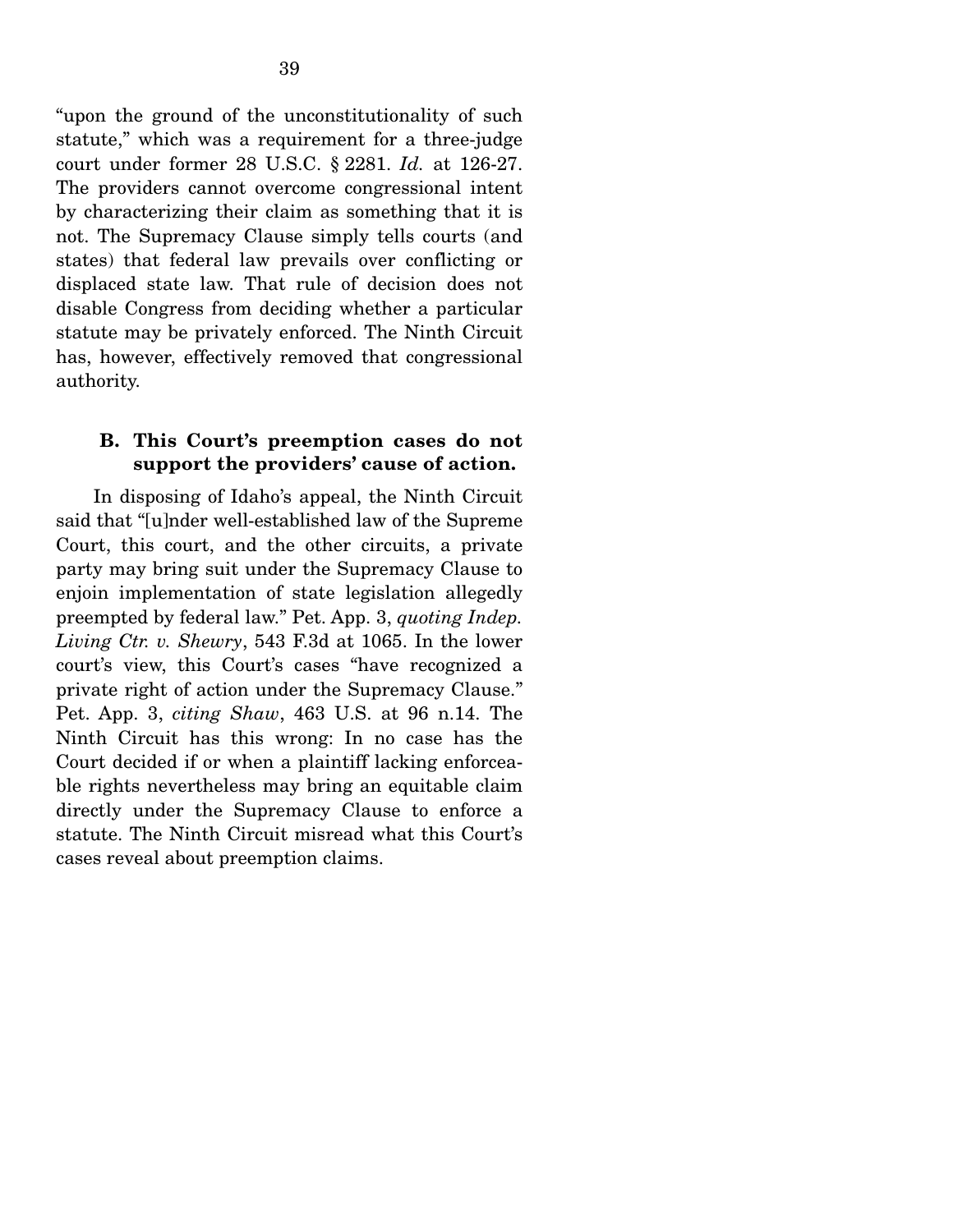1. A conflict between state and federal law – a preemption claim, in other words – may arise in two ways. First, an entity may raise federal preemption as a defense in a proceeding against it under state or local law. *See*, *e.g.*, *Geier v. Am. Honda Motor Co., Inc.*, 529 U.S. 861 (2000). In that example, federal preemption was raised as a defense in a suit where the federally regulated entity was subject to liability under District of Columbia tort law. The defendant argued that federal law displaced the local tort law, shielding it from liability under the local law. The second way in which a preemption claim arises is when a party files a lawsuit and asserts preemption as an anticipatory defense to state enforcement or regulation of the plaintiff 's conduct. *See Shaw*, 463 U.S. at 95-97. The justification for this is to protect people from the Hobson's choice of violating the state law at the risk of potentially tremendous liability or complying with the state law and enduring the injury until (if ever) the state law is invalidated. *See Morales v. Trans World Airlines, Inc.*, 504 U.S. 374, 381 (1992).

 The providers relied on *Ex parte Young*, 209 U.S. 123 (1908) and a series of related cases to justify their argument. *Ex parte Young* provides the well-used example of preemption raised as an anticipatory defense to state enforcement proceedings, but it does not help the providers' cause in this case. In *Young*, which is also known for establishing a limit on state sovereign immunity, a railroad shareholder claimed that Minnesota's limitations on freight-rail charges were unconstitutional and obtained an injunction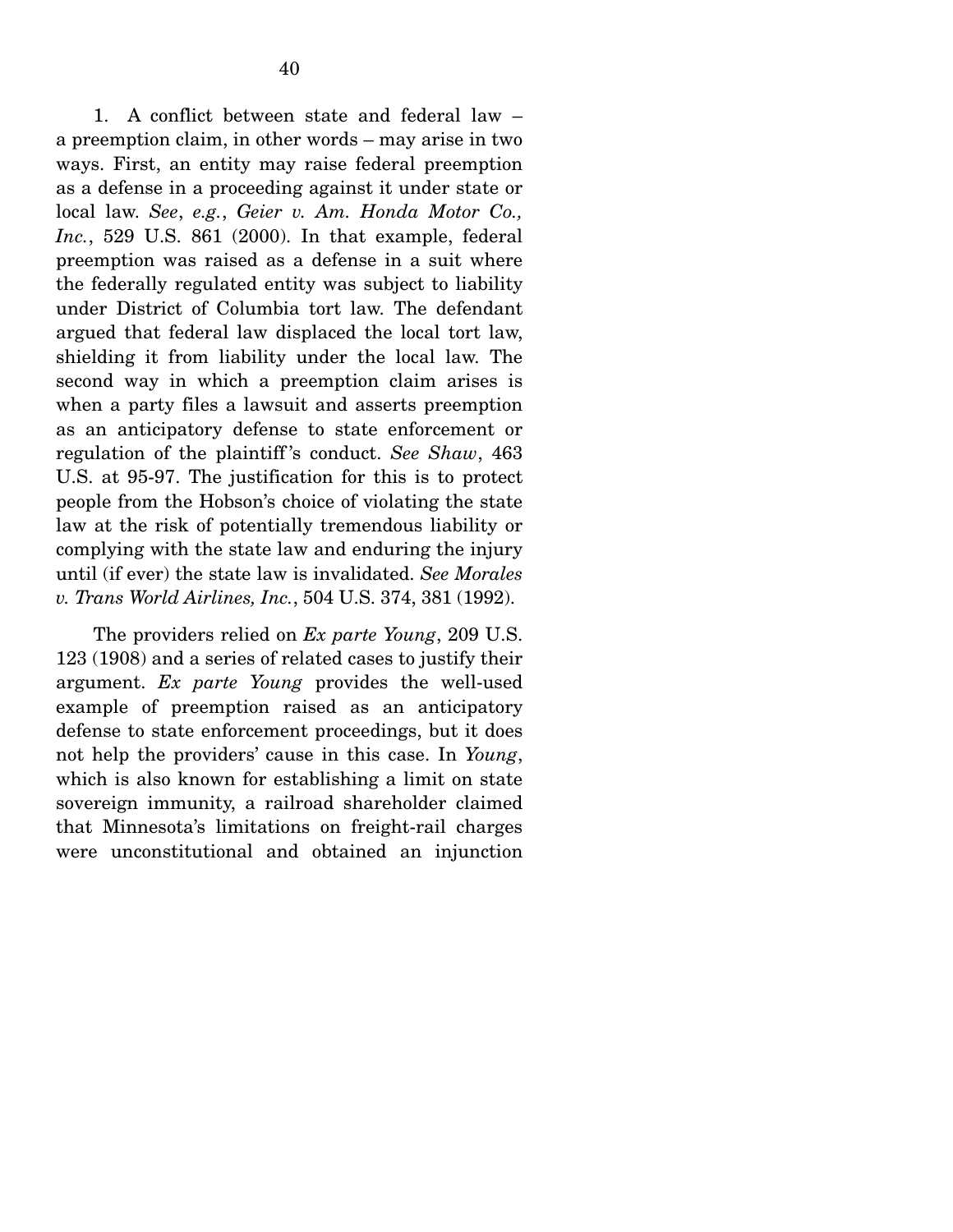against Minnesota's attorney general, prohibiting him from enforcing the state's rate limits. The shareholder's suit was not premised on a Supremacy Clause cause of action. As Justice Kennedy has explained, the shareholder's suit was "nothing more than the pre-emptive assertion in equity of a defense that would have been available in the State's enforcement proceedings at law." *Va. Office for Prot. & Advocacy v. Stewart*, 131 S. Ct. 1632, 1643 (2011) (Kennedy, J., dissenting); *see also* John C. Harrison, *Ex parte Young*, 60 Stan. L. Rev. 989, 997 (2008) (explaining the bill in equity to "restrain proceedings at law").

 This assertion in equity of a preemption defense is not as free-ranging and open-ended as the Ninth Circuit would have it. The Court in *Young* carved out a limited exception to a state's sovereign immunity. As such, it removed a bar to an otherwise actionable claim of constitutional impairment – there, an alleged violation of the shareholders' due process and equal protection rights under the Fourteenth Amendment. This limited exception to sovereign immunity does not, however, also authorize *every* lawsuit where the plaintiff alleges the state law is preempted. It is more limited than that. *Young* and the Court's preemption cases spawning from it reveal something in common that is lacking here: They presented state action that interfered with the plaintiffs' conduct or property that was, by federal law, properly free of state regulation. In other words, the plaintiff had a federal right that the state law interfered with. The Ninth Circuit's holding disregards this component.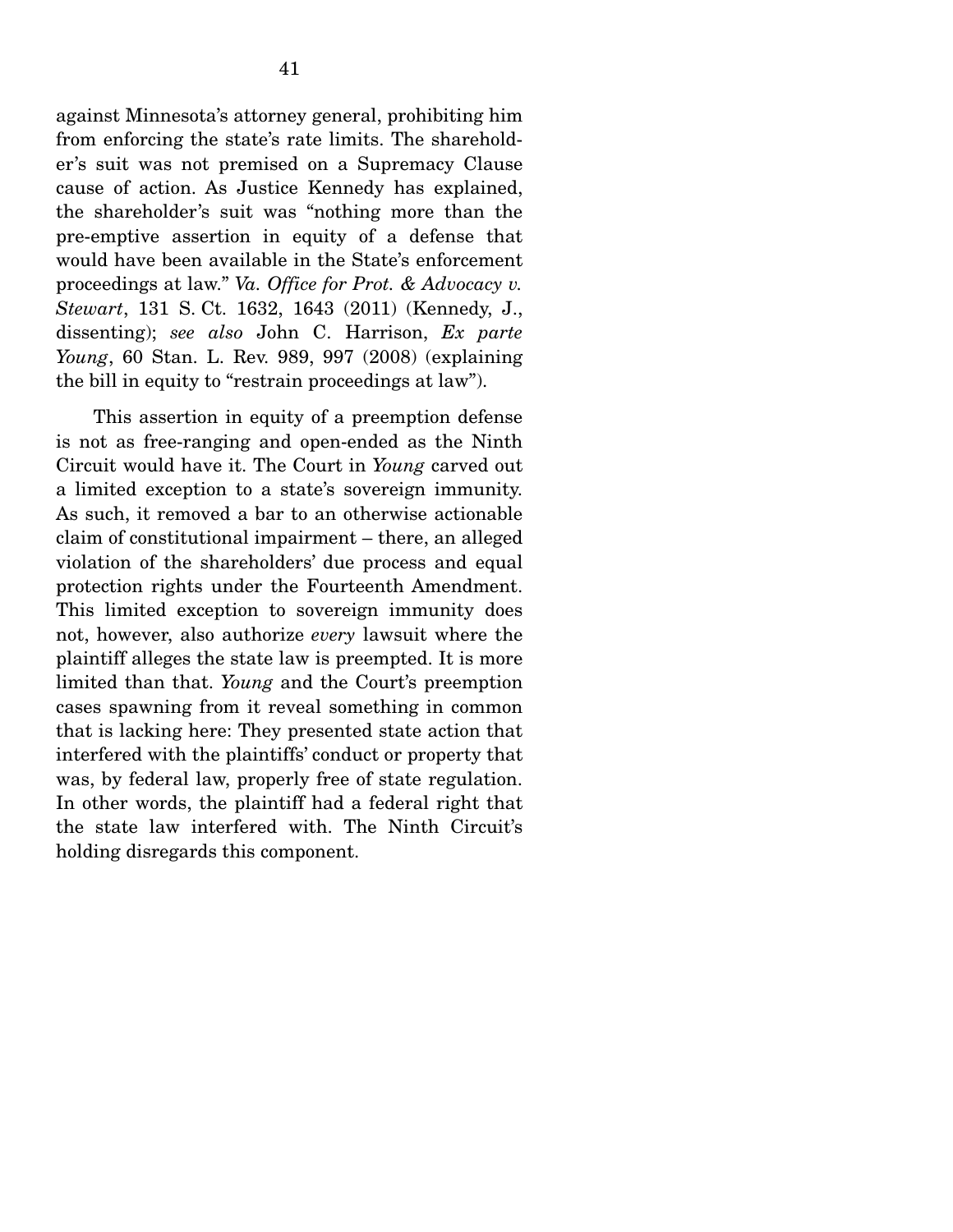The Ninth Circuit in this case cited *Shaw*, but *Shaw* does not support the Ninth Circuit's holding. For one thing, the footnote in *Shaw* that the Ninth Circuit cited involved the question of jurisdiction. 463 U.S. at 96 n.14. The question of jurisdiction is a different matter than the question whether a cause of action exists.7 Still, *Shaw*'s facts fit the *Ex parte Young* mold because the plaintiff was asserting an anticipatory defense to the state's regulation of its conduct. An employer's ERISA-covered employee benefit plan was subjected to New York's laws relating to pregnancy discrimination in employee benefit plans. But under 29 U.S.C. § 1144(a), state laws relating to ERISA-covered employee benefit plans were preempted. The employer's preemption case thus presented an anticipatory defense of preemption by the claim that its benefit plan was, by ERISA, immune from state regulation. *Id.* at 92; *see also id.* at 96 n.14 ("It is beyond dispute that federal courts have jurisdiction over suits to enjoin state officials from interfering with *federal rights*.") (emphasis added). The federal right at stake there was immunity from the state's pregnancy discrimination laws. The providers here seek no immunity from state regulation; they have no anticipatory defense to assert.

<sup>7</sup> Jurisdiction is jurisdictional; a cause of action is not, so cases may have proceeded on an arguable but undecided cause of action. *Verizon Md., Inc. v. Public Serv. Comm'n of Md.*, 535 U.S. 635, 642-43 (2002).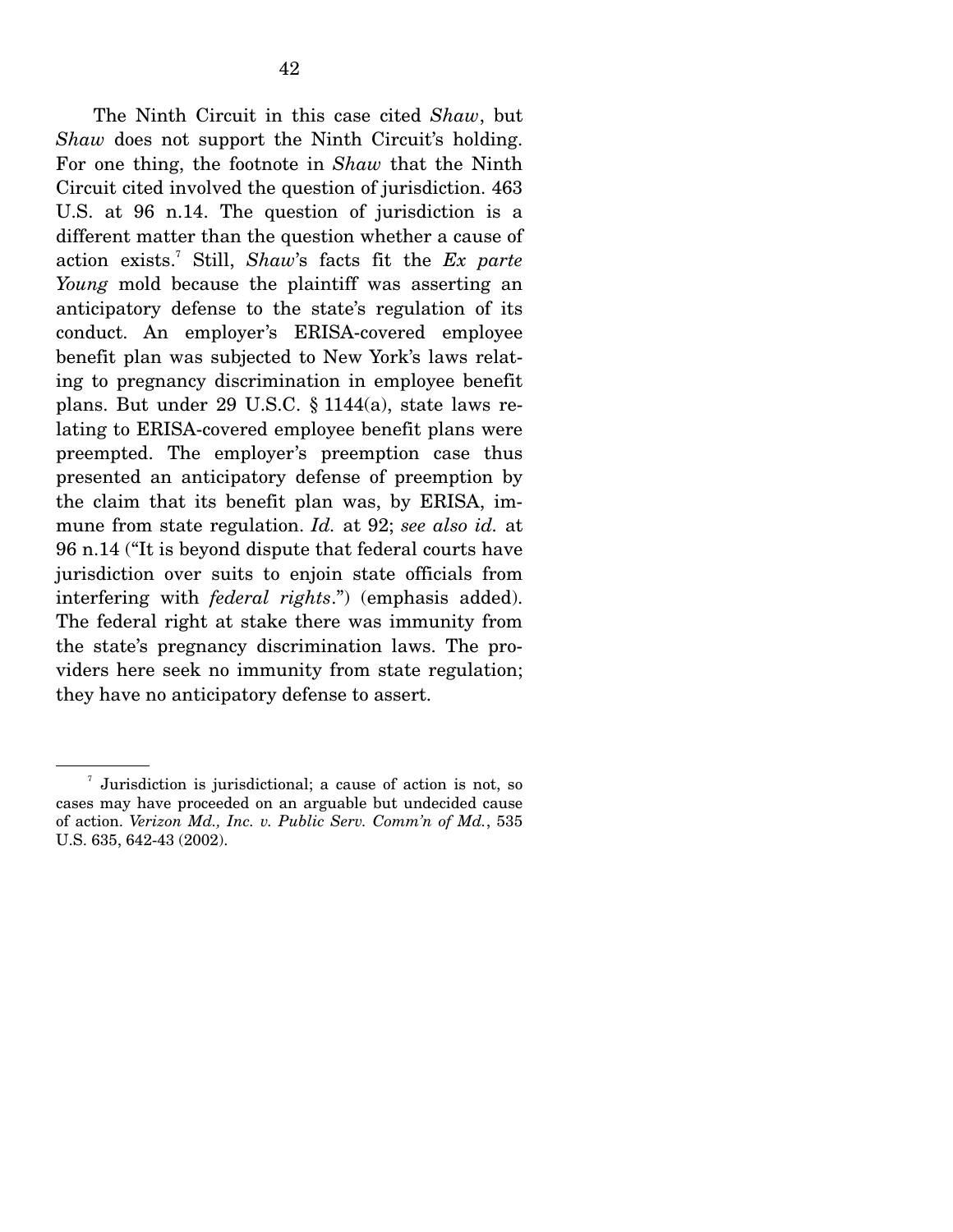The same holds for the other cases the Ninth Circuit has said show this Court has "consistently assumed – without comment – that the Supremacy Clause provides a cause of action to enjoin implementation of allegedly unlawful state legislation." *Indep. Living Ctr. v. Shewry*, 543 F.3d at 1056; *see City of Burbank v. Lockheed Air Terminal, Inc.*, 411 U.S. 624 (1973) (city ordinance prohibiting aircraft from departing at certain times); *Ray v. Atlantic Ritchfield Co.*, 435 U.S. 151 (1978) (Washington statute regulating substantive aspects of oil tankers in Puget Sound); *Gade v. National Solid Wastes Mgmt. Ass'n*, 505 U.S. 88 (1992) (state statutes providing for training, testing, and licensing of hazardous waste site workers); *Pac. Gas & Elec. Co. v. State Energy Resources Comm'n & Dev't Comm'n*, 461 U.S. 190 (1983) (state statutes limiting conditions of when nuclear power plant could be built and imposing moratoriums on construction of new plants until state conditions were met); *Fla. Lime & Avocado Growers, Inc. v. Paul*, 373 U.S. 132 (1963) (state statute prohibiting transportation or sale in California of avocados according to certain oil content). In these cases, state or local law attempted to regulate the activities of a party who alleged it was immune by federal law from that local regulation.

 Preemption claims, then, depend on the plaintiff 's ability to assert an independent federal right that is impaired by state regulation. *See Va. Office for Prot. & Advocacy*, 131 S. Ct. at 1638; *Pennhurst State Sch. & Hosp. v. Halderman*, 465 U.S. 89, 105 (1984) ("the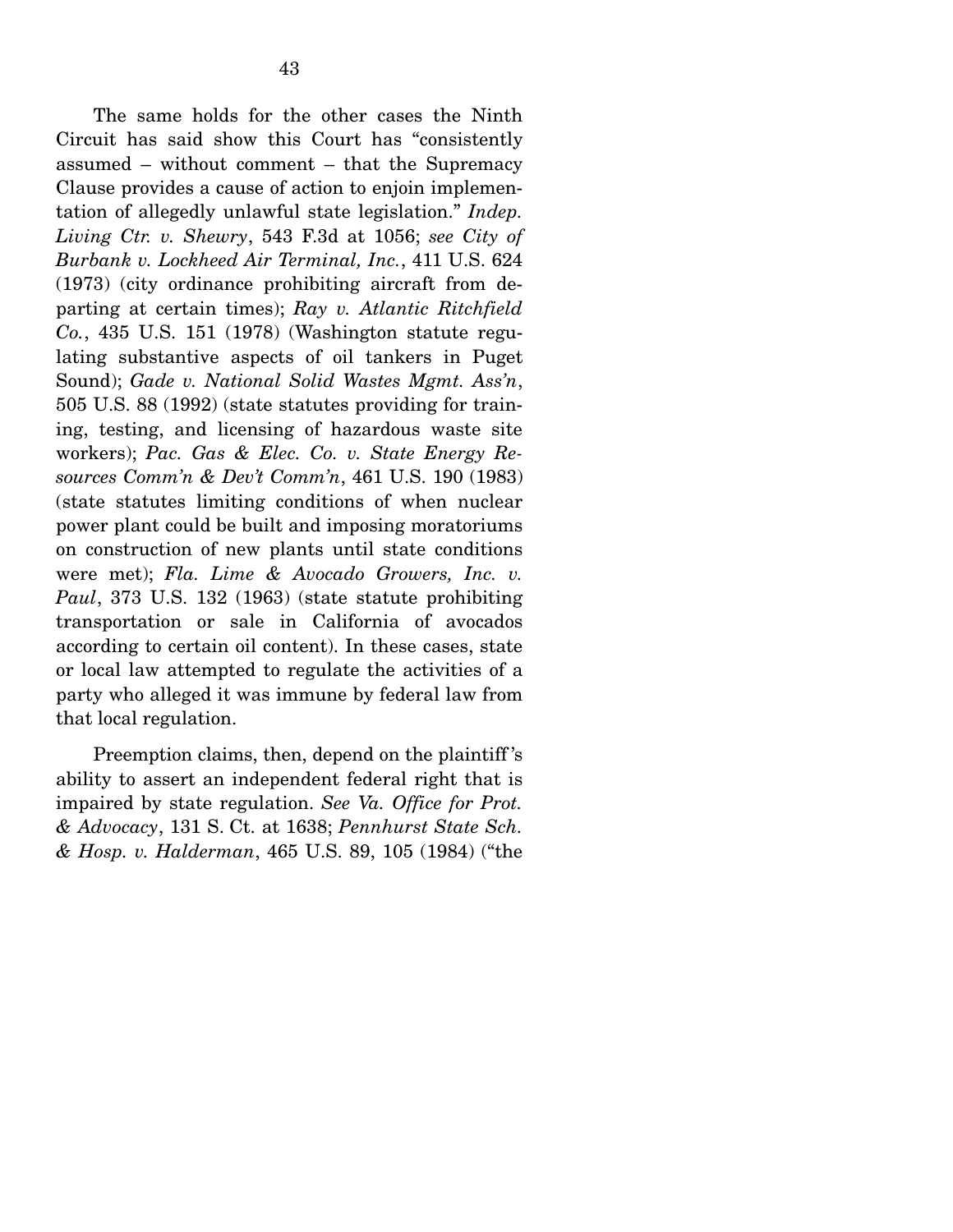*Young* doctrine has been accepted as necessary to permit the federal courts to vindicate *federal rights*  and hold state officials responsible to 'the supreme authority of the United States.' "), *citing Young*, 209 U.S. at 160 (emphasis added); *Gibbons v. Ogden*, 22 U.S. (9 Wheat.) 1, 210 (1824) (under the Supremacy Clause, courts determine "validity" of state law that "come[s] into collision with an act of Congress, and deprive[s] a citizen *of a right* to which that act entitles him.") (emphasis added); *id.* at 211-12 ("when a Legislature attaches certain privileges and exemptions to the exercise of a right over which control is absolute, the law must imply a power to exercise the right."); *Va. Office for Prot. & Advocacy*, 131 S. Ct. at 1643 (Kennedy, J., dissenting) ("it must be assumed that VOPA has a federal right to the records it seeks, and so the extension of *Young* would vindicate the Supremacy Clause.").

 The providers contended below that the Court has reached the merits in preemption cases without requiring that the standards for § 1983 be met. It is true that preemption cases do not necessarily mention § 1983. But it does not follow that there was not a federal right at issue. In many of this Court's preemption cases, the plaintiffs were plainly asserting anticipatory defenses to state laws that impaired federal rights. *See*, *e.g.*, *Engine Mfrs. Ass'n v. South Coast Air Quality Mgmt. Dist.*, 541 U.S. 246 (2004) (California political subdivision rules regulating vehicle fleets alleged to be preempted by Clean Air Act); *Verizon Md.*, *supra*, 535 U.S. 635 (suit by telecommunications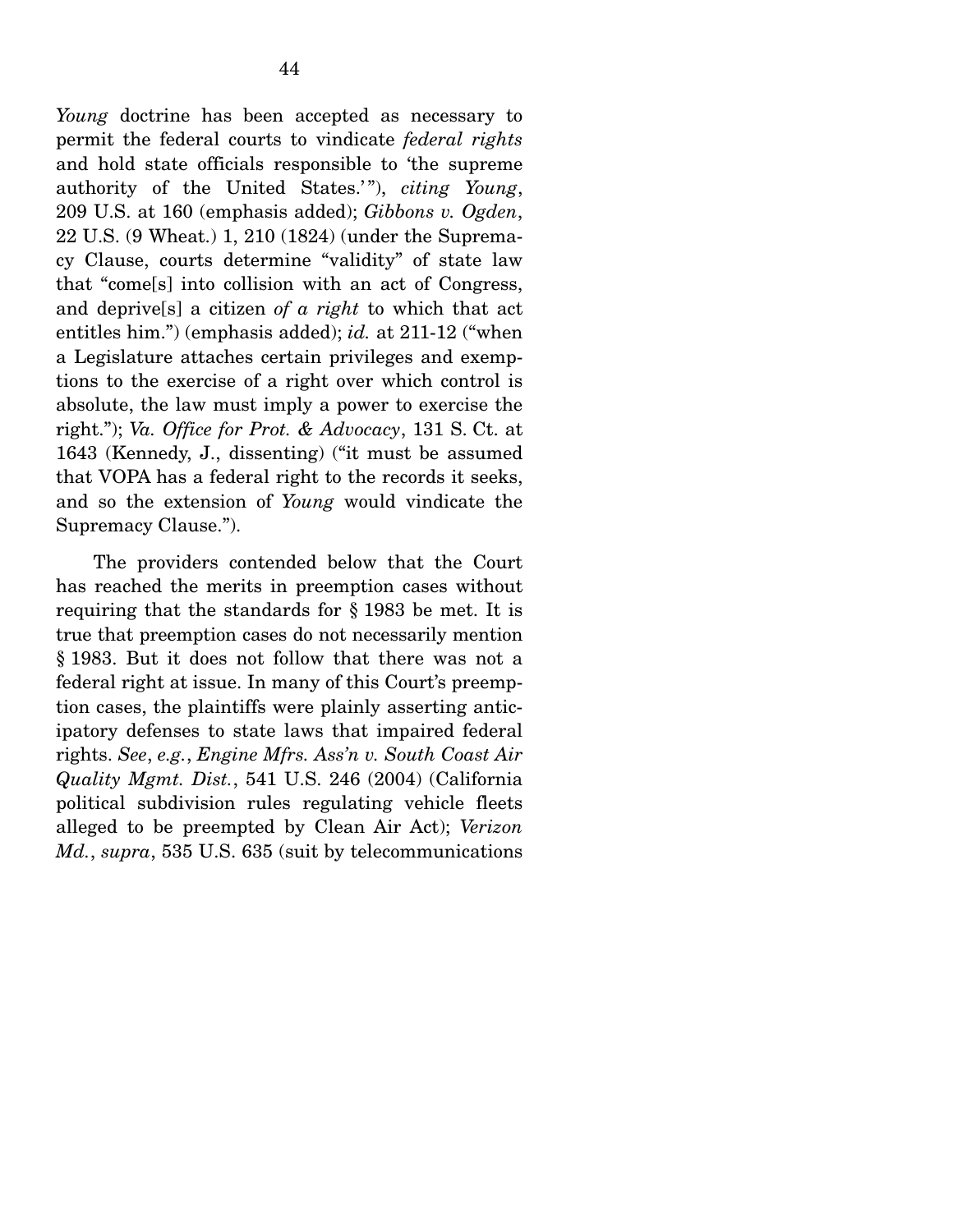provider asserting state commission order requiring payments to competitor preempted by federal Telecommunications Act); *City of Columbus v. Ours Garage & Wrecker Serv., Inc.*, 536 U.S. 424 (2002) (suit by towing company against city claiming city ordinance regulating tow trucks preempted by federal Interstate Commerce Act); *California Coastal Comm'n v. Granite Rock Co.*, 480 U.S. 572 (1987) (mining company alleged state permit requirement for mining development preempted by federal Coastal Zone Management Act, Mining Act, and U.S. Forest Service regulations). These cases are of the same species as those relied on by the Ninth Circuit in that they involved the preemptive assertion of a federal right to be free of state regulation. *See also Golden State Transit*, 493 U.S. at 115 (Kennedy, J., dissenting) (expressing the view that even though § 1983 was unavailable to the employer against the city, NLRA gave the employer "an immunity from the city's interference with the NLRA.").

 In another category of cases, the question whether the plaintiff could maintain a cause of action directly under the Supremacy Clause was either not argued or not decided and so it was at most, assumed without examination. *See Arkansas Dep't of Health & Human Servs. v. Ahlborn*, 547 U.S. 268 (2006); *Wos v. E.M.A.*, 133 S. Ct. 1391, 1405 (2013); *PhRMA v. Walsh*, 538 U.S. 644, 683 (2003) (Thomas, J., concurring) (questioning whether petitioner was entitled to bring preemption suit as third-party beneficiary but that "Respondents have not advanced this argument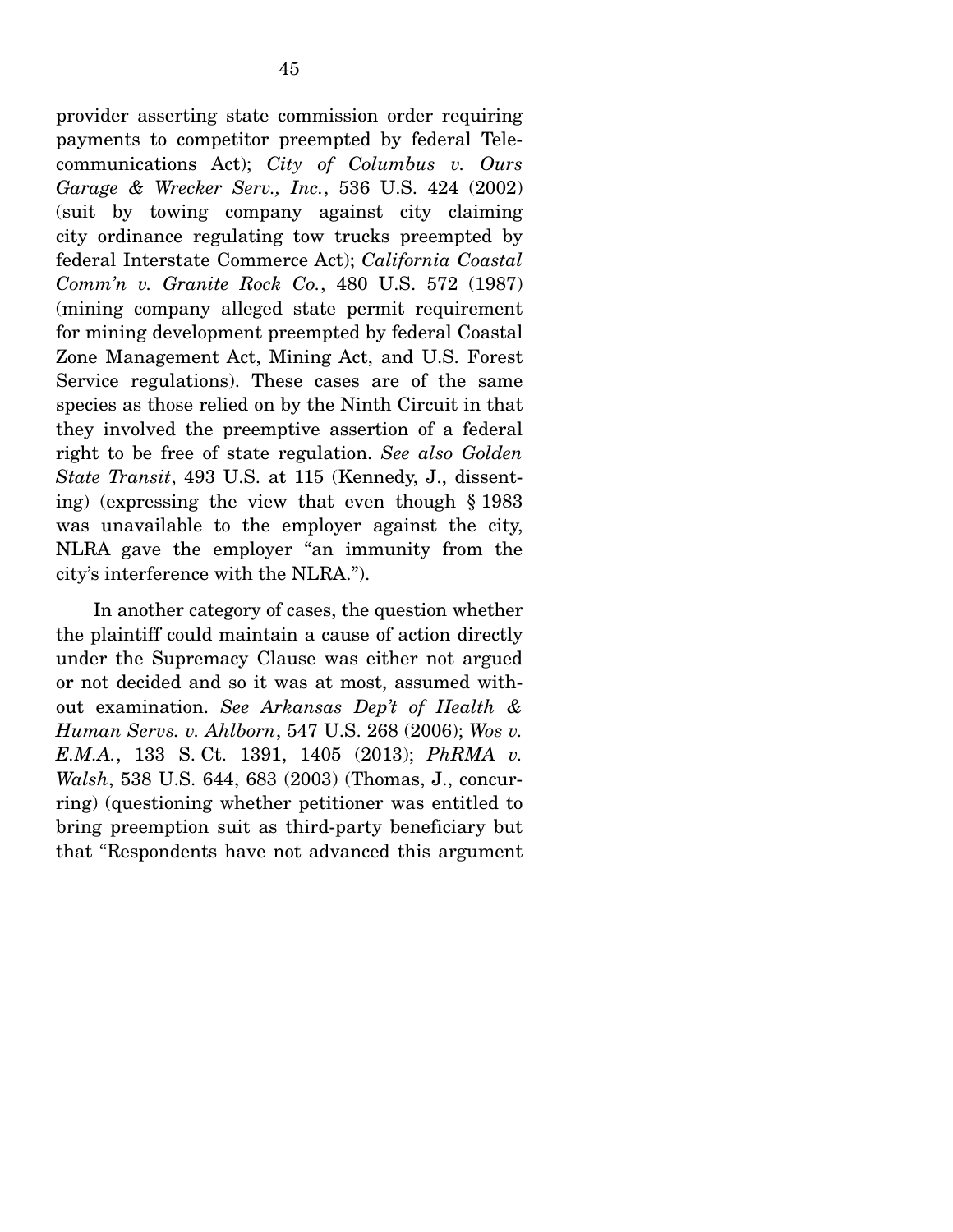in this case."). Since the issue was not decided in these cases, they do not support an argument that the Court has endorsed a Supremacy Clause cause of action absent a federal right. *See Brecht v. Abrahamson*, 507 U.S. 619, 630-631 (1993) ("[S]ince we have never squarely addressed the issue, and have at most assumed [an answer], we are free to address the issue on the merits."); *Waters v. Churchill*, 511 U.S. 661, 678 (1994) (plurality opinion) ("These cases cannot be read as foreclosing an argument that they never dealt with."); *Legal Servs. Corp. v. Velazquez*, 531 U.S. 533, 557 (2001) (Scalia, J., dissenting) ("Judicial decisions do not stand as binding 'precedent' for points that were not raised, not argued, and hence not analyzed.").

 Here, § 30(A) creates in the providers no legal right that the Supremacy Clause protects. The providers are subject to no enforcement action like the plaintiffs in *Shaw* and *Atlantic Ritchfield* and *Florida Lime & Avocado Growers* and *Gade* would have been. Idaho simply does not regulate their activity in a manner that would lead to an immunity defense. *See*, *e.g.*, *Indep. Living Ctr.*, 132 S. Ct. at 1213 (Roberts, C.J., dissenting) ("the respondents are not subject to or threatened with any enforcement proceeding like the one in *Ex parte Young*. They simply seek a private cause of action Congress chose not to provide."). The Ninth Circuit's judgment expands *Ex parte Young* – and with it, the limited exception to sovereign immunity – beyond the boundaries this Court has set.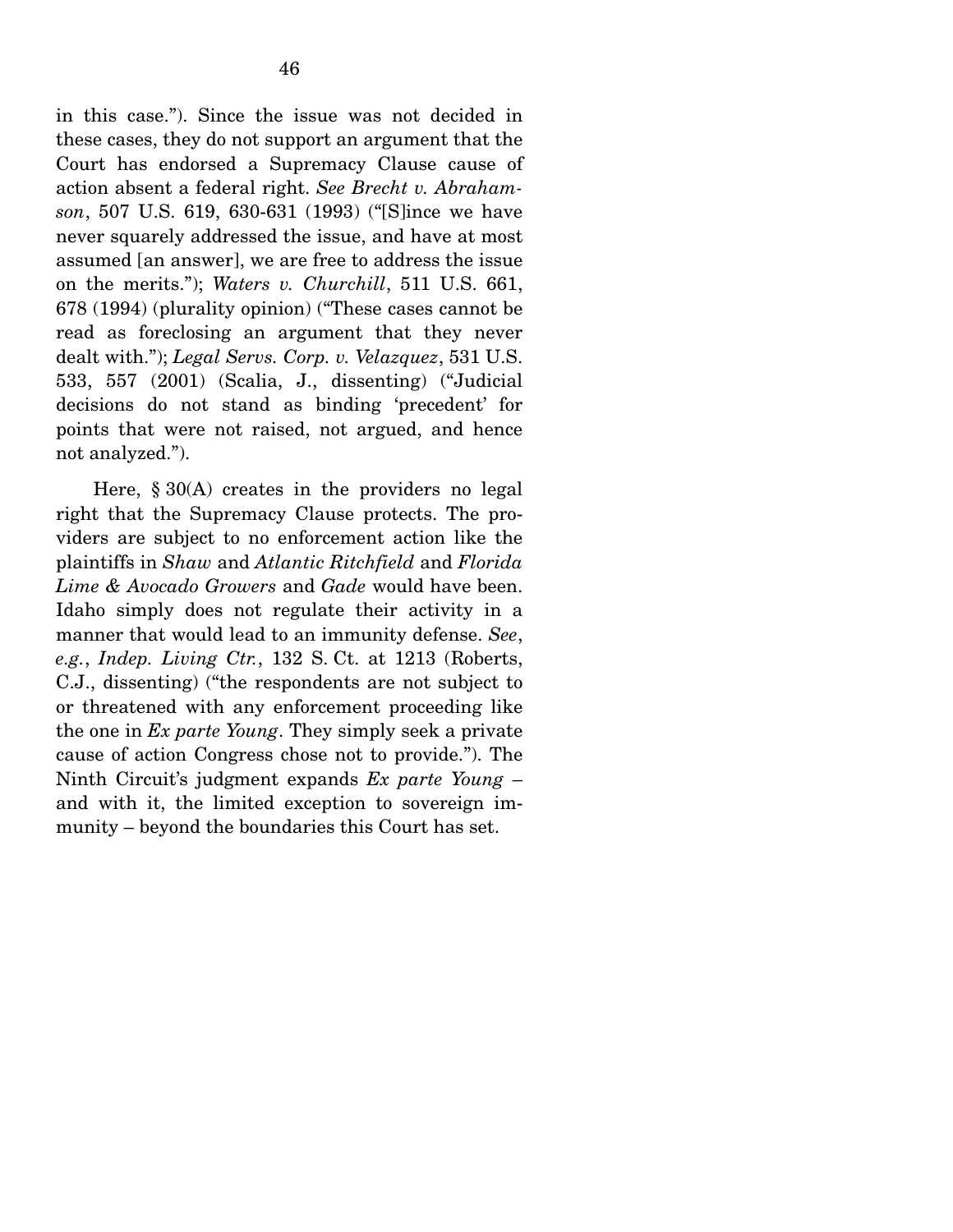2. The providers' resort to more general principles of equity is not consistent with this Court's cases, and it is not consistent with traditional equity jurisprudence. It assumes equity will always step in, even in the absence of a basis in law. This is not correct. The Chief Justice explained in his *Independent Living Center* dissent:

It is a longstanding maxim that "[e]quity follows the law." 1 J. Pomeroy, Treatise on Equity Jurisprudence § 425 (3d ed. 1905). A court of equity may not "create a remedy in violation of law, or even without the authority of law." *Rees v. Watertown*, 19 Wall. 107, 122, 22 L.Ed. 72 (1874).

132 S. Ct. at 1213 (Roberts, C.J., dissenting). Equity jurisdiction is not so broad as to allow the providers' case to proceed where Congress has not authorized it or where they are not protecting a right against State interference. *See* 1 Joseph Story, *Commentaries on Equity Jurisprudence* § 19 (14th ed. 1918) ("If indeed a Court in Equity in England did possess the unbounded jurisdiction which has been thus generally ascribed to it . . . it would be the most gigantic in its sway, and the most formidable instrument of arbitrary power, that could well be devised."); *Heine v. Levee Comm'rs*, 86 U.S. (19 Wall.) 655, 658 (1873) (court of equity may not "depart from all precedent and assume an unregulated power of administering abstract justice at the expense of well-settled principles"); *I.N.S. v. Pangilinan*, 486 U.S. 875, 883 (1988) (" '[C]ourts of equity can no more disregard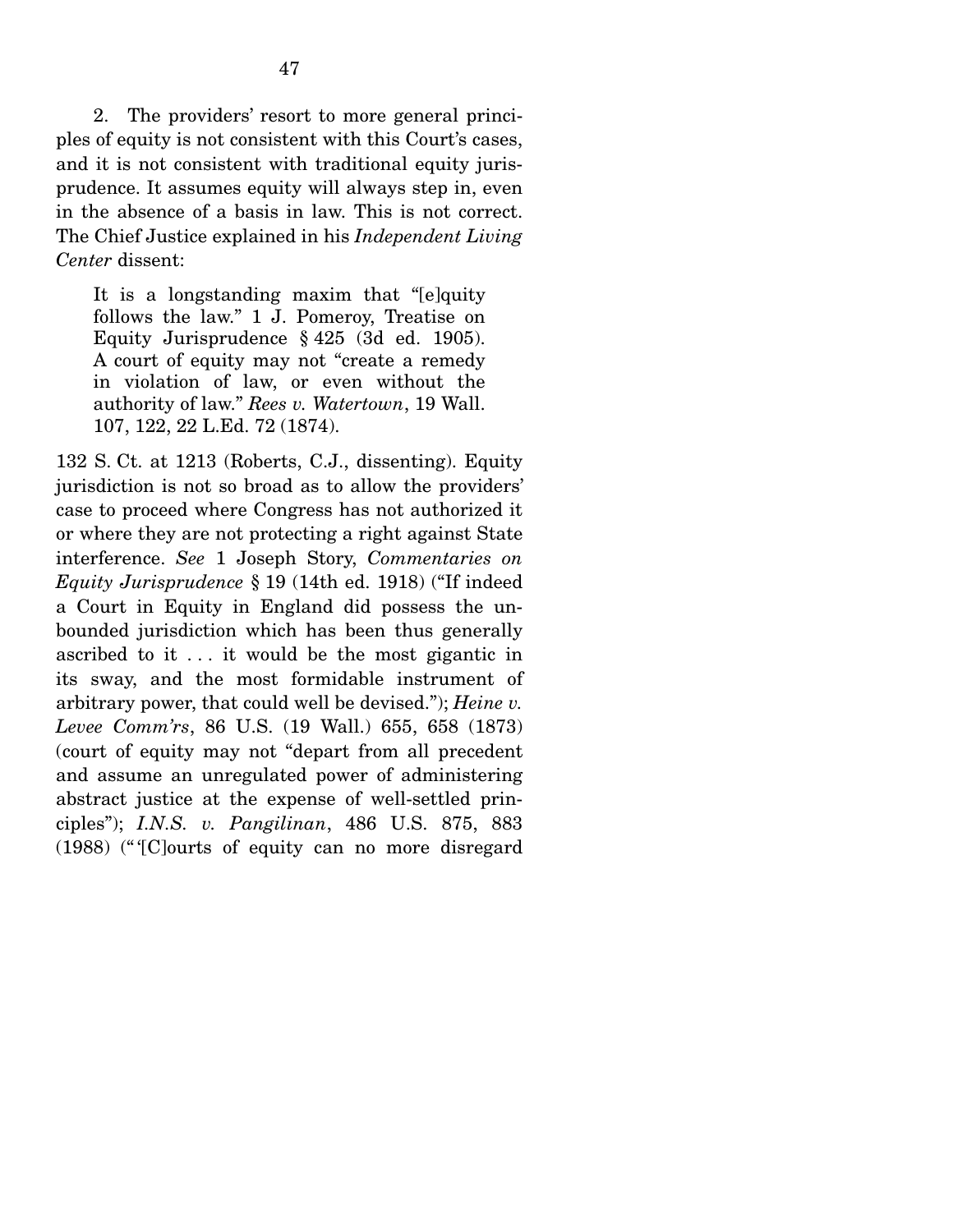constitutional requirements and provisions than can courts of law."). Thus, this Court's equitable powers are constrained by principles of separation of powers, congressional intent, and sovereign immunity. *Sandoval*, 532 U.S. 275; *Blessing*, 520 U.S. 329; *Seminole Tribe of Fla. v. Florida*, 517 U.S. 44 (1996); *Pennhurst*, 451 U.S. 1; *Gesber v. Lago Vista Indep. Sch. Dist.*, 524 U.S. 274, 287 (1998) (the "contractual nature" of Spending Clause statutes "has implications for our construction of the scope of available remedies."). The providers' theory ignores these limitations.

 Reliance on equity does not absolve the providers of their need to demonstrate interference with a federal right. *Tenn. Elec. Power Co. v. Tenn. Valley Auth.*, 306 U.S. 118, 137 (1939); *see also* Pomeroy, at §§ 89-107 (describing "primary rights," the violation of which may give rise to an equitable "remedial right"). The Court's equity cases establish important limiting principles that the Ninth Circuit's holding obliterates. Under its view, every federal statute is enforceable against state officials. But because the providers have no rights to protect against State interference, equity will not deliver the Supremacy Clause to rescue their case from a fate this Court's precedents have prescribed.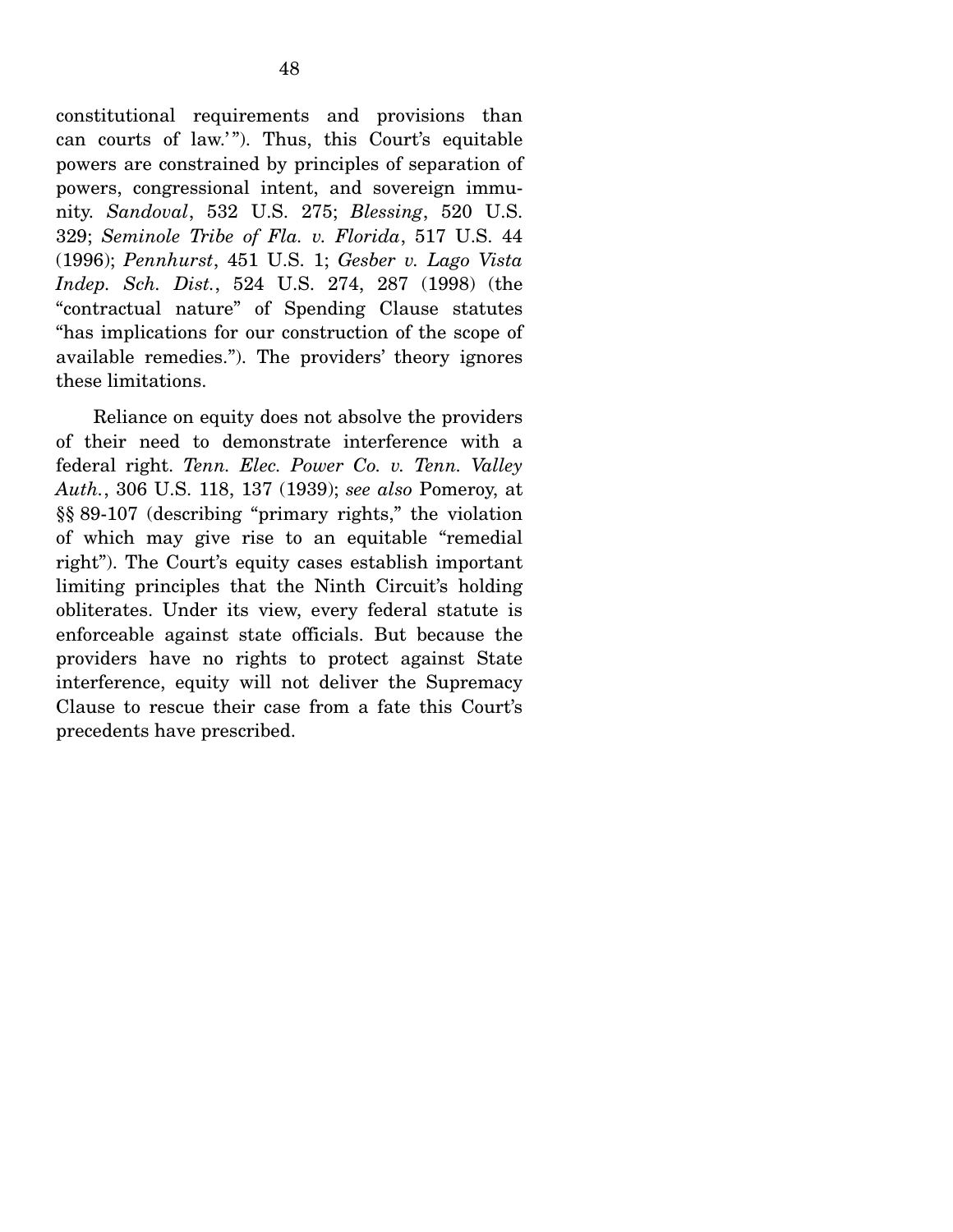### **III. Even if the Supremacy Clause Authorizes Preemption Claims Against State Officials in Some Circumstances, It Cannot Supply a Private Right of Action to Enforce § 30(A).**

 There is still another reason why this Court should not recognize a nonstatutory right of action to enforce  $\S 30(A)$ . That reason is the nature of  $\S 30(A)$ itself. The providers' characterization of their case as being one of "preemption" uses that term "in a rather special sense," because their claim "does not involve arguable federal pre-emption of a wholly independent State program dealing with the same or a similar problem." *New York State Dep't of Social Servs. v. Dublino*, 431 U.S. 405, 411 n.9 (1973). Medicaid as a whole is full of often broadly worded and complicated rules. Uniformity, flexibility, and cooperation are key features of this program. *See*, *e.g.*, *Wos v. E.M.A.*, 133 S. Ct. at 1405 (Roberts, C.J., dissenting) ("where the law and the Secretary are silent on a specific question, it is up to the States – sometimes informally advised by the federal Centers for Medicare and Medicaid Services – to make sense of it all in running their programs."). These features of Medicaid are in contrast with other federal statutes that preempt unwanted state or local law in the interests of achieving federal uniformity. *See*, *e.g.*, *Ray v. Atlantic Ritchfield Co.*, 435 U.S. at 165 ("Enforcement of the state requirements would at least frustrate what seems to us to be the evident congressional intention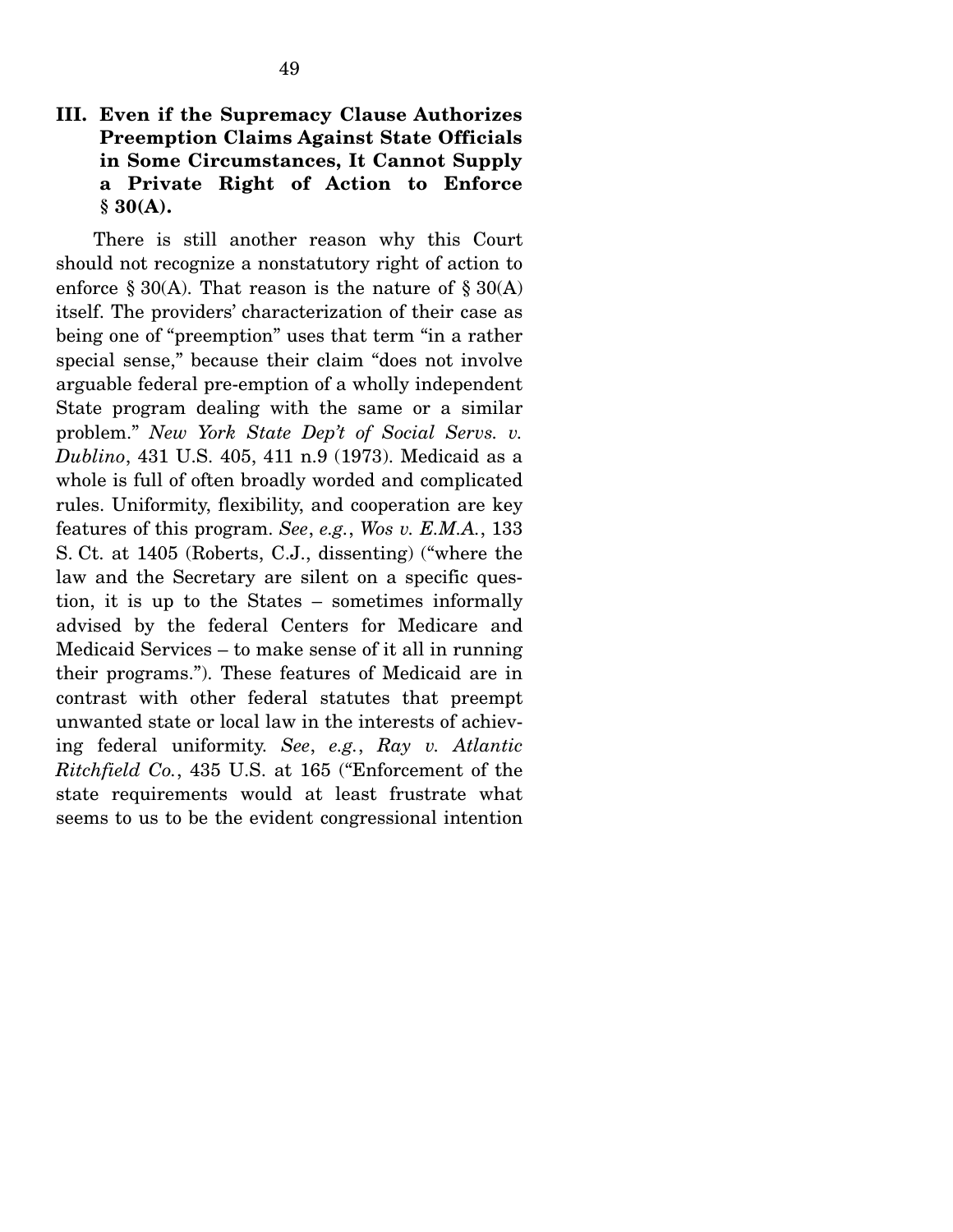to establish a uniform federal regime controlling the design of oil tankers.").

But  $\S 30(A)$  is different from federal rules establishing uniform, national standards relating to the design of oil tankers or the fat content of avocados. As § 30(A) simply conditions funding on the performance of certain conditions, it cannot preempt a state's Medicaid reimbursement rates. Some types of federal spending legislation, like Title VI of the Civil Rights Act of 1964 and the Religious Land Use and Institutionalized Persons Act, or RLUIPA, impose binding legal obligations on entities that accept federal funds. These statutes require any "program or activity receiving Federal financial assistance" to accommodate religious liberties and refrain from racial discrimination. *See* 42 U.S.C. § 2000d ("No person in the United States shall, on the ground of race, color, or national origin, be excluded from participation in, be denied the benefits of, or be subjected to discrimination under any program or activity receiving Federal financial assistance."); 42 U.S.C.  $\S 2000cc(a)(2)(A)$ (requiring any "program or activity that receives Federal financial assistance" to accommodate religious liberties). Under these laws, entities must renounce or return federal aid *before* deviating from the specified conditions; otherwise they become federal lawbreakers if they violate the conditions imposed on the receipt of federal funds. *See Cannon v. Univ. of Chi.*, 441 U.S. 677 (1979) (allowing private individuals to sue for injunctive relief against entities that accept federal money yet fail to comply with Title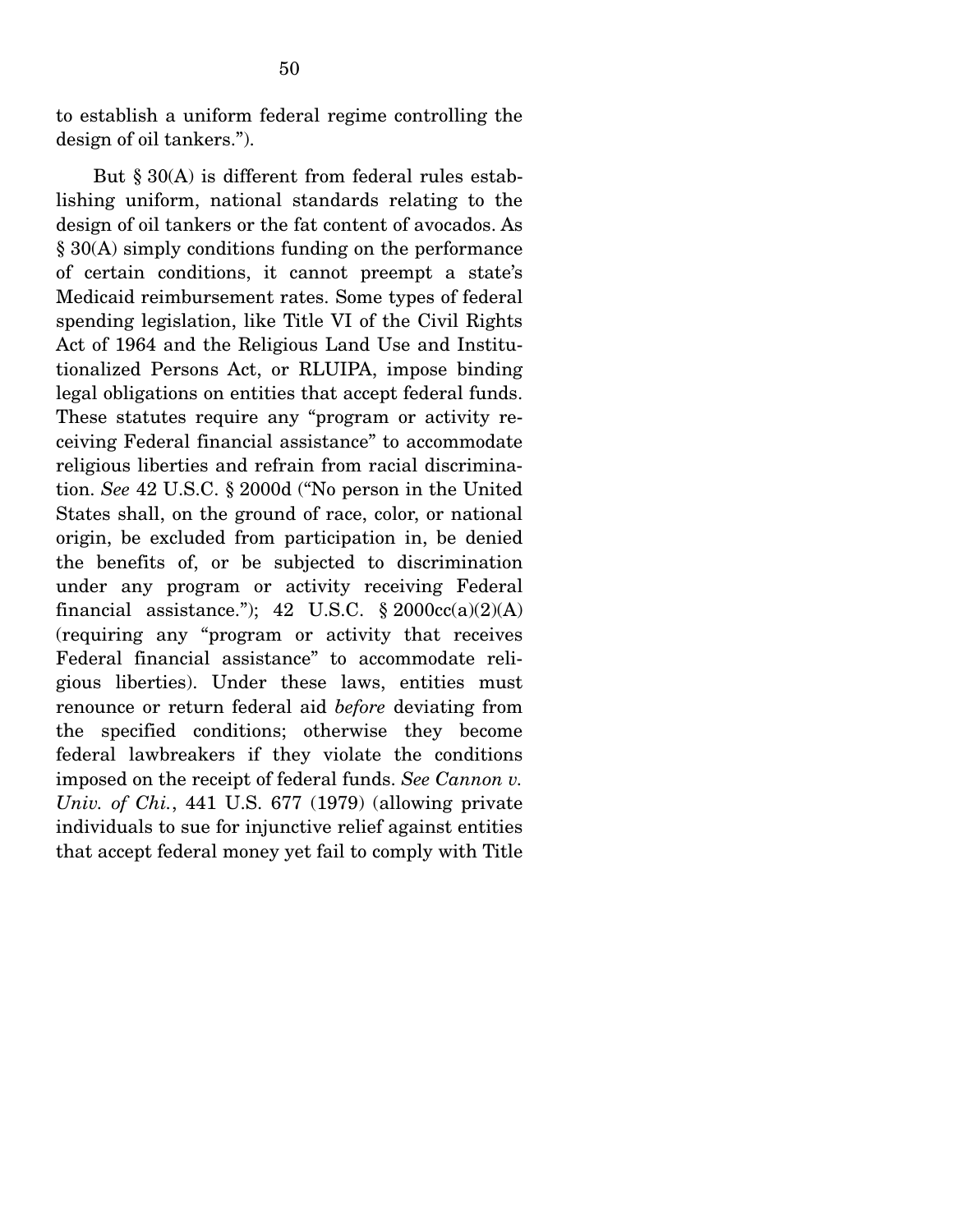IX, which prohibits sex discrimination by universities receiving federal financial assistance).

 Other types of federal spending legislation merely offer annual reimbursement to states that comply with certain conditions, or threaten to withhold federal funds from noncompliant states or force the states to return funds once noncompliance is determined. One example is the statute relating to the 21-year-old drinking age. It states that:

The Secretary shall withhold 10 per centum of the amount required to be apportioned to any State under each of sections 104(b)(1), 104(b)(3), and 104(b)(4) of this title on the first day of each fiscal year after the second fiscal year beginning after September 30, 1985, in which the purchase or public possession in such State of any alcoholic beverage by a person who is less than twenty-one years of age is lawful.

23 U.S.C.  $\S 158(a)(1)(A)$ . Under this type of spending legislation, a state retains the prerogative to lower its drinking age to 18 even after accepting federal highway money. It may lose some future federal money as a consequence of that decision, but it is not breaking any federal law by deviating from criteria for reimbursement and provoking the Secretary of Transportation to reduce the state's allocation of federal funds. No one would contend that a state is violating federal law by returning to an 18-year-old drinking age – even after accepting federal highway funds – and no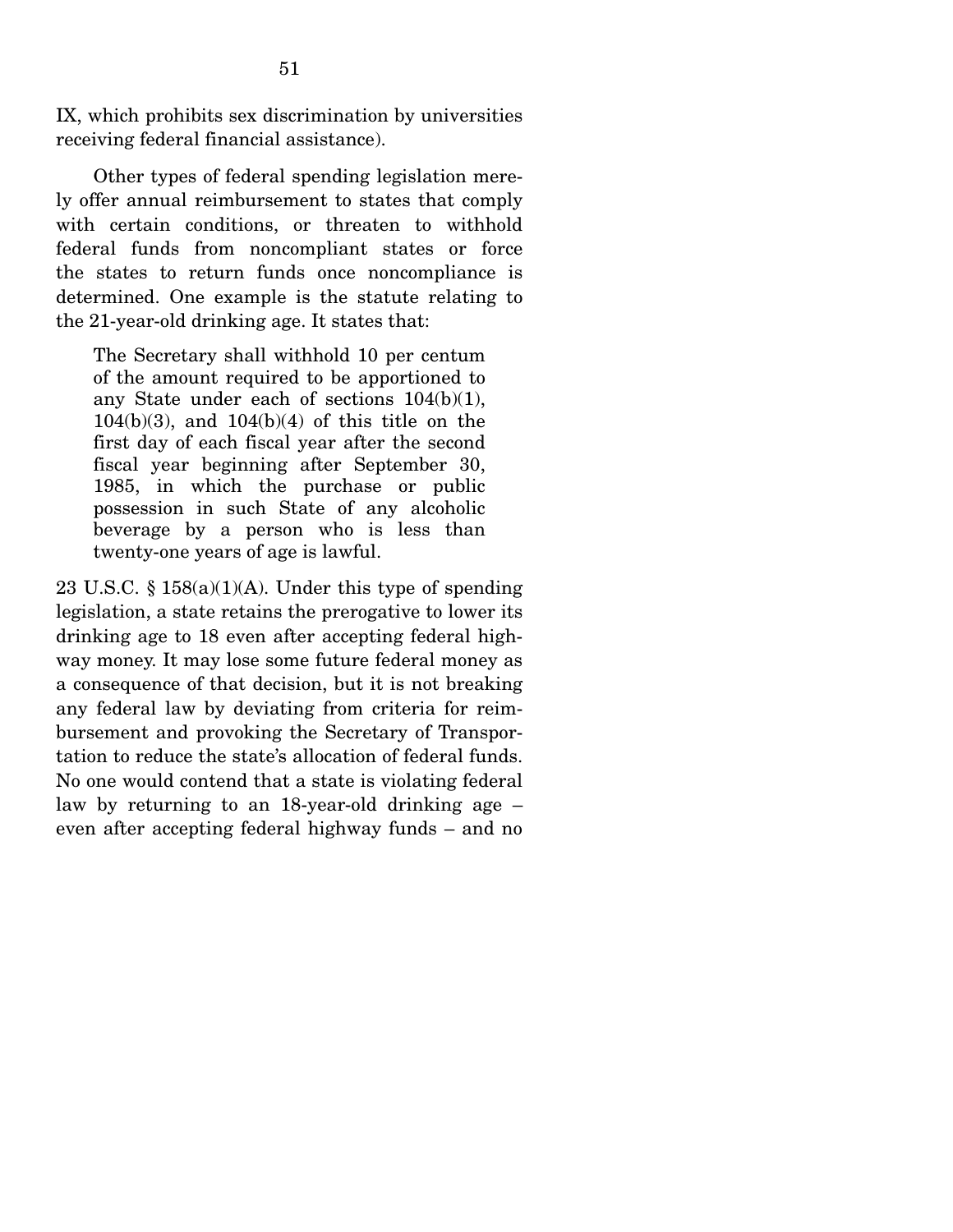one could maintain a "preemption" lawsuit if a state were to do so.

 Section 30(A) falls within this latter category of spending legislation. Idaho's reimbursement rates cannot be "preempted" by the Medicaid Act because this statute does not obligate the State to do *anything*. The Medicaid Act permits states to administer their Medicaid programs as they please; it merely requires the Secretary of HHS to reimburse states whose Medicaid programs satisfy the criteria specified in § 1396a and allows the Secretary to cut off funding or repay money if she determines a state plan or a state's administration of it does not meet a condition of funding. A state retains the lawful prerogative to establish and administer a Medicaid program that deviates from § 1396a at any time, and then wait to see if the Secretary will turn off the spigot or merely reduce the amount of federal funding. There is nothing unlawful about state officials taking actions that might goad the Secretary into halting some or all of the state's Medicaid reimbursement payments. *See Nat'l Fed'n of Indep. Bus. v. Sebelius*, 132 S. Ct. 2566, 2607 (2012) (holding that states may choose to violate conditions in the Affordable Care Act and accept a reduction in federal Medicaid reimbursement). A state that departs from the Medicaid Act's reimbursement criteria does not even violate federal law, let alone deprive any person of federally protected "rights."

 All of this is clear from 42 U.S.C. § 1396c, which provides: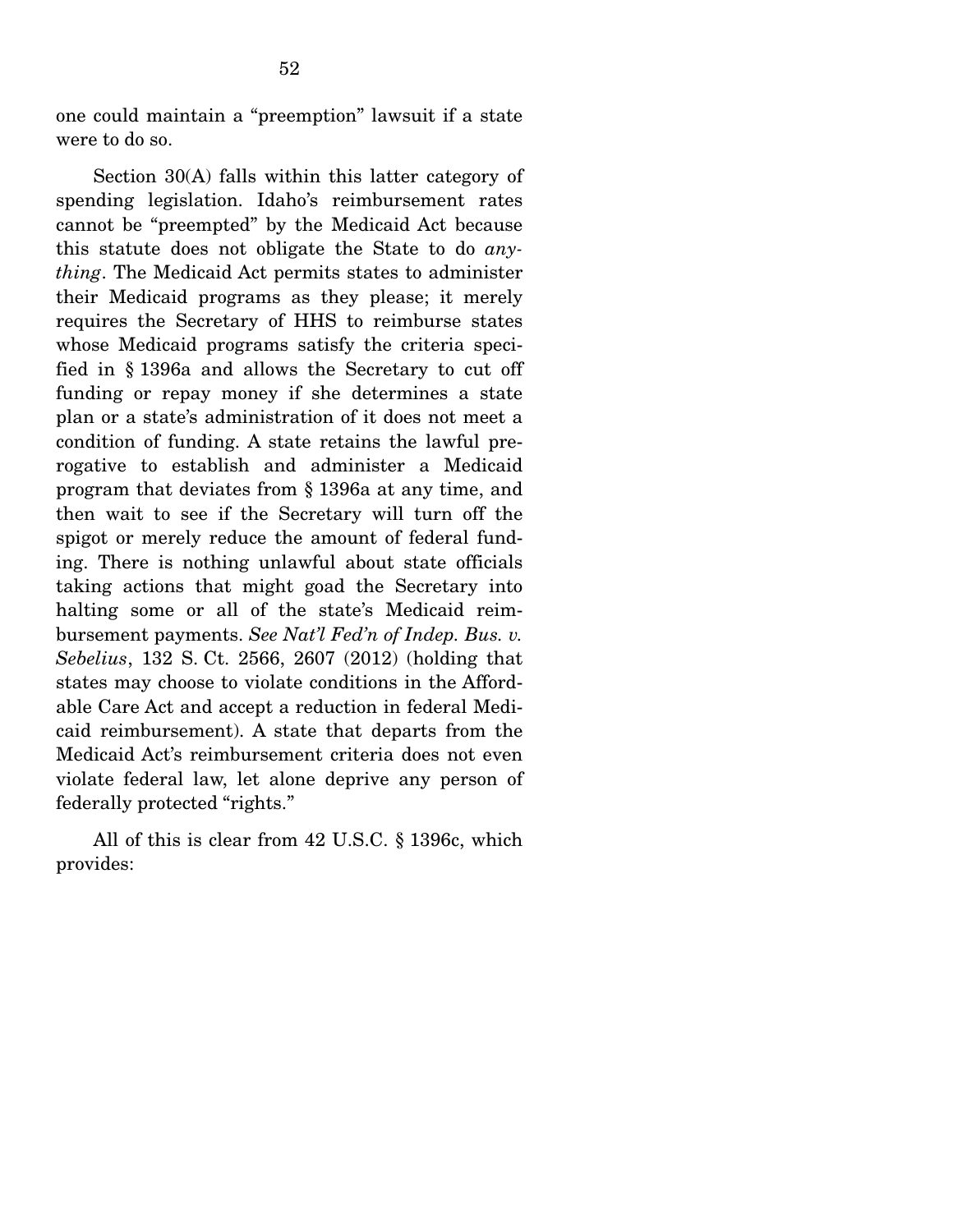If the Secretary, after reasonable notice and opportunity for hearing to the State agency administering or supervising the administration of the State plan approved under this subchapter, finds –

(1) that the plan has been so changed that it no longer complies with the provisions of section 1396a of this title; or

(2) that in the administration of the plan there is a failure to comply substantially with any such provision;

the Secretary shall notify such State agency that further payments will not be made to the State (or, in his discretion, that payments will be limited to categories under or parts of the State plan not affected by such failure), until the Secretary is satisfied that there will no longer be any such failure to comply. Until he is so satisfied he shall make no further payments to such State (or shall limit payments to categories under or parts of the State plan not affected by such failure).

42 U.S.C. § 1396c. The Medicaid Act does nothing more than hold a carrot in front of the states: If a state administers a Medicaid program that satisfies the criteria of § 1396a, then the federal government will reward it by reimbursing some of its Medicaid expenditures. If it does not, it will not. Accordingly, the issue in this case is not whether federal law trumps state law – the Supremacy Clause's concern – the issue is whether the State has satisfied a funding